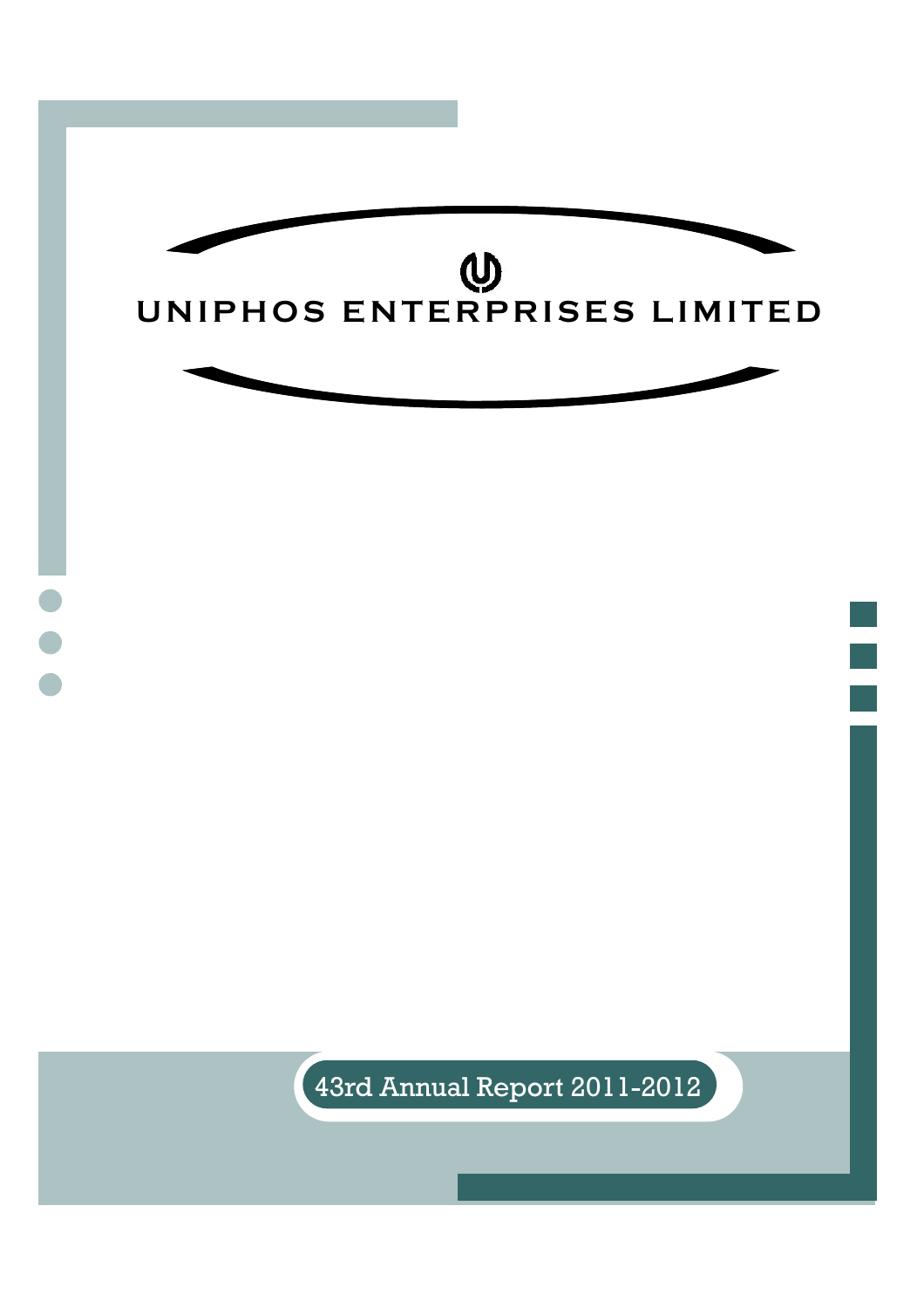| <b>ர</b><br>UNIPHOS ENTERPRISES LIMITED   |                 |             |
|-------------------------------------------|-----------------|-------------|
|                                           | <b>CONTENTS</b> | Page No(s). |
| Board of Directors, etc.                  |                 | 1           |
| <b>Notice</b>                             |                 | $2 - 3$     |
| <b>Directors' Report</b>                  |                 | $4 - 5$     |
| <b>Corporate Governance</b>               |                 | $6-11$      |
| <b>Management Discussion and Analysis</b> |                 | 12          |
| <b>Auditors' Report</b>                   |                 | $13 - 15$   |
| <b>Balance Sheet</b>                      |                 | 16          |
| <b>Statement of Profit and Loss</b>       |                 | 17          |
| <b>Cash Flow Statement</b>                |                 | 18          |
| <b>Notes to Financial Statements</b>      |                 | 19-28       |
|                                           |                 |             |

## **43RDANNUAL GENERAL MEETING**

Date: 28th September, 2012

Day :Friday

Time : 9.15 a. m.

Place : Registered Office: 11, G.I.D.C., Vapi, Dist. Valsad, Gujarat, Pin- 396 195.

For assistance regarding share transfers, transmission, change of address, duplicate/loss of shares and other related matters, please write to the Registrars & Share Transfer Agents

**Sharepro Services (India) Pvt. Ltd. Unit : Uniphos Enterprises Ltd. 13AB, Samhita Warehousing Complex, Second Floor, Sakinaka Telephone Exchange Lane, Off Andheri Kurla Road, Sakinaka, Andheri (E), Mumbai 400 072. Phone No(s). : 91-022-67720300/ 344/ 345<br>Fax No. : 91-022-2859 1568 Fax No. : 91-022-2859 1568**

# **BOOK CLOSURE**

**Saturday, 22nd September, 2012 to Friday, 28th September, 2012**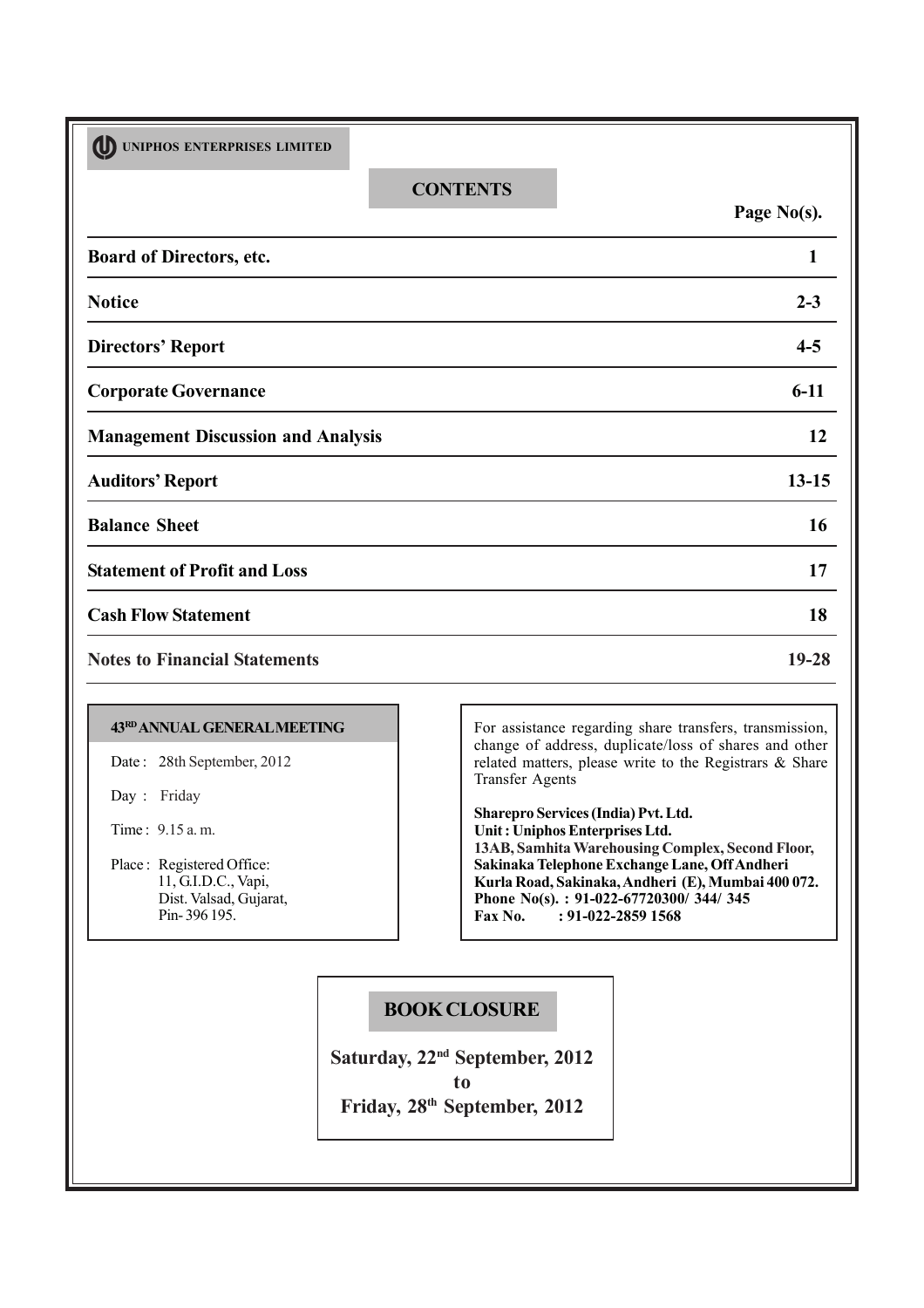## **BOARD OF DIRECTORS**

MR. R. D. SHROFF - Chairman & Managing Director MRS. S. R. SHROFF - Non-Executive Vice Chairman MR. J. R. SHROFF MR. A. C. ASHAR MR. PRADEEP GOYAL MRS. SWATI S. MAYEKAR

## **COMPANY SECRETARY**

MR. K. M. THACKER

#### **AUDITORS**

S. V. GHATALIA & ASSOCIATES Chartered Accountants

## **BANKERS**

Canara Bank Yes Bank Ltd.

## **ADMINISTRATIVE OFFICE**

UNIPHOS HOUSE, C.D.Marg, Khar (West), Mumbai- 400 052. Tel.: 26468000. Fax: 2604 1010.

## **REGISTERED OFFICE**

11, G.I.D.C., Vapi, Dist. Valsad, Gujarat, Pin- 396 195. Tel.: 0260-2400717. Fax: 0260-2401823.

## **SECRETARIAL DEPARTMENT**

Secretarial Department 8, Shri Krishna Commercial Centre Ground Floor, Opp. Raheja Solitaire 6 Udyog Nagar, Off S. V. Road Goregaon (West), Mumbai 400 062. Tel.: 2872 4862. Fax: 2875 3485.

- 
-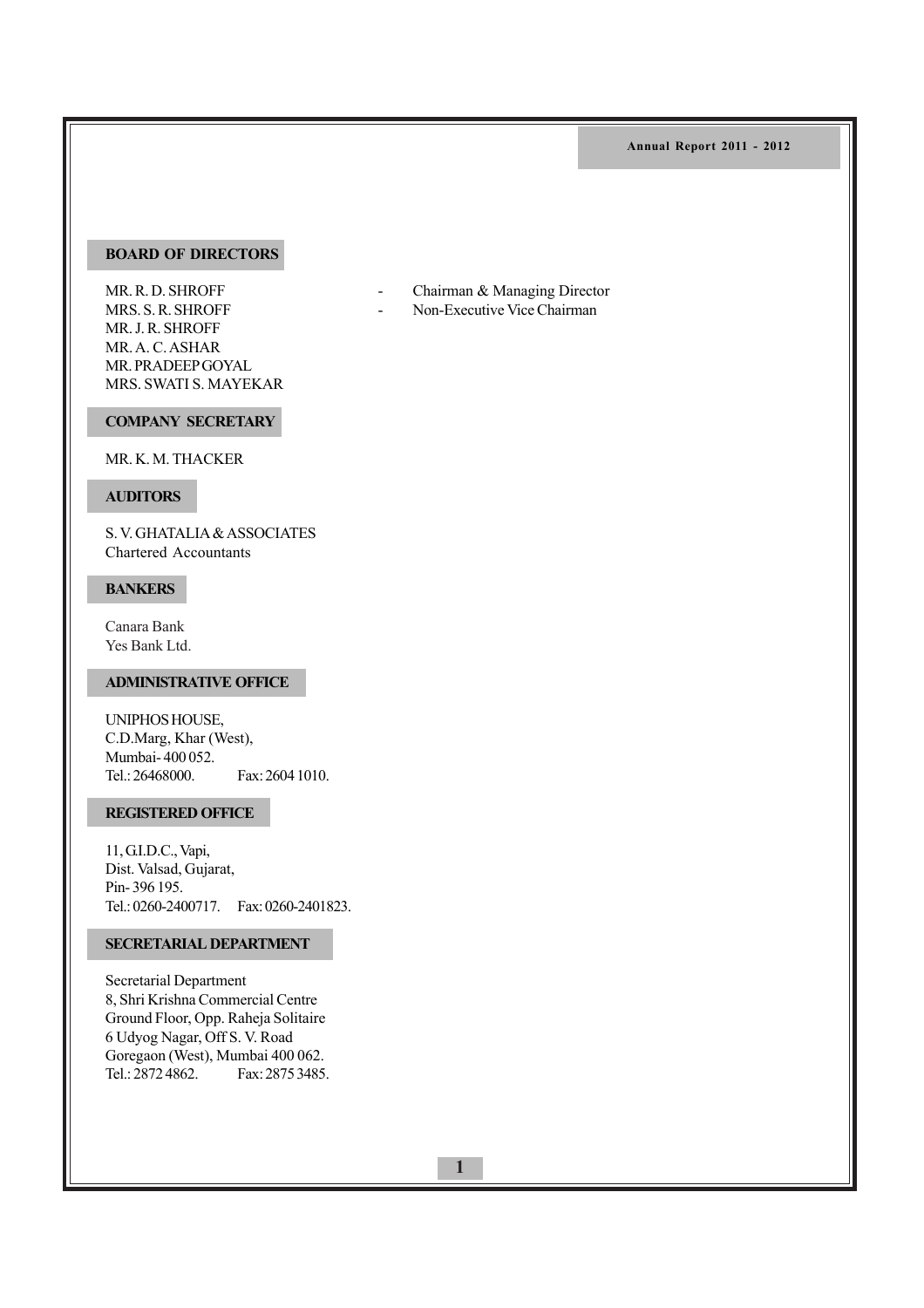## **NOTICE**

**NOTICE** is hereby given that **43rd ANNUAL GENERAL MEETING** of the Members of **UNIPHOS ENTERPRISES LIMITED** will be held on Friday, 28<sup>th</sup> September, 2012 at 9.15 a.m. at the Registered Office of the Company at 11, G.I.D.C., Vapi, Dist. Valsad, Gujarat, Pin- 396 195, to transact the following business:

#### **ORDINARY BUSINESS:**

- 1. To consider and adopt the audited Balance Sheet as at 31st March, 2012, Profit and Loss Account for the year ended on that date and the Reports of the Board of Directors and Auditors thereon.
- 2. To appoint a Director in place of Mr. Jai R. Shroff, who retires by rotation and being eligible, offers himself for re-appointment. 3. To appoint Auditors and fix their remuneration.
- 

#### **SPECIAL BUSINESS:**

- 4. To consider, and, if thought fit, to pass, with or without modification(s), the following resolution as a **Special Resolution:** "**RESOLVED THAT** pursuant to the provisions of Section 31 and other applicable provisions, if any, of the Companies Act, 1956, (including any statutory modifications or re-enactment thereof for the time being in force) and the provisions of other statutes as applicable and subject to such approvals, consents, permissions and sanctions as may be necessary from the appropriate authorities or bodies, the Articles of Association of the Company be and are hereby altered by
	- (i) inserting the margin note and Article 89A, immediately after the existing Article 89 as under:
		- **Participation in General Meeting(s) by the Members through electronic mode**
			- 89A Notwithstanding anything contrary contained in the Articles of Association, the Company, to the extent permitted by the applicable laws, may, allow the member(s) of the Company to participate in the General Meeting(s) through any type of electronic mode like video conferencing, etc. and the members so participating shall be deemed to be present in such General Meeting(s) for the purposes of the quorum, voting, recording of minutes and all other relevant provisions in this regard.
	- (ii) inserting the margin note and Article 99A, immediately after the existing Article 99 as under:

# **Postal Ballot**<br>99A Notwit

- Notwithstanding anything mentioned in these Articles but subject to applicable provisions of the Companies Act, 1956 and any Rules/ Circulars/ Guidelines etc. notified there under, including any amendments made thereto from time to time by the statutory authorities in this behalf, and in case of the resolutions relating to such business as may be permitted to be conducted only by postal ballot (by electronic or any other mode), the Company shall get such resolution passed by means of a postal ballot, instead of transacting the business in General Meeting of the Company.
- (iii) inserting the margin note and Article 146A, immediately after the existing Article 146 as under:
	- **Service of Notice of meeting of the Board of Directors and other communication in electronic mode**
		- 146A Notwithstanding anything mentioned in these Articles, the Company may send any communication including notice of every meeting of the Board and other communication to every Director by electronic mode as may be permitted by applicable law.
- (iv) inserting the margin note and Article 147A, immediately after the existing Article 147 as under:
	- **Participation in Directors' Meeting by the Directors through electronic mode**
	- 147A Notwithstanding anything contrary contained in the Articles of Association, and to the extent permitted by the applicable laws, the Director(s) may participate in the meeting(s) of the Board or any Committee of the Directors through any type of electronic mode like video conferencing etc. and the Director(s) so participating shall be deemed to be present in the meeting for the purposes of the quorum, voting, recording of minutes and all other relevant provisions in this regard.
- (v) inserting the Article 185 c), immediately after the existing Article 185 b) as under:
	- 185c) Notwithstanding anything mentioned in these Articles, the Company may send any communication including notice of General Meeting, annual reports, etc. to any person(s) by electronic mode as may be permitted by applicable law.

#### **NOTES**:

- 1. **A MEMBER ENTITLED TO ATTEND AND VOTE AT THE MEETING IS ENTITLED TO APPOINT A PROXY TO ATTEND AND VOTE INSTEAD OF HIMSELFAND SUCH PROXY NEED NOT BE A MEMBER.** The instrument appointing proxy in order to be effective should be duly stamped, completed and signed and should be deposited at the Registered Office of the Company not later than 48 hours before the time fixed for the meeting.
- 2. Members/Proxies should bring the Attendance Slip duly filled in for attending the meeting.
- 3. The Register of Members and The Share Transfer Books of the Company will remain closed from Saturday, 22nd September, 2012 to Friday, 28<sup>th</sup> September, 2012 (both days inclusive).
- 4. The Members are requested to kindly send all their correspondence relating to the change of address, transfer of shares, etc. directly to the Company's Registrar & Transfer Agents – Sharepro Services (India) Pvt. Ltd., Unit: Uniphos Enterprises Limited, 13AB, Samhita Warehousing Complex,Second Floor, Sakinaka Telephone Exchange Lane, Off Andheri Kurla Road, Sakinaka,Andheri (E), Mumbai 400 072, quoting their Folio Number and in case their shares are held in dematerialised form, the intimation of change of address should be passed on to their respective Depository Participants.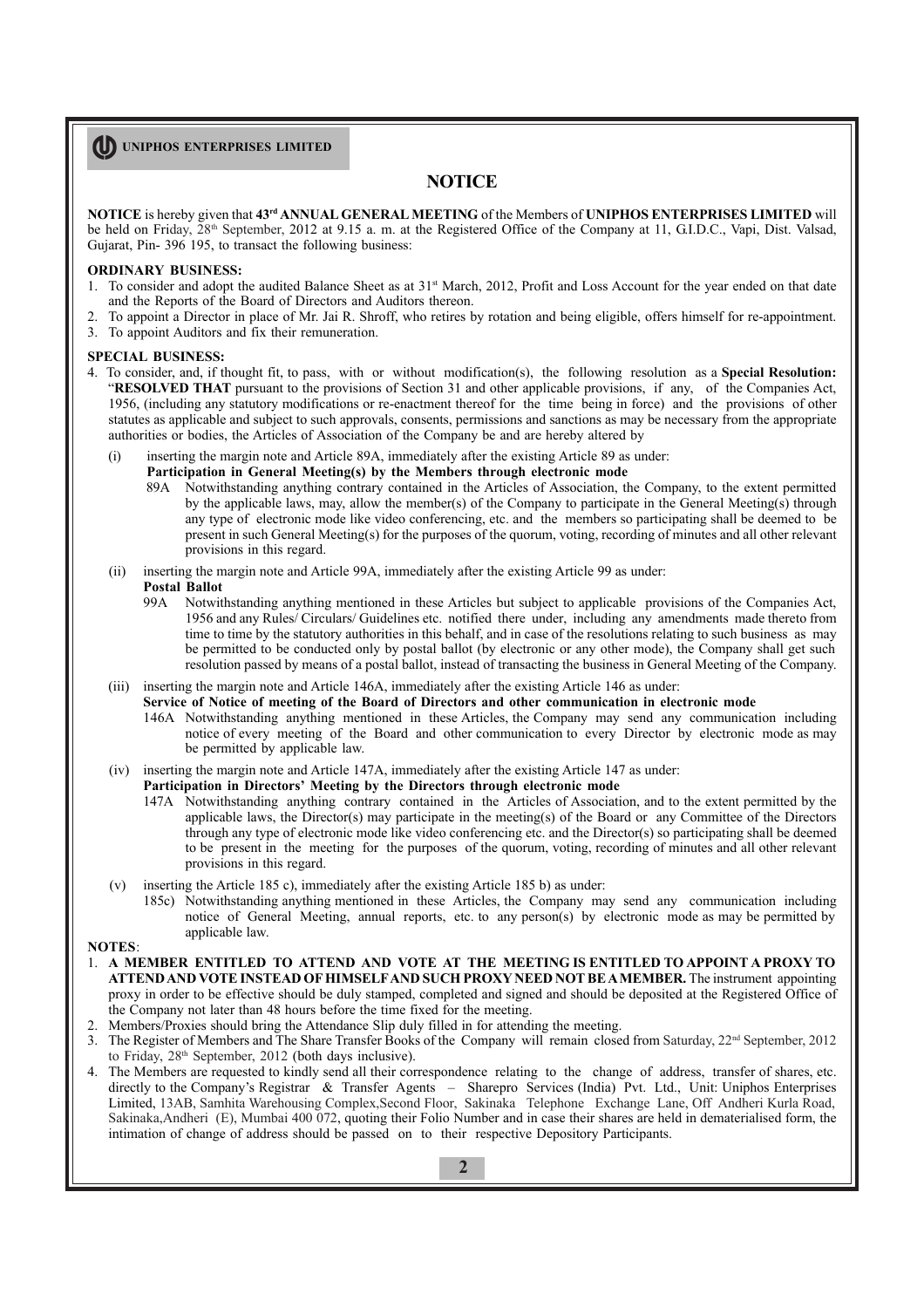- 5. Members seeking any information with regard to Accounts are requested to write to the Company at an early date so as to enable the management to keep the information ready.
- 6. Pursuant to the provisions of Section 205A of the Companies Act, 1956, dividend for the financial year 1994-95 and prior to that which remained unclaimed has been transferred to the General Revenue Account of the Central Government as required by the Companies Unpaid Dividend (Transfer to General Revenue Account of the Central Government) Rules, 1978. Members who have not encashed the Dividend Warrants pertaining to the said period may make their claims to the Registrar of Companies, Gujarat at Ahmedabad by submitting an application in prescribed form.
- 7. Pursuant to the provisions of Section 205A(5) of the Companies Act, 1956, as amended, Dividend for the years 1995-96 to 2003-04 which remained unclaimed for a period of seven years from the date of transfer of same to the respective unpaid dividend accounts of the Company have been transferred to the Investor Education and Protection Fund established by the Central Government pursuant to Section 205C of the Companies Act, 1956.

Members are requested to note that **no claim shall lie, against the Company or the said fund, in respect of unclaimed dividend transferred to the Investor Education and Protection Fund.**

8. Additional information on Directors being appointed/re-appointed as required under Clause 49 (VI) of the Listing Agreement with the Stock Exchanges:

At the ensuing Annual General Meeting, Mr. Jai R. Shroff, Director, retire by rotation and being eligible offer himself for reappointment. In pursuance of Corporate Governance code, information of the aforesaid Director is provided hereunder:

Mr. Jai R. Shroff is the Director of the Company since 3rd February, 1994 and is a science graduate. He is Global CEO of the Group and also Director of United Phosphorus Limited and has worked with the Group for more than 20 years. He has substantial experience in various areas of the Group's operations. He is also a Director on the Board of various other public limited companies, viz. Nivi Trading Limited, Ventura Guarantee Limited, Tatva Global Environment Limited, Advanta India Limited, Latur Water Supply Management Co. Limited, Sarvak Environment Limited, Entrust Environment Limited, Tatva Global Environment (Deonar) Limited and Pradeep Metals Limited.

Mumbai By Order of the Board of Directors

30th April, 2012 Registered Office: 11, G.I.D.C., Vapi, Dist. Valsad, Gujarat, **K. M. THACKER** Pin - 396 195. Company Secretary

#### **EXPLANATORY STATEMENT PURSUANT TO SECTION 173(2) OF THE COMPANIES ACT, 1956.**

The Explanatory Statement for Item No. 4 of the accompanying Notice set out hereinabove is as under: **Item No. 4**

The Ministry of Corporate Affairs in pursuit of "Green Initiative" has in the recent past, issued various circulars enabling the companies to provide facilities for participation of the Members in the General Meetings and Directors in the Board and Committee Meetings through video conferencing and audio visual electronic mode as well as to provide opportunity to the members to cast the votes in postal ballot through electronic mode and for sending notice, annual report, documents and other communications, etc. to the members in electronic form, i.e. email etc..

Considering the benefits attached with the use of electronic mode of communication and to ensure the maximum participation of the Board of Directors and shareholders in their respective meetings, it is considered appropriate to make suitable amendments in the Articles of Association of the Company.

To incorporate these in the Articles, your Directors recommended insertion of new article no. 89A, 99A ,146A, 147A and 185 c) after article no. 89, 99, 146, 147 and185 b) respectively of the Articles of Association carrying the matter as mentioned in the notice.

The new Articles in the Articles of Association will facilitate holding of Board and General Meetings via electronic mode and will ultimately result in effective and larger participation of Directors and shareholders in the affairs of the Company and strengthen the Corporate Governance practices in the Company.

As per provisions of the Companies Act, 1956, alterations of Articles of Association requires approval of the members by Special Resolution and hence the resolutions.

The Board of Directors recommends the Special Resolution as set out in item no.8 of the Notice for the approval of the members. A copy of the Articles of Association of the Company showing proposed alterations is available for inspection at the Registered Office of the Company during office hours on all working days except Saturday between 11.00 a.m. and 1.00 p.m. up to the date of the Annual General Meeting.

None of the Directors of the Company is in any way concerned or interested in the resolution.

| Mumbai                 | By Order of the Board of Directors |
|------------------------|------------------------------------|
| $30th$ April, 2012     |                                    |
| Registered Office:     |                                    |
| 11, G.I.D.C., Vapi,    |                                    |
| Dist. Valsad, Gujarat, | K. M. THACKER                      |
| Pin - 396 195.         | Company Secretary                  |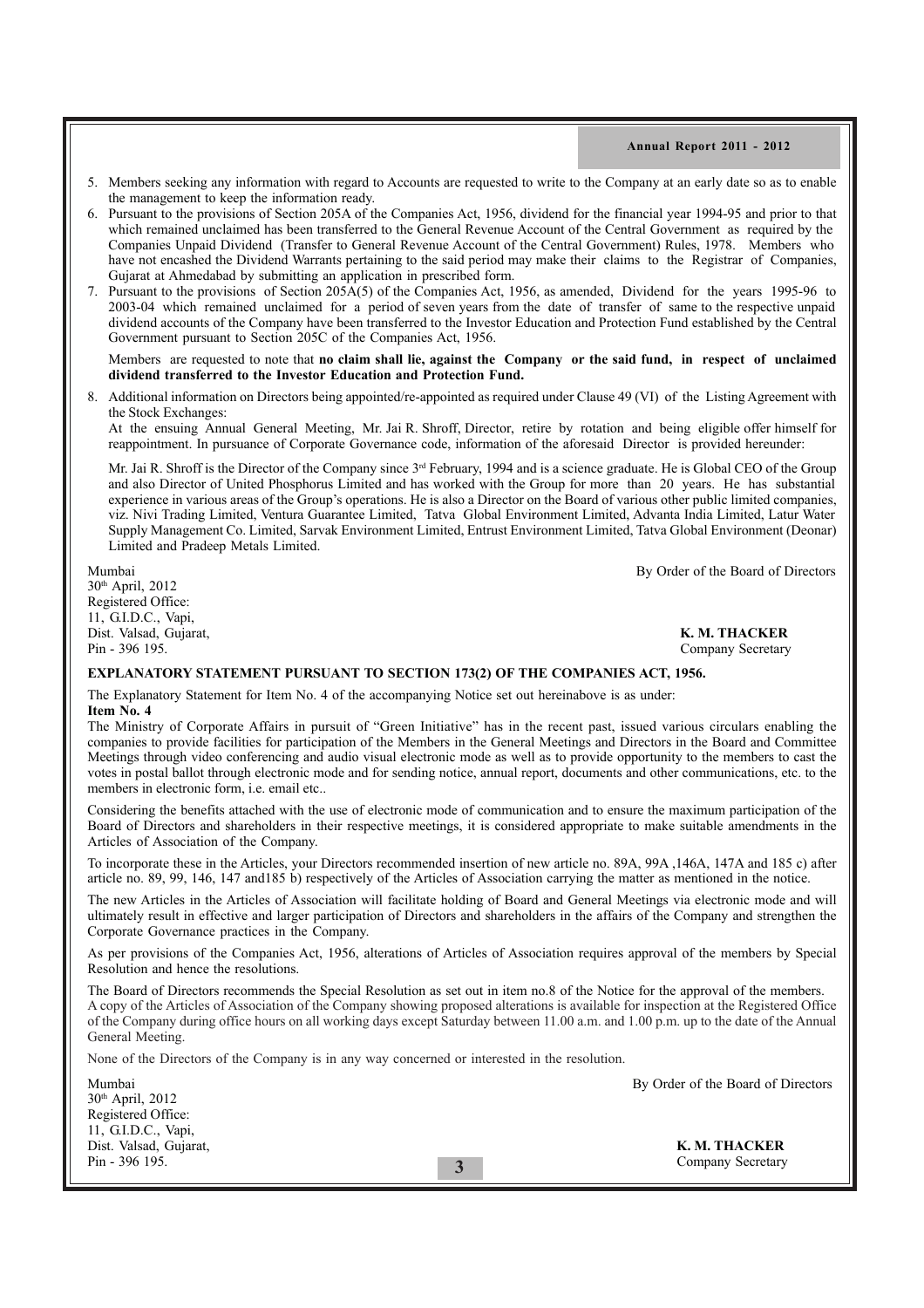## **DIRECTORS' REPORT**

#### TO, THE MEMBERS OF **UNIPHOS ENTERPRISES LIMITED**

Your Directors have pleasure in presenting their report and audited accounts for the year ended 31<sup>st</sup> March, 2012.

| <b>FINANCIAL RESULTS</b><br>Profit/(Loss) before taxation $&$ Exceptional Items | <b>Year ended</b><br>31 <sup>st</sup> March, 2012<br>104.59 | $($ ₹ in lacs)<br>Year ended<br>31 <sup>st</sup> March, 2011<br>(182.84) |
|---------------------------------------------------------------------------------|-------------------------------------------------------------|--------------------------------------------------------------------------|
| Less: Provision for taxation                                                    | (14.09)                                                     | 0.44                                                                     |
| Profit/(Loss) after taxation                                                    | 118.68                                                      | (183.28)                                                                 |
| Add: Balance brought forward                                                    | 1819.49                                                     | 2002.77                                                                  |
| Balance carried forward                                                         | 1938.17                                                     | 1819.49                                                                  |

## **OPERATIONAL PERFORMANCE**

During the year, Company initiated import of chemical from Vietnam and sold it on high seas basis. Other income was  $\overline{51020.86}$  lacs as compared to  $\overline{5514.62}$  lacs in the previous year.

The Company has earned profit of  $\overline{5}118.68$  lacs after tax as compared to loss of  $\overline{5}183.28$  lacs in the previous year.

## **FUTURE OUTLOOK**

The Company is exploring the opportunities of trading in chemicals and looking out for good proposals.

## **DIVIDEND**

Your Directors do not recommend any dividend for the year under review.

## **RIGHTS ISSUE**

The Board of Directors of your Company in its meeting held on December 23, 2010 had approved to issue equity shares of face value of  $\bar{\tau}$  2/- each on rights basis to the existing equity shareholders for an amount not exceeding  $\bar{\tau}$ 7500 lacs ("Rights") Issue"). The objects of the Rights Issue is to deploy the net proceeds for repayment of certain loans availed by the Company and for general corporate purposes. In connection with this proposed Rights Issue, the Company has filed draft letter of offer with the Securities and Exchange Board of India ("SEBI") on 31st December, 2010, which is awaiting their decision.

## **AUDITORS AND AUDITORS' REPORT**

M/s. S. V. Ghatalia & Associates, Chartered Accountants, the Statutory Auditors are retiring at the ensuing Annual General Meeting and being eligible for re-appointment have expressed their willingness to continue, if re-appointed. Your Directors recommend their appointment as the Statutory Auditors and to fix their remuneration for the year 2012-13. The notes to the accounts referred to in the Auditors' Report are self-explanatory and do not call for any further comments.

## **DEPOSITORY SYSTEM**

96.91 % of the total paid up equity shares of the Company are dematerialised as on  $31<sup>st</sup>$  March, 2012.

## **DIRECTORS**

In accordance with the Provisions of the Companies Act, 1956 and the Articles of Association of the Company, Mr. Jai R. Shroff, Director of the Company, retires by rotation at the ensuing Annual General Meeting of the Company, and being eligible, offers himself for re-appointment.

The brief resume of Mr. Jai R. Shroff, Director of the Company as required by Clause 49 of the Listing Agreement with the Stock Exchanges, is provided in the notice convening the Annual General Meeting of the Company.

## **INFORMATION REGARDING CONSERVATION OF ENERGY ETC.**

Information required under Section 217 (1) (e) of the Companies Act, 1956, read with Rule 2 of the Companies (Disclosure of Particulars in the Report of Board of Directors) Rules, 1988, for the year ended 31<sup>st</sup> March, 2012 is furnished here below.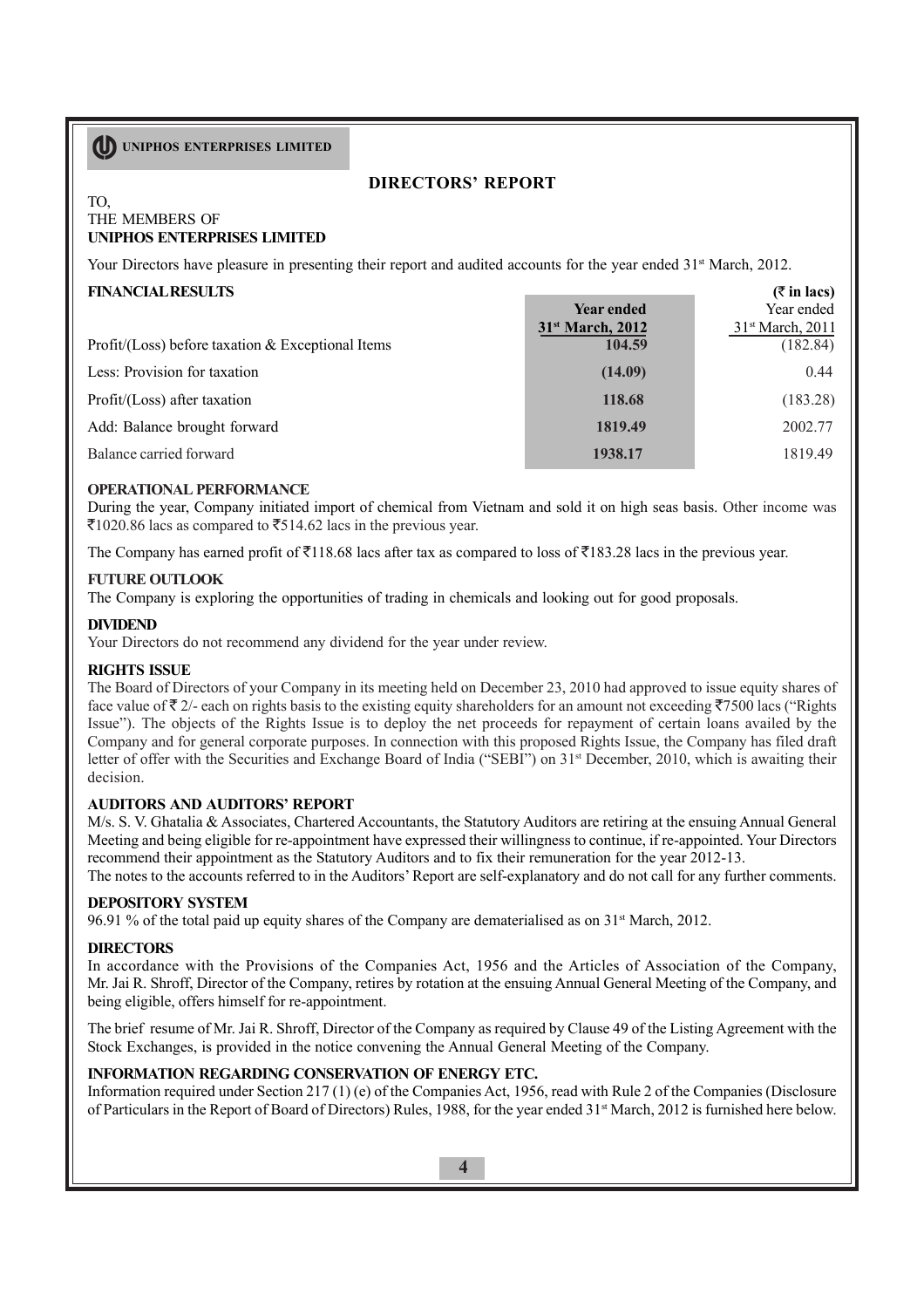## **DIRECTORS' REPORT (Cont'd.)**

# **I. CONSERVATION OF ENERGY** – Not Applicable **II. TECHNOLOGY ABSORPTION – Not Applicable**

## **III. FOREIGN EXCHANGE EARNING AND OUTGO**

|                             | $\bar{\bar{\tau}}$ in Lacs. |
|-----------------------------|-----------------------------|
| (a) Foreign Exchange earned | -                           |
| (b) Foreign Exchange outgo  | 2.37                        |

## **PARTICULARS OF EMPLOYEES**

The Company has no employee who- (i) if employed throughout the financial year, was in receipt of remuneration, in aggregate, more than  $\bar{c}60$  lacs, or (ii) if employed for a part of the financial year, was in receipt of remuneration, in aggregate, more than  $\overline{5}$  lacs per month. Hence, the information required to be given pursuant to the provisions of Section 217 (2A) of the Companies Act, 1956, read with Companies (Particulars of employees) Rules, 1975, as amended from time to time, is not applicable and hence not attached.

#### **DIRECTORS RESPONSIBILITY**

Your Directors confirm the following Directors' Responsibility statements pursuant to provisions of Section 217(2AA) of the Companies Act, 1956:

- 1) in the preparation of Annual Accounts for the year ended  $31<sup>st</sup>$  March, 2012, the Company has followed the applicable accounting standards with proper explanations relating to material departures, if any;
- 2) appropriate accounting policies have been selected and applied consistently and judgements and estimates are made prudently and reasonably so as to give a true and fair view of the state of affairs of the Company as at  $31<sup>st</sup>$  March, 2012 and of the profit of the Company for that year;
- 3) proper and sufficient care has been taken for maintenance of adequate accounting records in accordance with applicable provisions of the Companies Act, 1956 for safeguarding the assets of the Company and for preventing and detecting fraud and other irregularities;
- 4) the annual accounts have been prepared on a going concern basis.

#### **CORPORATE GOVERNANCE**

Your Company and its Board has been complying with Corporate Governance to the extent set out in this respect as a separate report, in pursuance of requirement of Clause 49 of the Listing Agreement. The Management Discussion and Analysis Report forms part of this Report. Auditors' Certificate regarding compliance of the conditions of Corporate Governance as stipulated under the said clause is also attached to this Report.

## **LISTING OF THE COMPANY'S EQUITY SHARES**

The Equity Shares of your Company continue to be listed at the BSE Ltd. and National Stock Exchange of India Ltd. There is no default in paying annual listing fees.

#### **ACKNOWLEDGEMENT**

Your Directors are thankful to all the stakeholders and various government agencies and ministries for their continued support.

30thApril, 2012

Mumbai On behalf of the Board of Directors

#### **Registered Office:**

11, G.I.D.C., Vapi,

Dist. Valsad, Gujarat, **R. D. SHROFF**<br>
Pin - 396 195. **Chairman & Managing** Chairman & Managing Director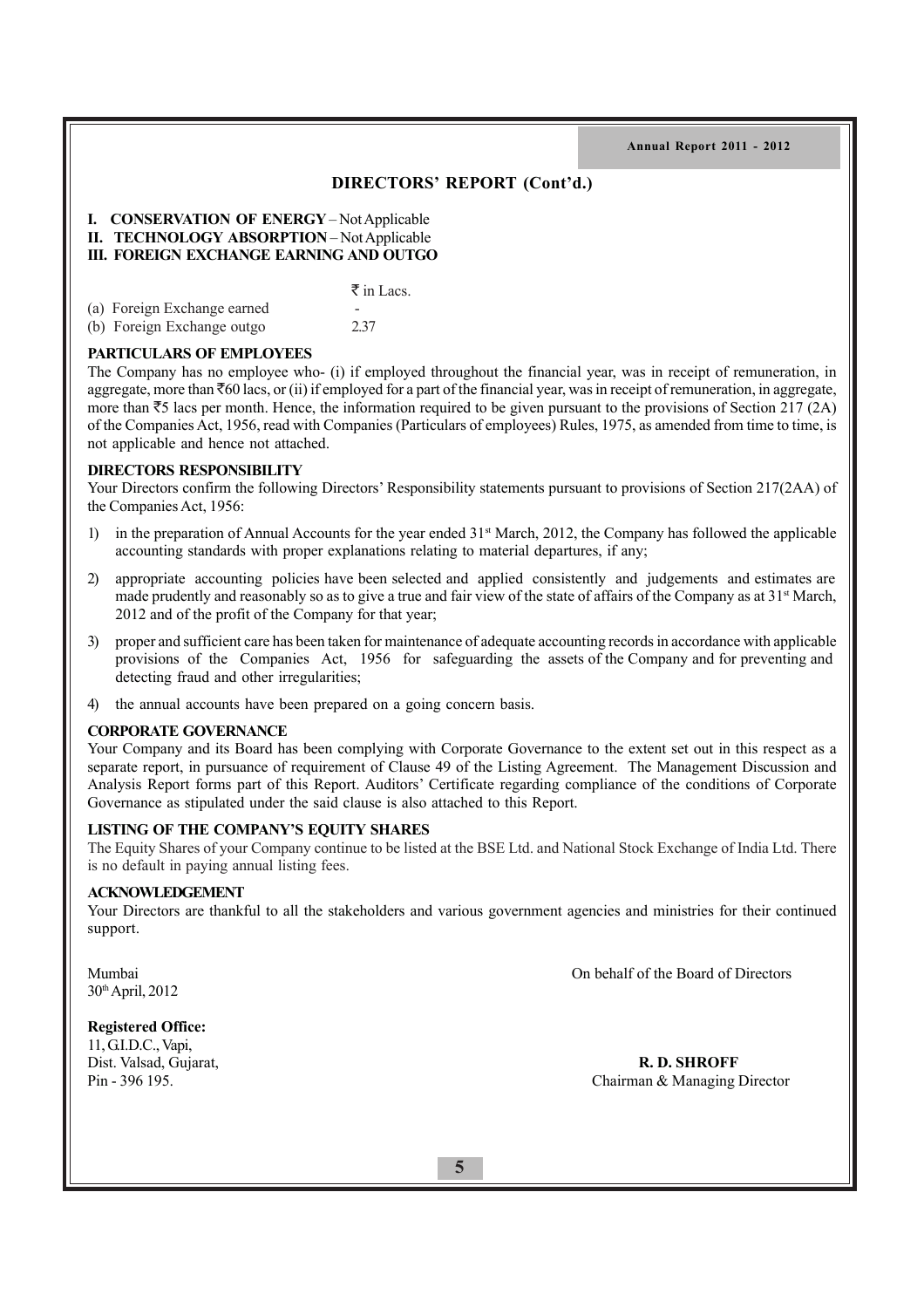## **Corporate Governance**

#### **1. Company's Philosophy on Code of Corporate Governance**

The Company's philosophy on Corporate Governance relates to providing maximum service to all its stakeholders. It wants to enhance shareholder value with best practices of corporate governance. The high standard of corporate governance is maintained by being transparent, accountable and continuous interaction with shareholders, employees, lending institutions, banks, govt. agencies and all the dealers.

The Company is conscious of the fact that to achieve success very high ethical value of the management and the employees is inevitable.

#### **2. Board of Directors**

The Board of Directors consists of 6 directors.

During the year, four Board Meetings were held on  $14<sup>th</sup>$  May, 2011, 29<sup>th</sup> July, 2011, 21<sup>st</sup> October, 2011 and 30<sup>th</sup> January, 2012.

#### **Composition and other details of Directors are as follows:**

| <b>Name of the Director</b>         | Category                                   | <b>Attendance</b> |                    | No. of other directorships and       |                    |                      |
|-------------------------------------|--------------------------------------------|-------------------|--------------------|--------------------------------------|--------------------|----------------------|
|                                     |                                            |                   | <b>Particulars</b> | Committee memberships/chairmanships* |                    |                      |
|                                     |                                            | <b>Board</b>      | Last               | <b>Other</b>                         | <b>Committee</b>   | <b>Committee</b>     |
|                                     |                                            | <b>Meeting</b>    | <b>AGM</b>         | <b>Directorships</b>                 | <b>Memberships</b> | <b>Chairmanships</b> |
| Mr. R. D. Shroff                    | Promoter & Chairman &<br>Managing Director | 4                 | Present            | 9                                    |                    |                      |
| Mrs. S. R. Shroff                   | Promoter & Non-Executive                   | $\overline{4}$    | Present            | $\overline{8}$                       |                    |                      |
|                                     | Vice Chairman                              |                   |                    |                                      |                    |                      |
| Mr. J. R. Shroff                    | Promoter $&$                               | 3                 | Absent             | 10                                   |                    |                      |
|                                     | Non-Executive Director                     |                   |                    |                                      |                    |                      |
| Mr. A. C. Ashar                     | Independent $\&$                           | 4                 | Present            | 11                                   |                    |                      |
|                                     | Non-Executive Director                     |                   |                    |                                      |                    |                      |
| Mr. Pradeep Goyal                   | Independent $\&$                           | 2                 | Absent             | 5                                    | 6                  |                      |
|                                     | Non-Executive Director                     |                   |                    |                                      |                    |                      |
| Mrs. Sawti S. Mayekar Independent & |                                            | 4                 | Absent             |                                      |                    |                      |
|                                     | Non-Executive Director                     |                   |                    |                                      |                    |                      |

**Notes: \* Excludes Directorship in private limited companies and foreign companies.**

#### **3. Information supplied to the Board**

Following information was provided to the Board as part of the agenda papers in advance of the Board Meetings or presented at the time of the Board Meetings:

- Financial Results of the Company,
- $\triangleright$  Disclosure of the interest of the Directors,
- $\triangleright$  Material show cause notices, legal judgements, etc.,
- $\triangleright$  Review of the procedure for risk assessment and minimization,
- Ø Approval for any contracts entered into with parties covered in the register u/s. 301 of the Companies Act, 1956,
- $\triangleright$  Consideration of any disclosure made by senior management relating to any transaction having potential conflict with interest of the Company,
- $\triangleright$  Investment of funds.
- $\triangleright$  Availing credit facilities from bank,
- $\triangleright$  Availing inter-corporate loans,<br> $\triangleright$  Closure of bank account for di
- Ø Closure of bank account for dividend and transfer of funds lying there to "Investors and Education Protection Fund."

#### **4. Disclosures**

The particulars of transactions between the Company and related parties as per the Accounting Standards are mentioned separately in note no. 22 of notes to financial statements of the Annual Accounts. However, these transactions are not likely to have any conflict with the Company's interest.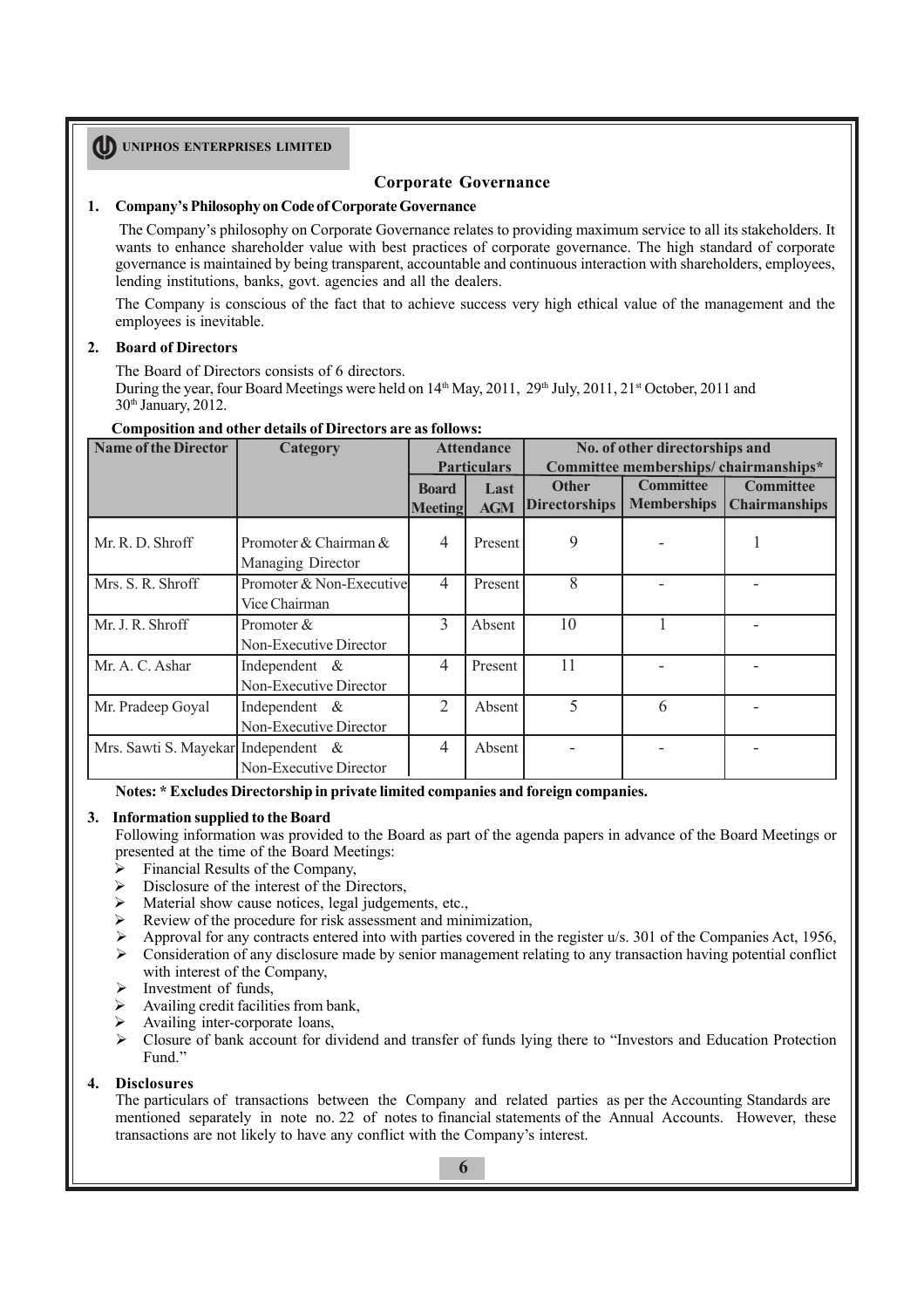No strictures or penalties have been imposed on the Company by the Stock Exchange or The Securities and Exchange Board of India (SEBI) or any other regulatory body on any matter relating to capital markets in the last three years.

The Securities and Exchange Board of India (SEBI) vide notification dated 20<sup>th</sup> February, 2002, has amended the SEBI (Insider Trading) Regulations, 1992. As per these regulations, the Company has appointed Mr. K. M. Thacker as a Compliance Officer, who will be responsible for formulating policies, procedures, monitoring adherence to the rules for the preservation of price sensitive information, pre-clearance of trades, monitoring of trades and implementation of the Code of Conduct under the overall supervision of the Board. The Company also has framed its own code of internal procedure and conduct for prevention of Insider Trading which provides for "Trading Window" restrictions, disclosure requirements and also pre-clearance of trades in the Company's securities.

## **Shareholding of the Directors as on 31st March, 2012 was as under:**

| <b>Name of the Director</b> | <b>Shareholding</b> |
|-----------------------------|---------------------|
| Mr. R. D. Shroff            | Nil                 |
| Mrs. S. R. Shroff           | Nil                 |
| Mr. J. R. Shroff            | Nil                 |
| Mr. A. C. Ashar             | 20643               |
| Mr. Pradeep Goyal           | Nil                 |
| Mrs. Swati S. Mayekar       | 2224                |

## **5. Code of Conduct**

The Board of Directors has adopted the Code of Conduct for the Board Members and the Senior Management. The said Code has been communicated to the Board Members and the Senior Management. The Code has also been posted on the Company's website www.uelonline.com.

#### **6. Audit Committee**

The Board of the Company has constituted an Audit Committee, comprising of three Independent & Non-Executive Directors viz. Mr. Pradeep Goyal, Chairman, Mr. A. C. Ashar and Mrs. Swati S. Mayekar. Four meetings of the Audit Committee were held on  $14<sup>th</sup>$  May, 2011, 29<sup>th</sup> July, 2011, 21<sup>st</sup> October, 2011 and 30<sup>th</sup> January, 2012.

#### **Composition of members of Audit Committee is as follows:**

| <b>Composition</b>                   | Mr. Pradeep Goyal<br>Chairman | Mr. A. C. Ashar | Mrs. Swati S. Mayekar |
|--------------------------------------|-------------------------------|-----------------|-----------------------|
| Meetings attended<br>during the year |                               |                 |                       |

The constitution of Audit Committee also meets with the requirements under Section 292A of the Companies Act, 1956. Mr. A. C. Ashar has financial and accounting knowledge.

The role and terms of reference stipulated by the Board to the Audit Committee covers areas mentioned under Clause 49 of the Listing Agreement and Section 292A of the Companies Act, 1956 besides other terms as may be referred by the Board of Directors.

## **7. Remuneration Committee**

The Board of the Company has constituted a Remuneration Committee, comprising of three Independent & Non-Executive Directors viz. Mr. Pradeep Goyal, Chairman, Mr. A. C. Ashar and Mrs. Swati S. Mayekar.

The Remuneration Committee has been constituted to recommend / review the remuneration package of the Directors based on performance and defined criteria.

No meeting of the Remuneration Committee was held during the year.

## **Details of the remuneration to all the Directors for the year:**

No Director was paid salary and/or perquisites for the year ended  $31<sup>st</sup>$  March, 2012.

The Company has paid the sitting fees for the year ended  $31<sup>st</sup>$  March, 2012 to two Independent & Non-Executive Directors for attending Board Meetings, Audit Committee Meetings and Shareholders' / Investors' Grievances Committee Meeting as follows:

Mr. Pradeep Goyal  $\overline{\tau}$  7,000/- and Mrs. Swati S. Mayekar  $\overline{\tau}$  13,000/-.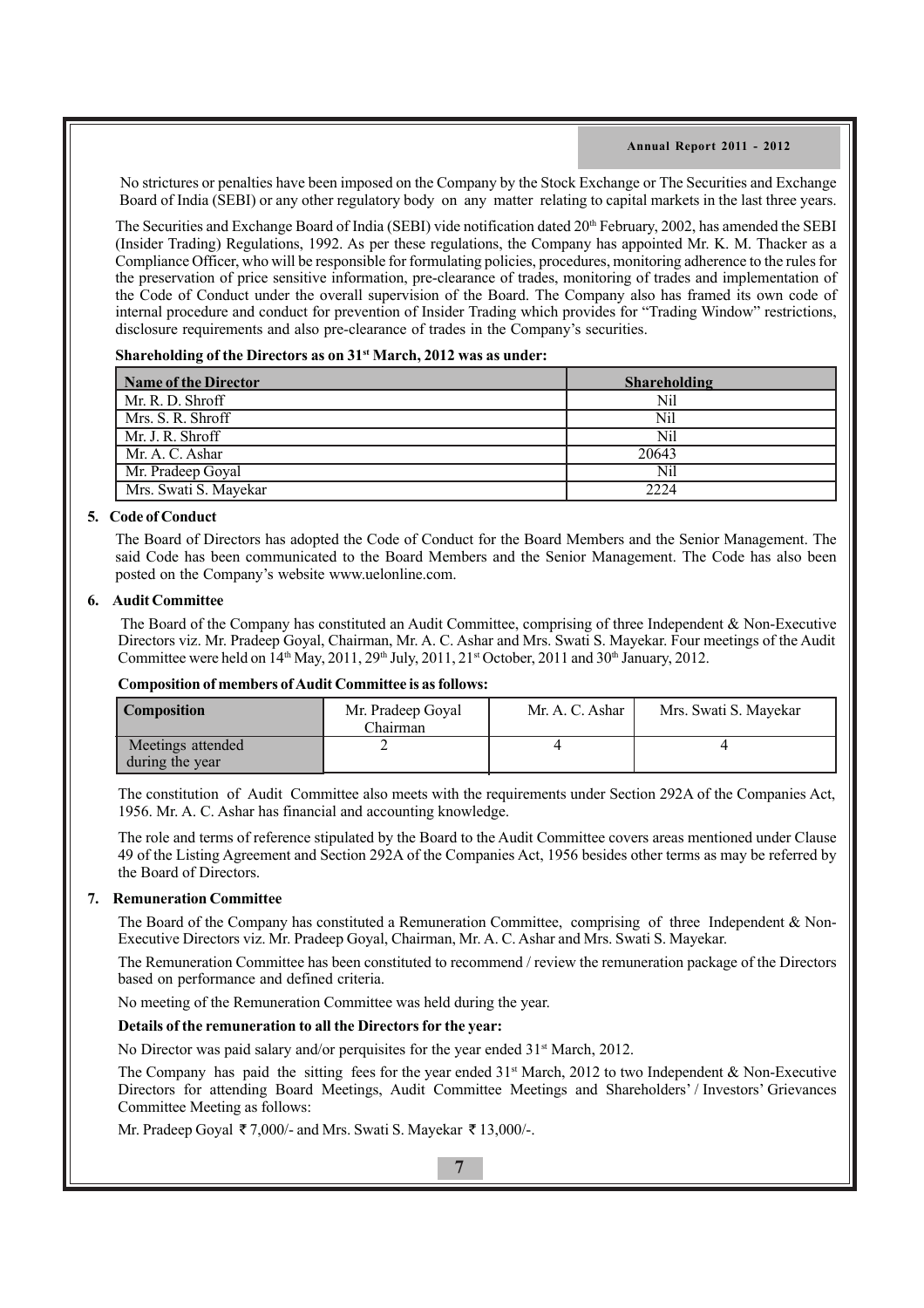#### **8. Shareholders'/Investors' Grievance Committee**

The Board of the Company has constituted a Shareholders'/Investors' Grievance Committee, comprising of three Independent & Non-Executive Directors to look into the Shareholders' and Investors' Grievances. One meeting of the Shareholders'/Investors' Grievance Committee was held on 30<sup>th</sup> January, 2012.

#### **Composition of members of Shareholders'/Investors' Grievance Committee is as follows:**

| <b>Composition</b>                  | Mr. Pradeep Goyal<br>Chairman | Mr. A. C. Ashar | Mrs. Swati S. Mayekar |
|-------------------------------------|-------------------------------|-----------------|-----------------------|
| Meeting attended<br>during the year |                               |                 |                       |

The Company also has its separate shares transfer committee consisting of Mrs. S. R. Shroff and Mr. A. C. Ashar, Directors and two other senior executives. This committee normally meets twice a month to approve transfer of shares, issue of duplicate certificates, redressel of Shareholders' and Investors' Grievances, etc. Share certificate submitted for dematerialisation and request for rematerialisation are also approved by the committee.

The total number of complaints received during the year under review were 6 and all the complaints were replied to the satisfaction of shareholders on or before 31<sup>st</sup> March, 2012.

Three requests for transfer of shares were pending for approval as on  $31<sup>st</sup>$  March, 2012, which were approved and dealt with by  $16<sup>th</sup>$  April, 2012.

## **9. General Body Meetings**

Location and time for last three Annual General Meetings were:

| Year      | <b>AGM</b>           | <b>Location</b>                            | Date       | Time      |
|-----------|----------------------|--------------------------------------------|------------|-----------|
| 2008-2009 | $40^{\text{th}}$ AGM | 11, G. I. D. C., Vapi, Dist.               | 18/09/2009 | 9.00 a.m. |
|           |                      | Valsad, Gujarat-396 195.                   |            |           |
| 2009-2010 | $41^{\rm st}$ AGM    | $\overline{11, G. I. D. C.}$ , Vapi, Dist. | 08/09/2010 | 9.00 a.m. |
|           |                      | Valsad, Gujarat-396 195.                   |            |           |
| 2010-2011 | $42nd$ AGM           | Hotel Green View Hall                      | 26/07/2011 | 9.30 a.m. |
|           |                      | N.H. No. 8, Vapi, Gujarat - 396 195.       |            |           |

No special resolution was passed by the members during the last three Annual General Meetings.

No special resolution was passed through Postal Ballot during the year 2011-2012.

None of the resolutions proposed to be passed in the ensuing Annual General Meeting require passing a special resolution through Postal Ballot.

#### **10. (a) Disclosures on materially significant related party transactions i.e. transactions of the Company of material nature, with its promoters, the directors or the management, their subsidiaries or relatives, etc. that may have potential conflict with the interests of the company at large.**

During the year, the Company had no materially significant related party transactions, which are considered to have potential conflict with the interest of the Company at large.

**(b)Details of non-compliance by the Company, penalties, strictures imposed on the Company by Stock Exchanges or SEBI, or any statutory authority, on any matter related to capital markets, during the last three years.**

None.

## **11. Means of communication**

 The quarterly and annual results are published by the Company in the English and Gujarati editions of the 'Western Times' and are also displayed on corporate Website, **www.uelonline.com.** The Company's website also contains a separate dedicated section 'Financials' wherein shareholders information like the Annual Report of the Company, Shareholding Pattern etc., is available. Official news releases are sent to the Stock Exchanges at BSE Ltd. and National Stock Exchange of India Ltd., where the equity shares of the Company are listed. During the year, no presentations were made to analysts or Institutional Investors.

The Management Discussion and Analysis (MD&A) forms a part of the annual report.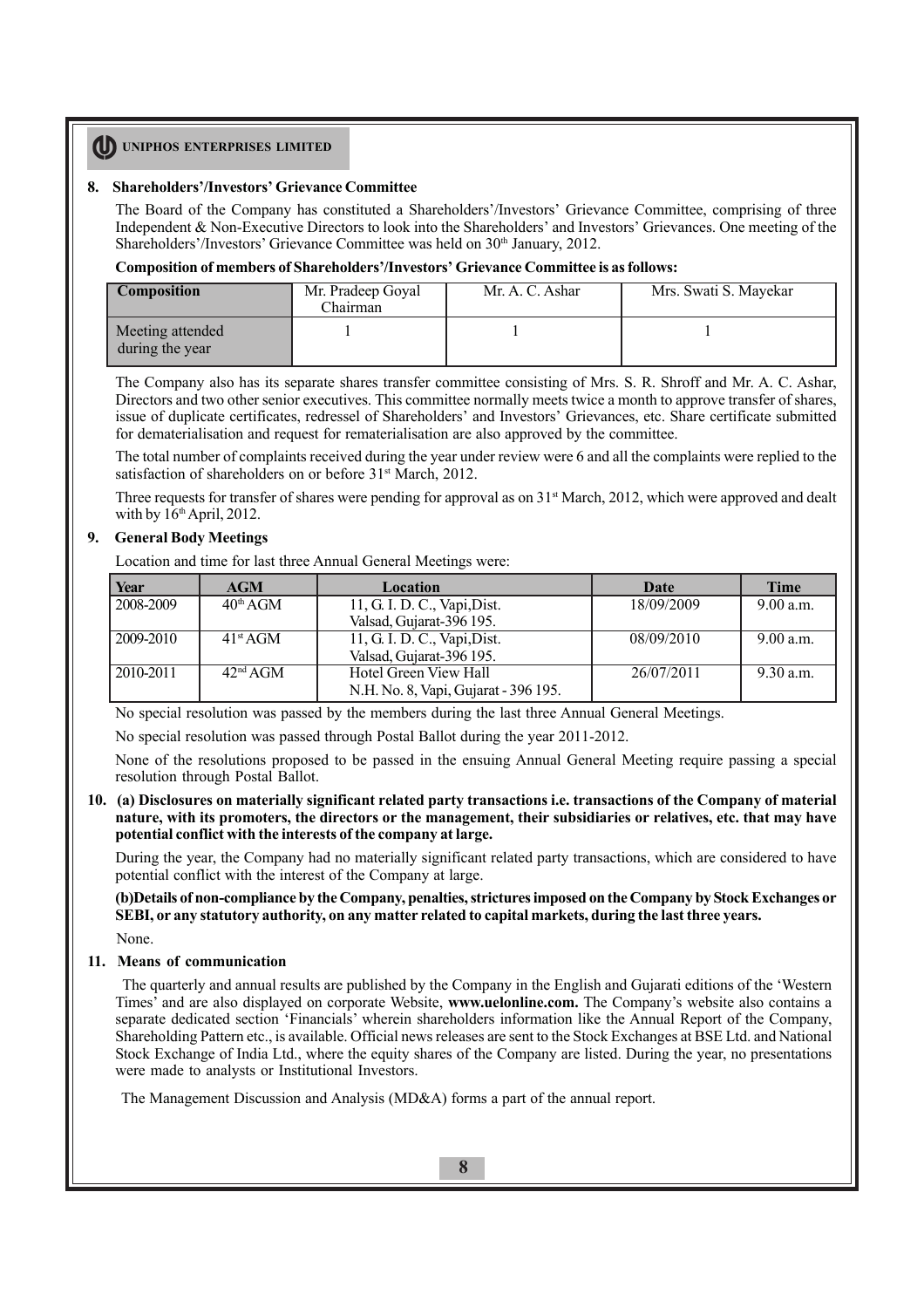| 12. | <b>General Shareholder Information</b>                     |                                                           |                      |                                                                                                                                                                                                                                                                                                                                                                                                                                                            |                    |                         |
|-----|------------------------------------------------------------|-----------------------------------------------------------|----------------------|------------------------------------------------------------------------------------------------------------------------------------------------------------------------------------------------------------------------------------------------------------------------------------------------------------------------------------------------------------------------------------------------------------------------------------------------------------|--------------------|-------------------------|
|     | 12.1. Annual General Meeting<br>- Date<br>- Venue          |                                                           | $\ddot{\cdot}$       | 28 <sup>th</sup> September, 2012 at 9.15 a.m.<br>Registered Office of the Company at 11, G.I.D.C.,<br>Vapi, Dist. Valsad, Gujarat, Pin-396 195.                                                                                                                                                                                                                                                                                                            |                    |                         |
|     | 12.2. Financial Calendar                                   |                                                           | $\ddot{\cdot}$       | <b>Annual General Meeting –</b><br>28 <sup>th</sup> September, 2012<br>Results for quarter ending June 30,2012-<br>On or before 14 <sup>th</sup> August, 2012<br>Results for quarter ending September 30, 2012-<br>On or before 14 <sup>th</sup> November, 2012<br>Results for quarter ending December 31, 2012-<br>On or before 14 <sup>th</sup> February, 2013<br>Results for quarter/year ending March 31, 2013 -<br>Last week of April, 2013/May 2013. |                    |                         |
|     | 12.3. Book closure date                                    |                                                           | $\ddot{\cdot}$       | 22/09/2012 to 28/09/2012 (Both days inclusive)                                                                                                                                                                                                                                                                                                                                                                                                             |                    |                         |
|     | 12.4. Dividend payment date                                |                                                           |                      | Not Applicable                                                                                                                                                                                                                                                                                                                                                                                                                                             |                    |                         |
|     | 12.5. (a) Listing of Equity Shares<br>on Stock Exchages at |                                                           |                      | BSE Ltd. and National Stock Exchange of India Ltd.                                                                                                                                                                                                                                                                                                                                                                                                         |                    |                         |
|     | (b) Listing of GDR on the<br><b>Stock Exchanges at</b>     |                                                           |                      | <b>Luxembourg Stock Exchange</b>                                                                                                                                                                                                                                                                                                                                                                                                                           |                    |                         |
|     | 12.6 (a) Stock Code                                        |                                                           | $\ddot{\cdot}$       | <b>BSE</b> Ltd.<br>National Stock Exchange of India Ltd.                                                                                                                                                                                                                                                                                                                                                                                                   |                    | : $500429$<br>:UNIENTER |
|     |                                                            | (b) Demat ISIN Number in NSDL<br>& CDSL for Equity Shares | $\ddot{\phantom{a}}$ | INE037A01022                                                                                                                                                                                                                                                                                                                                                                                                                                               |                    |                         |
|     | 12.7 Stock Market Data                                     |                                                           |                      |                                                                                                                                                                                                                                                                                                                                                                                                                                                            |                    |                         |
|     |                                                            | <b>BSE Ltd. (BSE)</b>                                     |                      | <b>National Stock Exchange of India Ltd. (NSE)</b>                                                                                                                                                                                                                                                                                                                                                                                                         |                    |                         |
|     | <b>MONTH</b>                                               | Month's High                                              | <b>Month's Lowl</b>  | Month's High                                                                                                                                                                                                                                                                                                                                                                                                                                               | <b>Month's Low</b> |                         |

|                | <b>DOLLUG (DOL)</b>          |                             | $\frac{1}{4}$ altonal stock exchange of film a fitter (1986) |                             |  |
|----------------|------------------------------|-----------------------------|--------------------------------------------------------------|-----------------------------|--|
| <b>MONTH</b>   | Month's High<br>Price (In ₹) | Month's Low<br>Price (In ₹) | Month's High<br>Price (In ₹)                                 | Month's Low<br>Price (In ₹) |  |
| April 2011     | 32.20                        | 25.75                       | 32.40                                                        | 26.05                       |  |
| May 2011       | 29.85                        | 25.00                       | 31.05                                                        | 25.00                       |  |
| June 2011      | 28.15                        | 24.50                       | 28.85                                                        | 24.00                       |  |
| July 2011      | 32.50                        | 25.00                       | 29.25                                                        | 25.10                       |  |
| August 2011    | 36.00                        | 25.15                       | 35.50                                                        | 24.20                       |  |
| September 2011 | 32.50                        | 26.65                       | 32.90                                                        | 26.55                       |  |
| October 2011   | 28.55                        | 25.55                       | 29.80                                                        | 25.25                       |  |
| November 2011  | 30.30                        | 25.00                       | 31.00                                                        | 25.10                       |  |
| December 2011  | 28.80                        | 21.05                       | 29.00                                                        | 22.10                       |  |
| January 2012   | 28.00                        | 22.30                       | 27.00                                                        | 22.35                       |  |
| February 2012  | 31.00                        | 25.00                       | 31.00                                                        | 25.00                       |  |
| March 2012     | 29.85                        | 23.70                       | 29.00                                                        | 23.70                       |  |

**12.8. Share price performance in comparison to broad-based indices – BSE Sens**ex. **UEL closing share price performance relative to BSE Sensex based on share price during the year.**

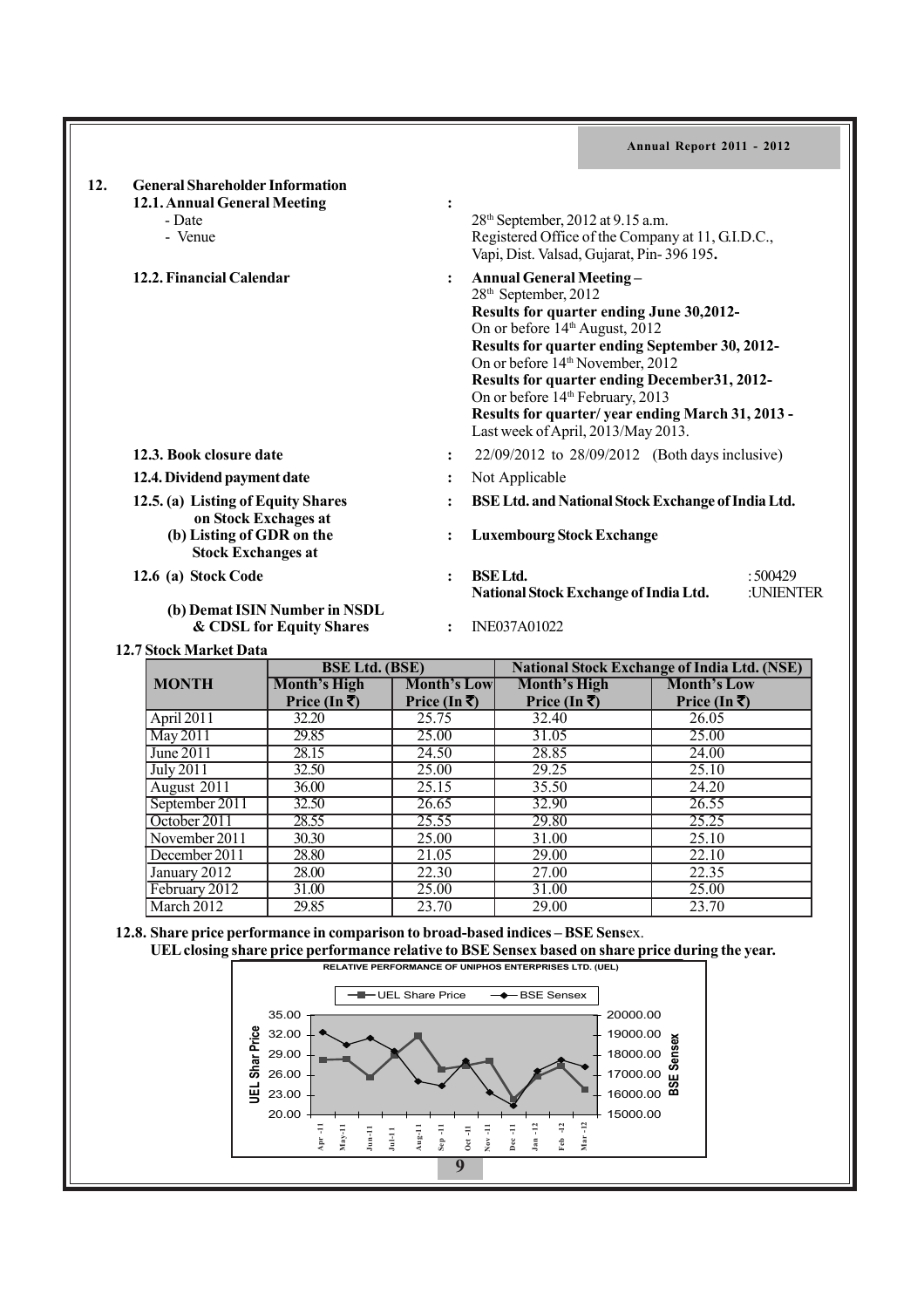| 12.9. Registrar and Transfer Agents<br>(Share transfer and communication<br>regarding share certificate, dividends<br>and change of address) | : Sharepro Services (India) Pvt. Ltd.<br>Unit: Uniphos Enterprises Limited<br>13AB, Samhita Warehousing Complex, Second Floor,<br>Sakinaka Telephone Exchange Lane,<br>Off Andheri Kurla Road, Sakinaka, Andheri (E),<br>Mumbai 400 072.               |
|----------------------------------------------------------------------------------------------------------------------------------------------|--------------------------------------------------------------------------------------------------------------------------------------------------------------------------------------------------------------------------------------------------------|
| Also, for the benefit of the Shareholders,<br>the documents will continue to be accepted<br>at the Secretarial Department of the Company:    | : Uniphos Enterprises Limited<br>Secretarial Department,<br>8, Shri Krishna Commercial Centre Ground Floor,<br>Opp. Raheja Solitaire, 6 Udyog Nagar, Off S. V. Road,<br>Goregaon (West), Mumbai 400 062.                                               |
| 12.10 Share Transfer System                                                                                                                  | : Presently, the share transfers which are received in physical form<br>are processed and the share certificates returned within a period<br>of 15 days from the date of receipt subject to the documents<br>being valid and complete in all respects. |

## **12.11 Distribution of Shareholdings as on 31st March, 2012:**

| <b>Shareholding</b><br>of Nominal | <b>Shareholders</b> |                 | <b>Share Amount</b>     |                 |
|-----------------------------------|---------------------|-----------------|-------------------------|-----------------|
| Value of $($ ₹ $)$                | <b>Numbers</b>      | % of Total Nos. | In $(\overline{\zeta})$ | % of Total Amt. |
| 5,000                             | 15334               | 97.84           | 84, 48, 168             | 16.58           |
| $5,001 - 10,000$                  | 169                 | 1.08            | 12,70,040               | 2.49            |
| $10,001-$<br>20,000               | 91                  | 0.58            | 13,73,320               | 2.70            |
| $20,001-$<br>30,000               | 21                  | 0.13            | 5,34,022                | 1.05            |
| $30,001 -$<br>40,000              | 14                  | 0.09            | 5,02,492                | 0.99            |
| $40,001 - 50,000$                 | 11                  | 0.07            | 4,95,348                | 0.97            |
| $50,001 - 1,00,000$               | 14                  | 0.09            | 12,03,242               | 2.36            |
| 1,00,001 and above.               | 19                  | 0.12            | 3,71,22,708             | 72.86           |
| <b>Total</b>                      | 15673               | <b>100</b>      | 5,09,49,340             | <b>100</b>      |

## **12.12 Shareholding pattern as on 31st March, 2012:**

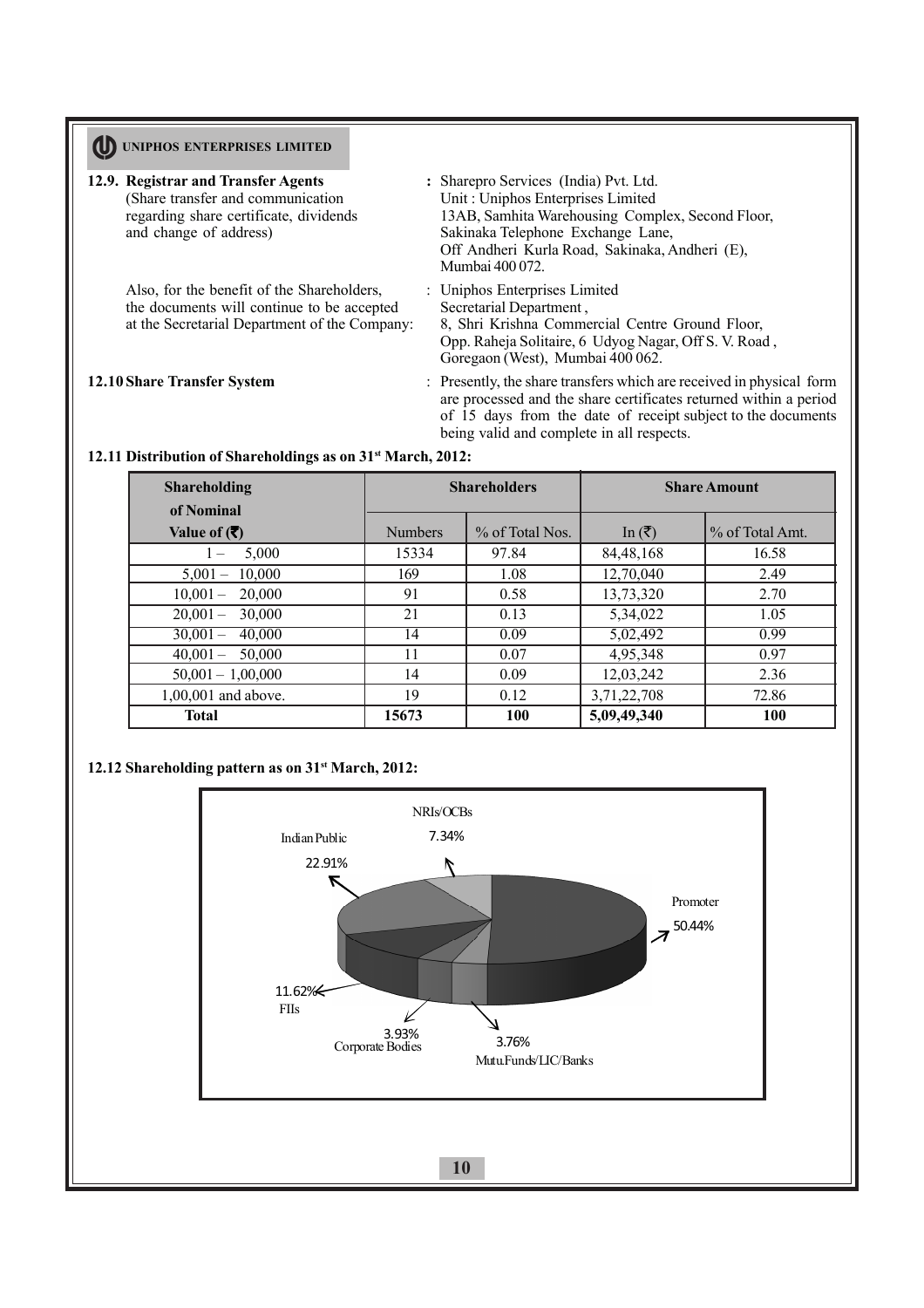**12.13. Dematerialisation of Shares :** 96.91 % of the outstanding equity shares have been dematerialised up to 31st March, 2012. Trading in Equity Shares of the Company is permitted only in dematerialised form w.e.f.  $17<sup>th</sup>$  January, 2000 as per notification issued by the Securities and Exchange Board of India (SEBI).

**Liquidity:**

**The shares of the Company are actively traded shares. Relevant data for the** average daily turnover **for the financial year 2011 – 2012 is given below:**

|                     | <b>BSE</b> Ltd. | <b>National Stock</b><br>Exchange of India Ltd. | <b>BSE+NSE</b> |
|---------------------|-----------------|-------------------------------------------------|----------------|
|                     | (BSE)           | <b>NSE)</b>                                     |                |
| In number of shares | 9855            | 5744                                            | 25599          |

**11** (Source: This information is compiled from the data available from the websites of BSE and NSE) **12.14. Outstanding GDR/Warrants and :** Outstanding GDRs as on 31<sup>st</sup> March, 2012 represent 45532 **Conversion date and likely Impact** shares (0.18%). There are no further outstanding instruments, on the Equity in the future. which are convertible into equity in the future. **12.15.Plant Locations :** The Company has no manufacturing unit. **12.16. Address for Correspondence (i) Investor Correspondence : For Shares held in Physical Form** Sharepro Services (India) Pvt.Ltd. Unit: Uniphos Enterprises Limited 13AB, Samhita Warehousing Complex, Second Floor, Sakinaka Telephone Exchange Lane, Off Andheri Kurla Road, Sakinaka, Andheri (E), Mumbai 400 072. Also, for the benefit of the Shareholders, the documents will continue to be accepted at the following office of the Company : Uniphos Enterprises Limited Secretarial Department 8, Shri Krishna Commercial Centre Ground Floor, Opp. Raheja Solitaire 6 Udyog Nagar, Off S. V. Road Goregaon (West), Mumbai 400 062. **For Shares held in Demat form** To the Depository Participant **(ii) Any query on Annual Report :** Mr. K. M. Thacker, Company Secretary Uniphos Enterprises Limited 8, Shri Krishna Commercial Centre Ground Floor, Opp. Raheja Solitaire, 6 Udyog Nagar, Off S. V. Road Goregaon (West), Mumbai 400 062. E-mail : thackerkm@uniphos.com (iii) **Exclusive e-mail ID of the :** uel.investors@uniphos.com  **grievance redressel division (iv) Corporate Website :** www.uelonline.com On behalf of the Board of Directors Mumbai<br> **R. D. Shroff**<br>
30<sup>th</sup> April, 2012<br>
(Chairman & Managin)  $(Chairman & Managing Director)$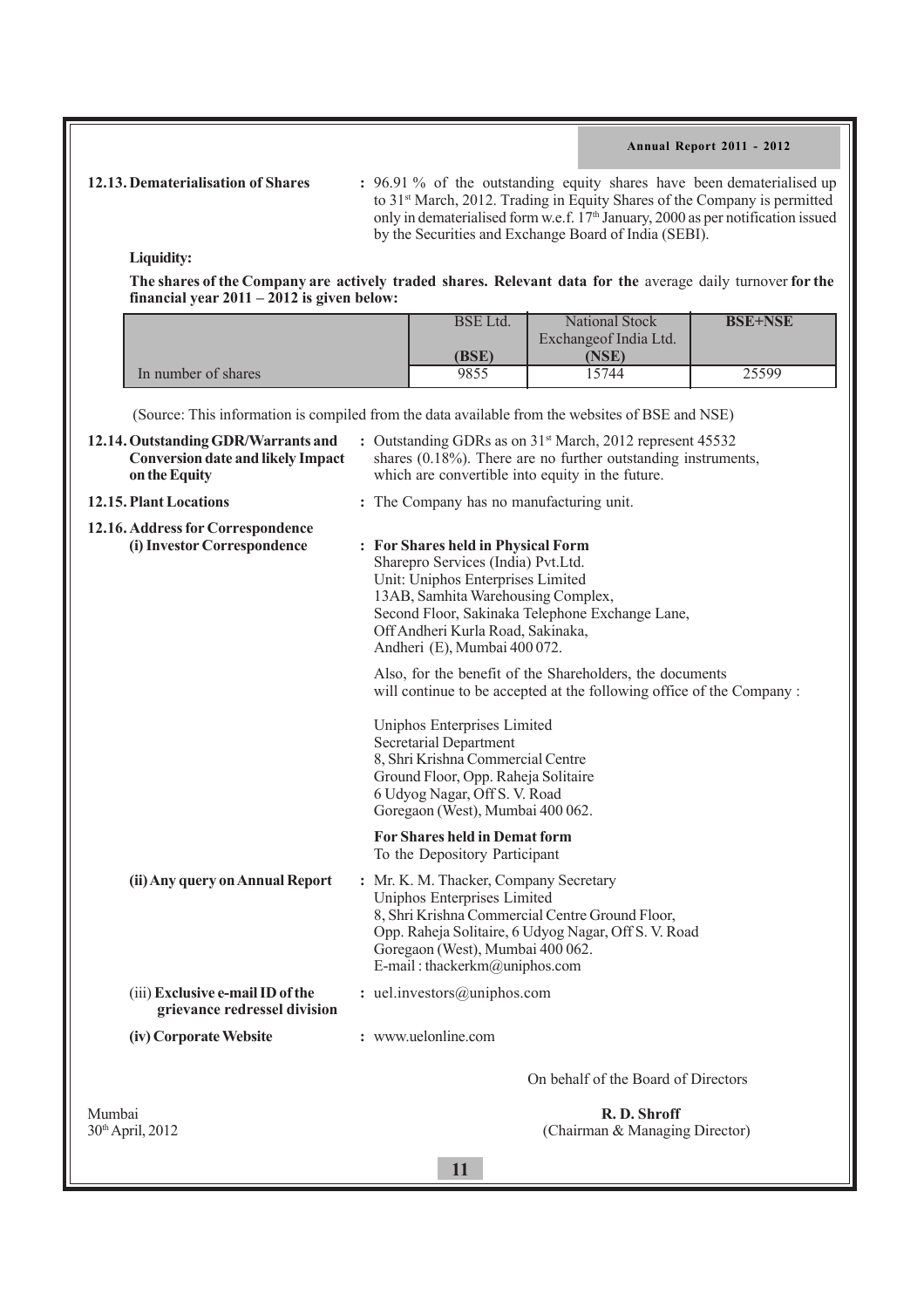## **DECLARATION**

As provided under Clause 49 of the Listing Agreement with the Stock Exchanges, the Board Members and the Senior Management Personnel have confirmed compliance with the Code of Conduct laid down by the Company for the year ended 31st March, 2012.

On behalf of the Board of Directors of Uniphos Enterprises Limited Mumbai<br>
30<sup>th</sup> April, 2012<br>
(Chairman & Managin)  $(Chairman & Managing Director)$ 

#### **AUDITORS' CERTIFICATE**

## T<sub>Ω</sub>

## **The Members of Uniphos Enterprises Limited**

We have examined the compliance of conditions of corporate governance by Uniphos Enterprises Limited, for the year ended on March 31, 2012, as stipulated in clause 49 of the Listing Agreement of the said Company with stock exchanges.

The compliance of conditions of corporate governance is the responsibility of the management. Our examination was limited to procedures and implementation thereof, adopted by the Company for ensuring the compliance of the conditions of the Corporate Governance. It is neither an audit nor an expression of opinion on the financial statements of the Company.

In our opinion and to the best of our information and according to the explanations given to us, we certify that the Company has complied with the conditions of Corporate Governance as stipulated in the above mentioned Listing Agreement.

We further state that such compliance is neither an assurance as to the future viability of the Company nor the efficiency or effectiveness with which the management has conducted the affairs of the Company.

## **For S.V. GHATALIA & ASSOCIATES**

Firm registration number: 103162W

Mumbai Partner

Chartered Accountants **per Sudhir Soni** Date: April 30, 2012 Membership No.: 41870

## **MANAGEMENT DISCUSSION AND ANALYSIS**

#### **INDUSTRY STRUCTURE AND DEVELOPMENT:**

The Company is engaged only in trading activities.

#### **SEGMENTWISE PERFORMANCE:**

The Company operates in a single segment, viz. trading activities.

#### **BUSINESS OUTLOOK:**

This has been dealt with in the Directors' Report.

### **INTERNAL CONTROL SYSTEM AND THEIR ADEQUACY:**

The Company has a proper and adequate system of internal controls to see that all its assets are safeguarded and protected against loss from any unauthorized use or disposition, and all financial records are maintained properly. The group has its own internal audit team.

#### **FINANCIAL AND OPERATIONAL PERFORMANCE:**

This has been dealt with in the Directors' Report.

#### **HUMAN RESOURCES DEVELOPMENT:**

The relationship with the employees continued to be cordial throughout the year.

#### **CAUTIONARY STATEMENT:**

Certain statements in this section relating to estimates, projections and expectations may be forward looking within the meaning of applicable laws and regulations. The actual results could differ materially from what the directors envisage in terms of the future performance and outlook. The factors that may affect the performance of the company will be drought or shortfall in rains, change in government policies, tariff barriers, delay in registrations, changes in local and overseas markets and the related factors.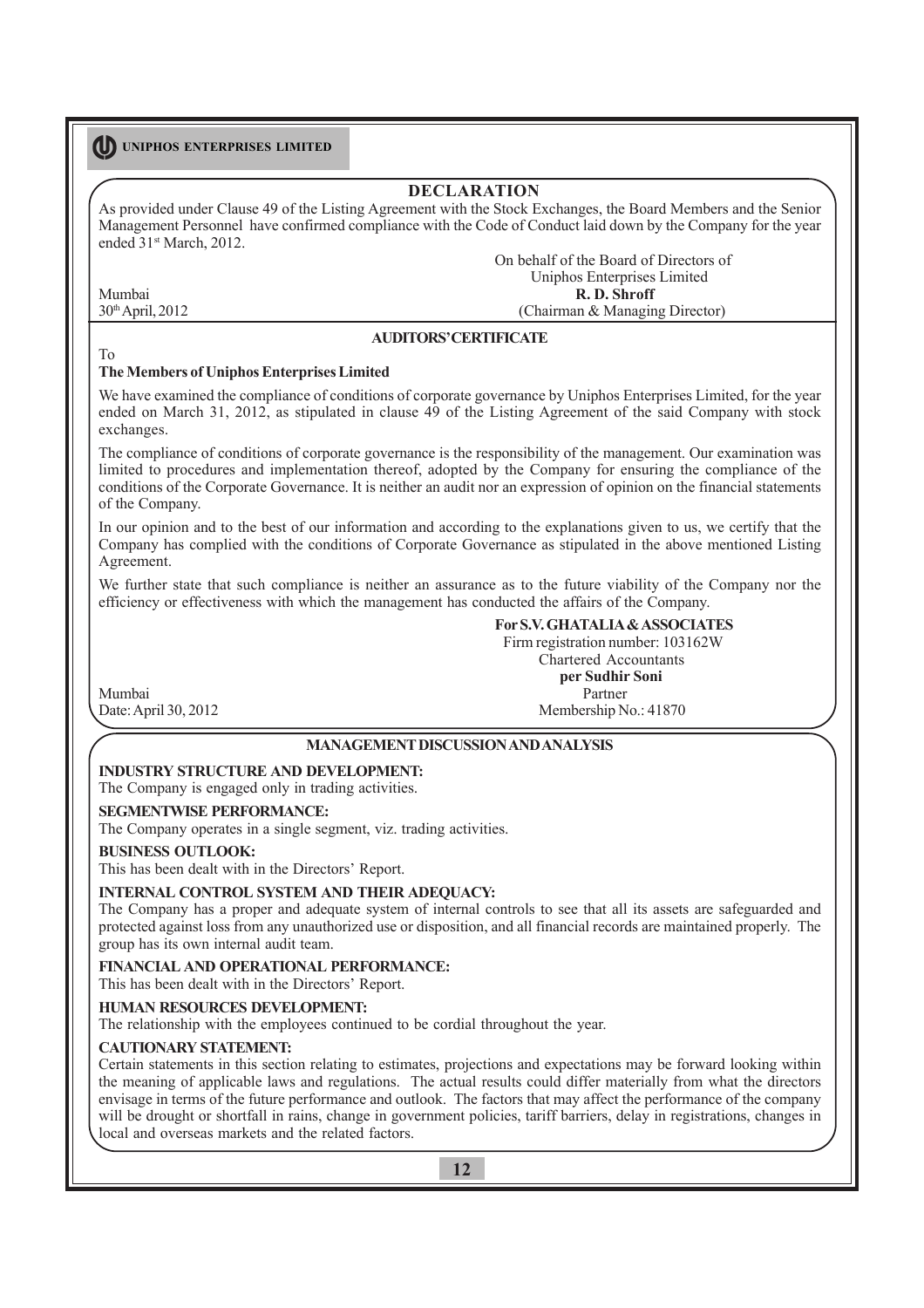## **Auditors' Report**

## To

## **The Members of Uniphos Enterprises Limited**

- 1. We have audited the attached Balance Sheet of Uniphos Enterprises Limited ('the Company') as at March 31, 2012 and also the statement of profit and loss and the cash flow statement for the year ended on that date annexed thereto. These financial statements are the responsibility of the Company's management. Our responsibility is to express an opinion on these financial statements based on our audit.
- 2. We conducted our audit in accordance with auditing standards generally accepted in India. Those Standards require that we plan and perform the audit to obtain reasonable assurance about whether the financial statements are free of material misstatement. An audit includes examining, on a test basis, evidence supporting the amounts and disclosures in the financial statements. An audit also includes assessing the accounting principles used and significant estimates made by management, as well as evaluating the overall financial statement presentation. We believe that our audit provides a reasonable basis for our opinion.
- 3. As required by the Companies (Auditor's Report) Order, 2003 (as amended) issued by the Central Government of India in terms of sub-section (4A) of Section 227 of the Companies Act, 1956, we enclose in the Annexure a statement on the matters specified in paragraphs 4 and 5 of the said Order.
- 4. Further to our comments in the Annexure referred to above, we report that:
	- i. We have obtained all the information and explanations, which to the best of our knowledge and belief were necessary for the purposes of our audit;
	- ii. In our opinion, proper books of account as required by law have been kept by the Company so far as appears from our examination of those books;
	- iii. The balance sheet, statement of profit and loss and cash flow statement dealt with by this report are in agreement with the books of account;
	- iv. In our opinion, the balance sheet, statement of profit and loss and cash flow statement dealt with by this report comply with the accounting standards referred to in sub-section (3C) of section 211 of the Companies Act, 1956.
	- v. On the basis of the written representations received from the directors, as on March 31, 2012, and taken on record by the Board of Directors, we report that none of the directors is disqualified as on March 31, 2012 from being appointed as a director in terms of clause (g) of sub-section (1) of section 274 of the Companies Act, 1956.
	- vi. In our opinion and to the best of our information and according to the explanations given to us, the said accounts give the information required by the Companies Act, 1956, in the manner so required and give a true and fair view in conformity with the accounting principles generally accepted in India;
		- a) in the case of the balance sheet, of the state of affairs of the Company as at March 31, 2012;
		- b) in the case of the statement of profit and loss, of the profit for the year ended on that date; and
		- c) in the case of cash flow statement, of the cash flows for the year ended on that date.

Place: Mumbai **For S.V. GHATALIA & ASSOCIATES**  Date: 30 April 2012Firm registration number: 103162W Chartered Accountants **per Sudhir Soni** Partner Membership No.: 41870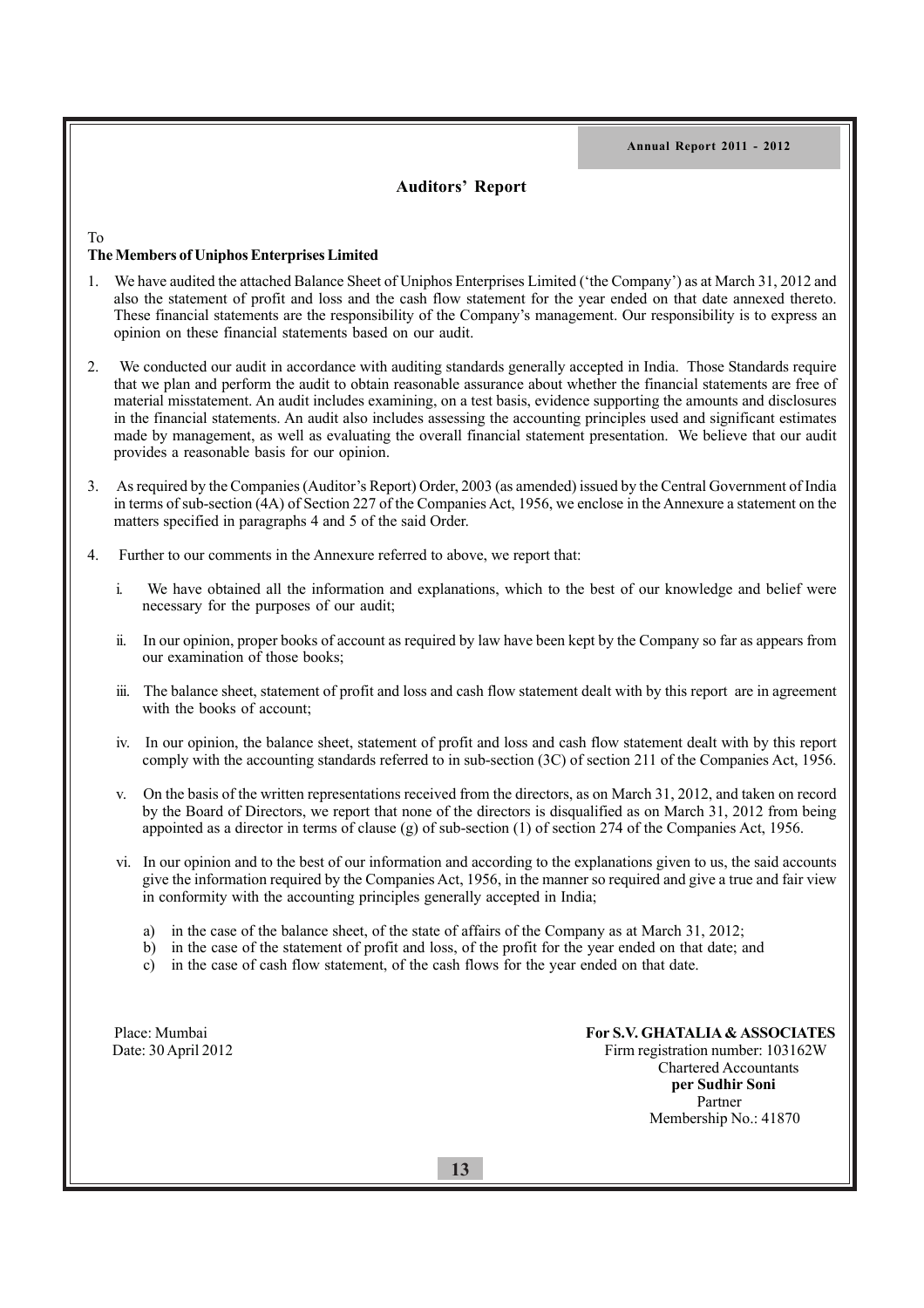## **Annexure referred to in paragraph 3 of our report of even date**

Re: Uniphos Enterprises Limited ('the Company')

- (i) (a) The Company has maintained proper records showing full particulars, including quantitative details and situation of fixed assets.
	- (b) Fixed assets have been physically verified by the management during the year and no material discrepancies were identified on such verification.
	- (c) There was no disposal of a substantial part of fixed asset during the year.
- (ii) The Company did not have any inventory during the year. Accordingly, provision of clauses 4(ii)(a), 4(ii)(b) and 4(ii)(c) of the companies (Auditors Report) order, 2003 are not applicable to the Company.
- (iii) (a) According to the information and explanations given to us, the Company has not granted any loans, secured or unsecured to companies, firms or other parties covered in the register maintained under section 301 of the Companies Act, 1956. Accordingly, the provisions of clause 4(iii)(a) to (d) of the Order are not applicable to the Company and hence not commented upon.
	- (e) The Company had taken loan from a company covered in the register maintained under section 301 of the Companies Act, 1956. The maximum amount involved during the year and the year-end balance of loan taken from such party was Rs. 7,400 lacs.
	- (f) In our opinion and according to the information and explanations given to us, the rate of interest and other terms and conditions for such loan is not prima facie prejudicial to the interest of the Company.
	- (g) In respect of loan taken, repayment of the principal amount is as stipulated and payment of interest has been regular.
- (iv) In our opinion and according to the information and explanations given to us, there is an adequate internal control system commensurate with the size of the Company and the nature of its business, for the purchase of inventory and for the sale of goods. There is no purchase of fixed assets during the year. During the course of our audit, we have not observed any major weakness or continuing failure to correct any major weakness in internal control system of the Company in respect of these areas.
- (v) (a) According to the information and explanations provided by the management, we are of the opinion that the particulars of contracts or arrangements referred to in section 301 of the Act that need to be entered into the register maintained under section 301 have been so entered.
	- (b) In our opinion and according to the information and explanations given to us, the transactions made in pursuance of such contracts or arrangements and exceeding the value of Rupees five lakhs have been entered into during the financial year at prices which are reasonable having regard to the prevailing market prices at the relevant time.
- (vi) The Company has not accepted any deposits from the public.
- (vii) In our opinion, the Company has an internal audit system commensurate with the size of the Company and nature of its business.
- (viii) To the best of our knowledge and as explained, the Central Government has not prescribed the maintenance of cost records under clause (d) of sub-section (1) of section 209 of the Companies Act,1956, for the products of the Company.
- (ix) (a) The Company is regular in depositing with appropriate authorities undisputed statutory dues including investor education and protection fund, income-tax, sales-tax, wealth-tax, service tax, customs duty, cess and other material statutory dues applicable to it. As informed, provident fund, employees' state insurance and excise duty are not applicable to the Company.
	- (b) According to the information and explanations given to us, no undisputed amounts payable in respect of investor education and protection fund, income-tax, wealth-tax, service tax, sales-tax, customs duty, cess and other undisputed statutory dues were outstanding, at the year end, for a period of more than six months from the date they became payable.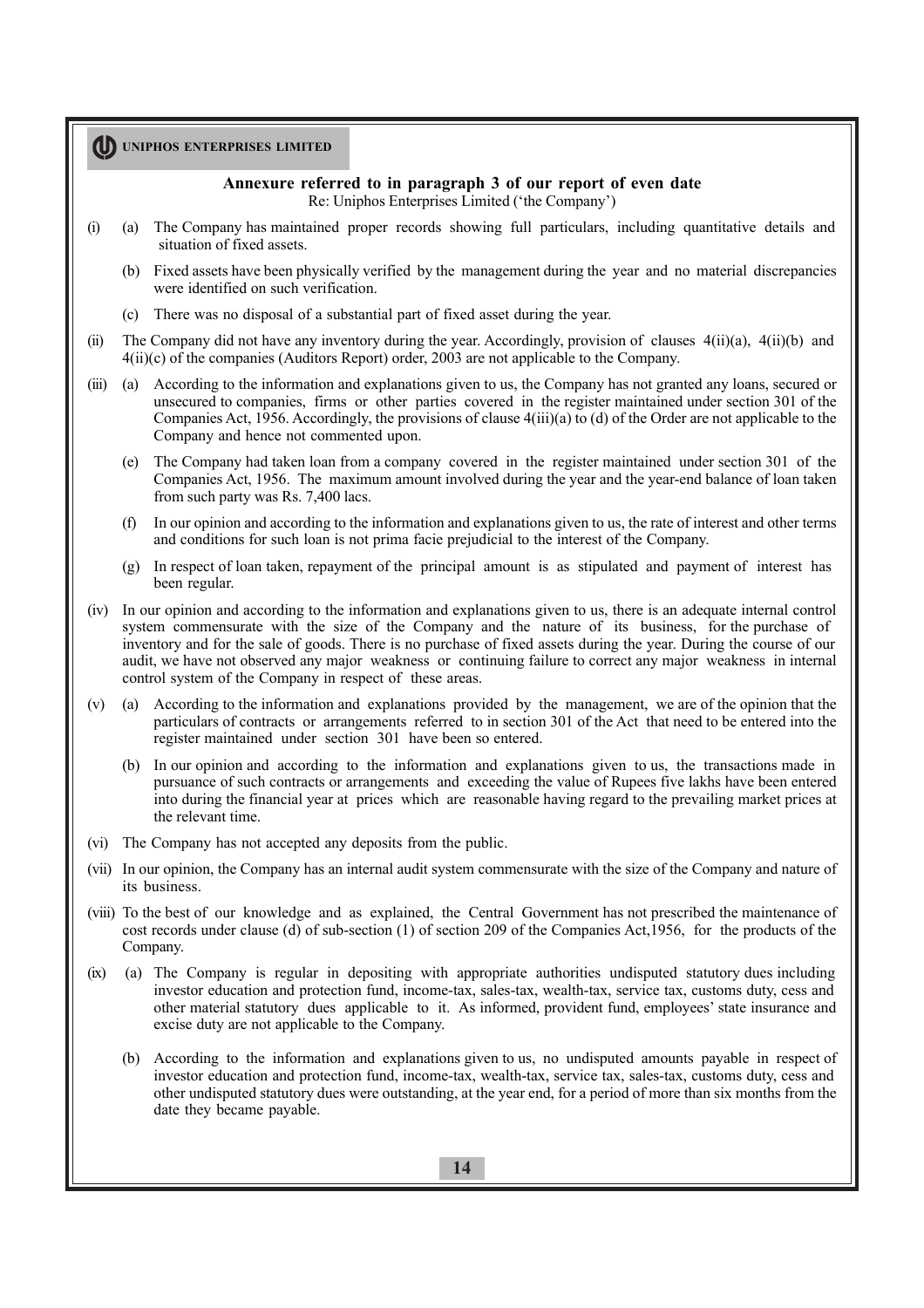(c) According to the records of the Company, the dues outstanding of income tax, sales tax, wealth-tax, service tax, customs duty, excise duty and cess on account of any dispute, are as follows:

| <b>Name of the Statute</b> | <b>Nature of Dues</b>                        | Amount<br>(Rs in Lacs) | <b>Period to which</b><br>the amount relates | <b>Forum where</b><br>dispute is pending |
|----------------------------|----------------------------------------------|------------------------|----------------------------------------------|------------------------------------------|
|                            | Income Tax Act, 1961 Penalty $u/s 271(1)(c)$ | 552.42                 | AY 2003-04                                   | Commissioner of Income                   |
|                            |                                              |                        |                                              | Tax (Appeals) (Mumbai)                   |
| Income Tax Act, 1961       | Income tax demand                            | 11.90                  | AY 2002-03                                   | Commissioner of Income                   |
|                            |                                              |                        |                                              | Tax (Appeals) (Mumbai)                   |
|                            | Income Tax Act, 1961 Penalty $u/s 271(1)(c)$ | 18.99                  | AY 2002-03                                   | Income Tax Appellate                     |
|                            |                                              |                        |                                              | Tribunal(Mumbai)                         |
| Income Tax Act, 1961       | Income tax demand                            | 24.61                  | AY 1998-99                                   | Income Tax Appellate                     |
|                            |                                              |                        |                                              | Tribunal (Mumbai)                        |

- (x) The Company has no accumulated losses at the end of the financial year. The Company has not incurred cash loss during the year. *In the immediately preceding financial year, the Company had incurred cash loss.*
- (xi) Based on our audit procedures and as per the information and explanations given by the management, we are of the opinion that the Company has not defaulted in repayment of dues to a financial institution, bank or debenture holders.
- (xii) According to the information and explanations given to us and based on the documents and records produced to us, the Company has not granted loans and advances on the basis of security by way of pledge of shares, debentures and other securities.
- (xiii) In our opinion, the Company is not a chit fund or a nidhi / mutual benefit fund / society. Therefore, the provisions of clause 4(xiii) of the Order are not applicable to the Company.
- (xiv) In our opinion, the Company is not dealing in or trading in shares, securities, debentures and other investments. Accordingly, the provisions of clause 4(xiv) of the Companies (Auditor's Report) Order, 2003 (as amended) are not applicable to the Company.
- (xv) According to the information and explanations given to us, the Company has not given any guarantee for loans taken by others from bank or financial institutions.
- (xvi) The Company did not have any term loans outstanding during the year.
- (xvii) According to the information and explanations given to us and on an overall examination of the balance sheet of the Company, *we report that funds amounting to Rs. 655.07 lacs raised on short term basis in the form of short term loan has been used for long-term investment.*
- (xviii)The Company has not made any preferential allotment of shares to parties or companies covered in the register maintained under section 301 of the Act.
- (xix) The Company did not have any outstanding debentures during the year.
- (xx) The Company has not raised any money through public issue during the year.
- (xxi) Based on the audit procedures performed for the purpose of reporting the true and fair view of the financial statements and as per the information and explanations given by the management, we report that no fraud on or by the Company has been noticed or reported during the year.

Place: Mumbai **For S.V. GHATALIA & ASSOCIATES**<br>Date: 30 April 2012 **For S.V. GHATALIA & ASSOCIATES** Firm registration number: 103162W Chartered Accountants  **per Sudhir Soni** Partner Membership No.: 41870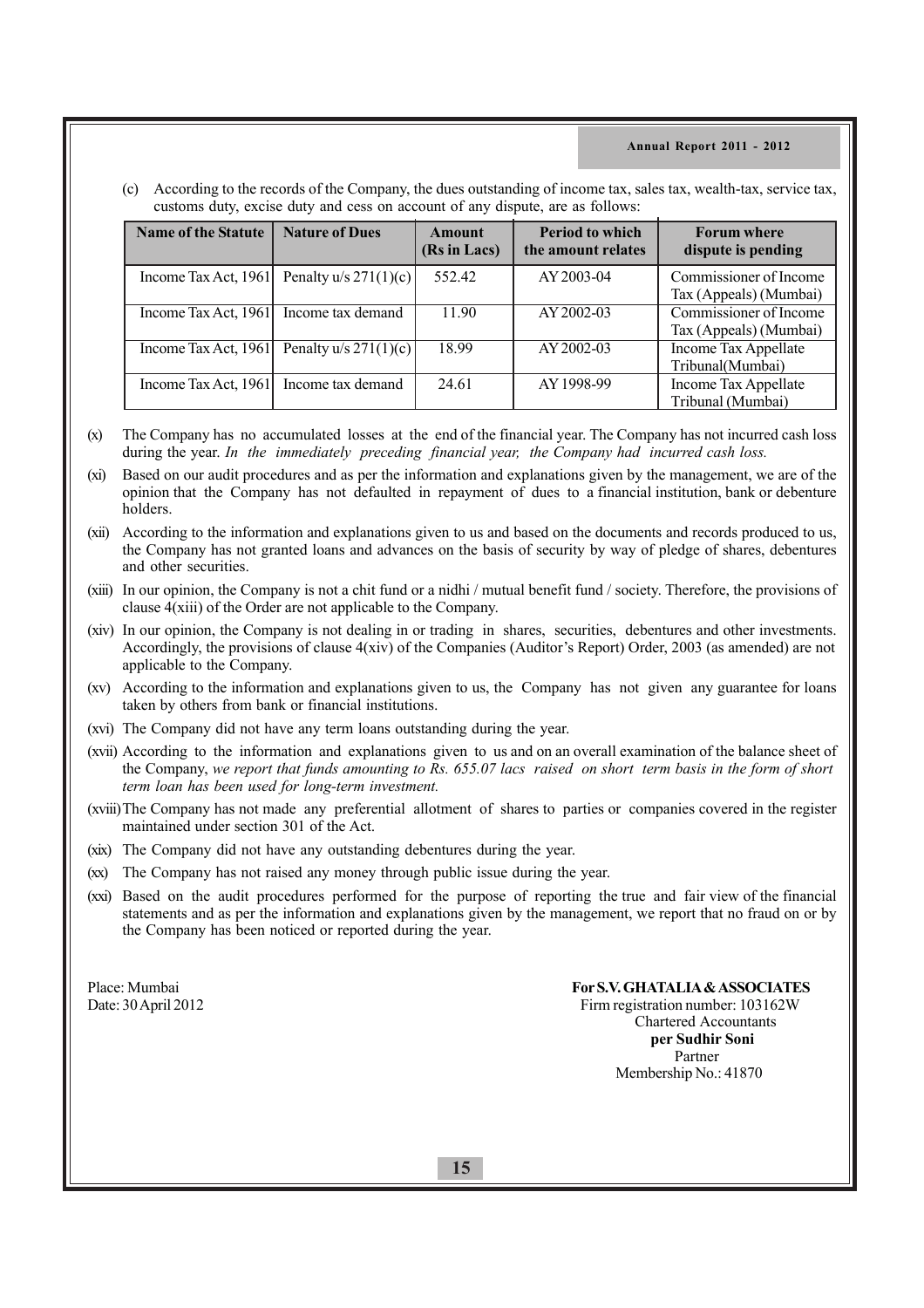|                                                                          | Balance sheet as at 31 st March, 2012 |             |                   |
|--------------------------------------------------------------------------|---------------------------------------|-------------|-------------------|
|                                                                          |                                       |             | <b>Rs.in Lacs</b> |
|                                                                          | <b>Notes</b>                          | $31-Mar-12$ | $31$ -Mar-11      |
| <b>Equity and liabilities</b>                                            |                                       |             |                   |
| <b>Shareholders' funds</b>                                               |                                       |             |                   |
| Share capital                                                            | 3                                     | 509.49      | 509.49            |
| Reserves and surplus                                                     | $\overline{4}$                        | 19,603.21   | 19,484.53         |
|                                                                          |                                       | 20,112.70   | 19,994.02         |
| <b>Current liabilities</b>                                               |                                       |             |                   |
| Short-term borrowings                                                    | 5                                     | 8,630.00    | 7,295.00          |
| Trade payables                                                           | 23                                    | 913.15      | 11.47             |
| Other current liabilities                                                | 6                                     | 79.96       | 40.37             |
|                                                                          |                                       | 9,623.11    | 7,346.84          |
| <b>TOTAL</b>                                                             |                                       | 29,735.81   | 27,340.86         |
| <b>Assets</b>                                                            |                                       |             |                   |
| <b>Non-current assets</b>                                                |                                       |             |                   |
| Fixed assets                                                             |                                       |             |                   |
| Tangible assets                                                          | 7                                     | 17,394.27   | 17,394.50         |
| Non-current investments                                                  | $8\,$                                 | 8,398.17    | 7,748.57          |
| Non-current loans and advances                                           | 9                                     | 2,084.35    | 2,069.75          |
|                                                                          |                                       | 27,876.79   | 27,212.82         |
| <b>Current assets</b>                                                    |                                       |             |                   |
| Trade receivables                                                        | 10                                    | 938.88      |                   |
| Cash and bank balances                                                   | 11                                    | 381.79      | 97.17             |
| Current loans and advances                                               | 9                                     | 0.69        | 0.06              |
| Other current assets                                                     | 24                                    | 537.66      | 30.81             |
|                                                                          |                                       | 1,859.02    | 128.04            |
| <b>TOTAL</b>                                                             |                                       | 29,735.81   | 27,340.86         |
| Summary of significant accounting policies                               | 2.1                                   |             |                   |
| The accompanying notes are an integral part of the financial statements. |                                       |             |                   |
|                                                                          |                                       |             |                   |
|                                                                          |                                       |             |                   |

As per our report of even date

**For S.V.Ghatalia & Associates** Firm registration number: 103162W Chartered Accountant

**per Sudhir Soni** Partner Membership no. : 41870

Place: Mumbai Date: 30th April, 2012 For and on behalf of the board of directors of Uniphos Enterprises Limited

**R.D.Shroff** Chairman and Managing Director **Arun Ashar** Director **K.M.Thacker** Company Secretary

> Place: Mumbai Date: 30th April, 2012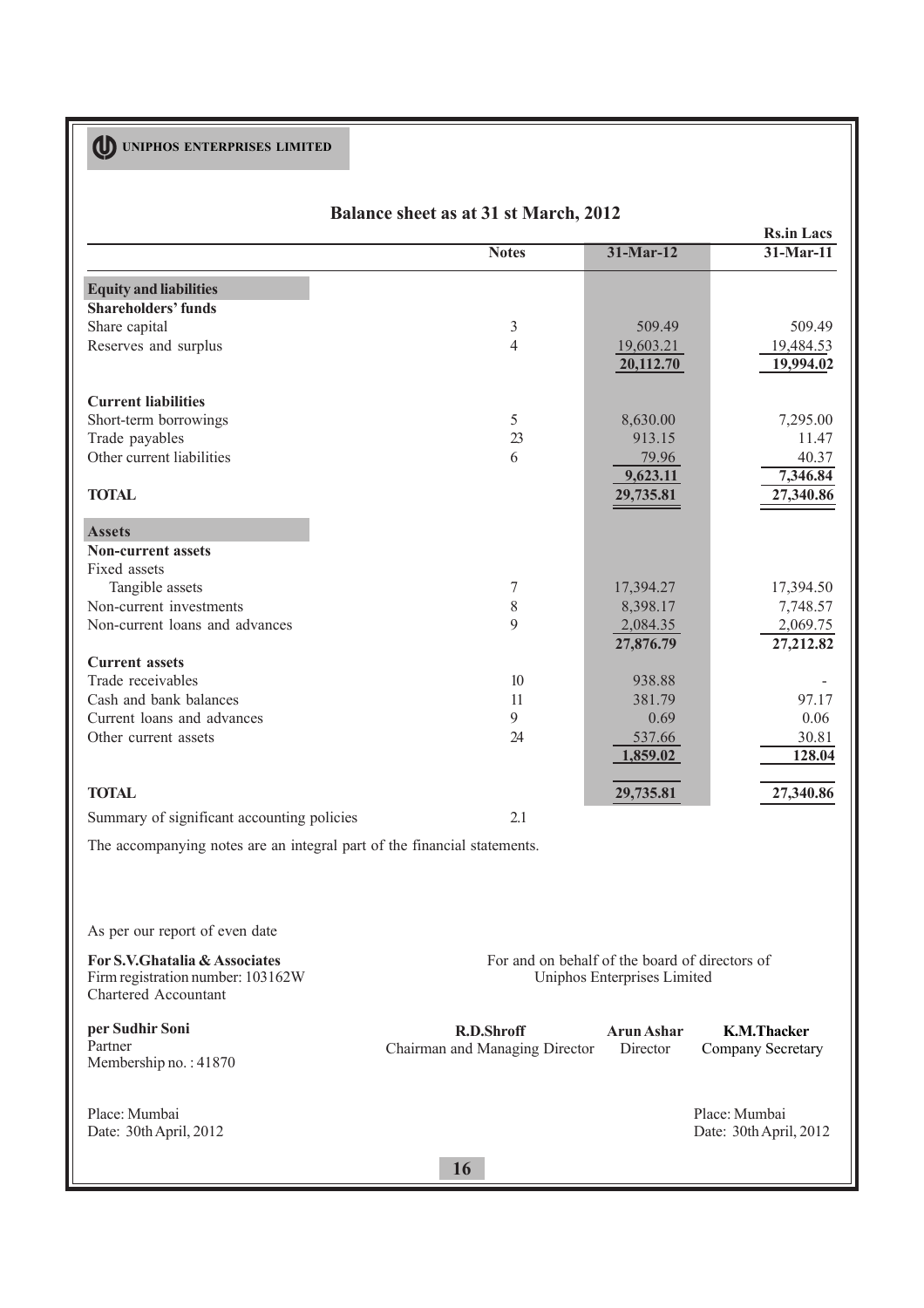|                                                                                                                                                   |                                                     |                                                                               | <b>Rs.in Lacs</b>                       |
|---------------------------------------------------------------------------------------------------------------------------------------------------|-----------------------------------------------------|-------------------------------------------------------------------------------|-----------------------------------------|
|                                                                                                                                                   | <b>Notes</b>                                        | $31-Mar-12$                                                                   | $31$ -Mar-11                            |
|                                                                                                                                                   |                                                     |                                                                               |                                         |
| <b>Income</b>                                                                                                                                     |                                                     |                                                                               |                                         |
| Revenue from operations                                                                                                                           | 12                                                  | 938.88                                                                        |                                         |
| Other income                                                                                                                                      | 13                                                  | 1,020.86                                                                      | 514.62                                  |
| Total revenue (I)                                                                                                                                 |                                                     | 1,959.74                                                                      | 514.62                                  |
| <b>Expenses</b>                                                                                                                                   |                                                     |                                                                               |                                         |
| Purchase of traded goods                                                                                                                          | 14                                                  | 908.42                                                                        |                                         |
| Employee benefits expense                                                                                                                         | 15                                                  | 26.72                                                                         | 22.95                                   |
| Other expenses                                                                                                                                    | 16                                                  | 30.46                                                                         | 60.66                                   |
| Total (II)                                                                                                                                        |                                                     | 965.60                                                                        | 83.61                                   |
| Earnings before interest, tax,                                                                                                                    |                                                     |                                                                               |                                         |
| depreciation and amortization $(I) - (II)$                                                                                                        |                                                     | 994.14                                                                        | 431.01                                  |
| Depreciation and amortization expense                                                                                                             | 17                                                  | 5.70                                                                          | 6.07                                    |
| Finance costs                                                                                                                                     | 18                                                  | 883.85                                                                        | 607.78                                  |
| Profit/(loss) before tax                                                                                                                          |                                                     | 104.59                                                                        | (182.84)                                |
| <b>Tax Expenses</b>                                                                                                                               |                                                     |                                                                               |                                         |
| Deferred tax                                                                                                                                      |                                                     | $\overline{\phantom{a}}$                                                      | 0.44                                    |
| (Excess) / short tax of earlier year                                                                                                              |                                                     | (14.09)                                                                       |                                         |
| <b>Total Tax Expenses</b>                                                                                                                         |                                                     | (14.09)                                                                       | 0.44                                    |
| Profit/(loss) for the year                                                                                                                        |                                                     | 118.68                                                                        | (183.28)                                |
|                                                                                                                                                   |                                                     |                                                                               |                                         |
| <b>Earnings per equity share</b><br><b>[nominal value of share Rs 2</b><br>$(31 \text{ March } 2011 : \text{Rs } 2)]$<br><b>Basic and Diluted</b> | 19                                                  | 0.47                                                                          | (0.72)                                  |
| Summary of significant accounting policies                                                                                                        | 2.1                                                 |                                                                               |                                         |
| The accompanying notes are an integral part of the financial statements.                                                                          |                                                     |                                                                               |                                         |
| As per our report of even date                                                                                                                    |                                                     |                                                                               |                                         |
| For S.V.Ghatalia & Associates<br>Firm registration number: 103162W<br>Chartered Accountant                                                        |                                                     | For and on behalf of the board of directors of<br>Uniphos Enterprises Limited |                                         |
| per Sudhir Soni<br>Partner<br>Membership no.: 41870                                                                                               | <b>R.D.Shroff</b><br>Chairman and Managing Director | <b>Arun Ashar</b><br>Director                                                 | <b>K.M.Thacker</b><br>Company Secretary |
| Place: Mumbai<br>Date: 30th April, 2012                                                                                                           |                                                     |                                                                               | Place: Mumbai<br>Date: 30th April, 2012 |

# **Statement of Profit and Loss for the year ended 31st March, 2012**

**17**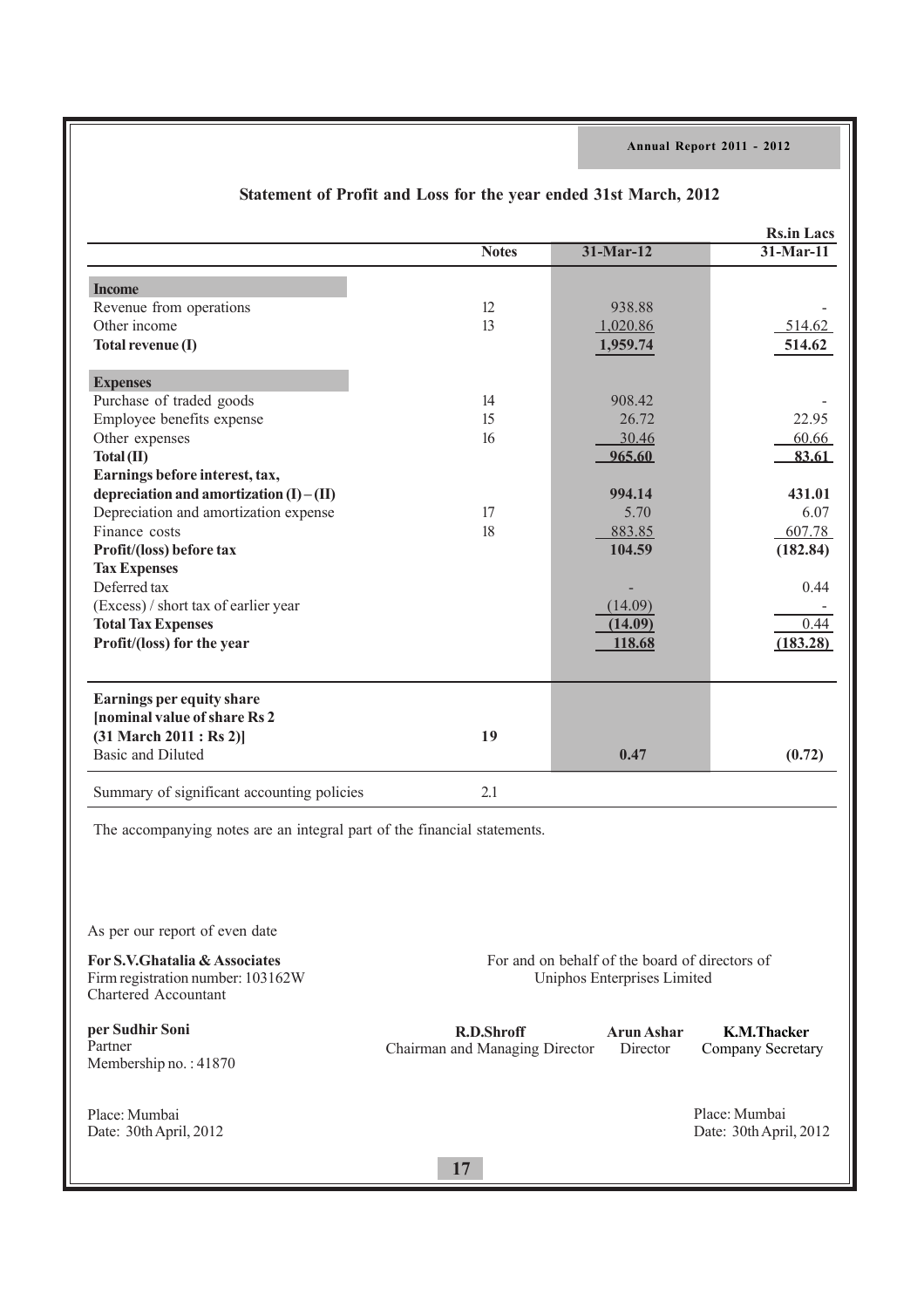|                                                                        |             | Rs. in Lacs  |
|------------------------------------------------------------------------|-------------|--------------|
|                                                                        | 31-Mar-12   | $31-Mar-11$  |
| Cash flow from operating activities                                    |             |              |
| Profit / (Loss) before tax from operations                             | 104.59      | (182.84)     |
| Non-cash adjustment to reconcile profit before tax to net cash flows : |             |              |
| Depreciation/ amortization on operation                                | 5.70        | 6.07         |
| Interest expense                                                       | 883.85      | 607.78       |
| Interest (income) (Including Interest on Income Tax Refund)            | (14.37)     | (14.92)      |
| Dividend (income)                                                      | (1,006.49)  | (499.70)     |
| Operating profit before working capital changes                        | (26.72)     | (83.61)      |
| Movements in working capital :                                         |             |              |
| Increase/ (decrease) in trade payables and other current liability     | 928.78      | (77.27)      |
| Decrease / (increase) in trade receivables                             | (938.88)    |              |
| Decrease / (increase) in loans and advances                            | (0.93)      | 157.91       |
| Cash generated from $/$ (used in) operations                           | (37.75)     | (2.97)       |
| Direct taxes paid (net of refunds)                                     | (0.21)      | (26.60)      |
| Net cash flow from/ (used in) operating activities (A)                 | (37.96)     | (29.57)      |
| Cash flows from investing activities                                   |             |              |
| Purchase of non-current investments                                    | (655.07)    |              |
| Addition in Fixed Assets                                               |             | (22.07)      |
| Sundry Loan given                                                      | 734.00      |              |
| Sundry Loan repayment received                                         | (734.00)    |              |
| Interest received                                                      | 14.37       | 14.92        |
| Dividends received                                                     | 499.75      | 499.70       |
| Net cash flow from/ (used in) investing activities (B)                 | (140.95)    | 492.55       |
| Cash flows from financing activities                                   |             |              |
| Proceeds from short-term borrowings                                    | 30,329.82   | 14,043.00    |
| Repayment of short-term borrowings                                     | (28,994.82) | (14, 168.00) |
| Unclaimed dividend Paid                                                | (0.50)      | (5.47)       |
| Share Issue Expenses                                                   | (0.11)      | (30.81)      |
| Interest paid                                                          | (870.86)    | (578.34)     |
| Net cash flow from/ (used in) in financing activities $(C)$            | 463.53      | (739.62)     |
| Net increase/(decrease) in cash and cash equivalents $(A + B + C)$     | 284.62      | (276.64)     |
| Cash and cash equivalents at the beginning of the year                 | 97.17       | 373.81       |
| Cash and cash equivalents at the end of the year                       | 381.79      | 97.17        |
| Components of cash and cash equivalents                                |             |              |
| Cash on hand                                                           | 0.08        |              |
| With banks- on current account                                         | 381.71      | 96.67        |
| Unpaid dividend accounts*                                              |             | 0.50         |
|                                                                        | 381.79      | 97.17        |
| Total cash and cash equivalents (note 11)                              | 381.79      | 97.17        |
| Summary of significant accounting policies<br>2.1                      |             |              |

## **Cashflow statement for the year ended 31st March , 2012**

\* These balances are not available for use by the Company as they represent corresponding unpaid dividend liabilities.

As per our report of even date

**For S.V.Ghatalia & Associates**

Firm registration number: 103162W Chartered Accountant

**per Sudhir Soni** Partner Membership no. : 41870

Place: Mumbai Date: 30th April, 2012 For and on behalf of the board of directors of Uniphos Enterprises Limited

**R.D.Shroff** Chairman and Managing Director **Arun Ashar** Director **K.M.Thacker**

Company Secretary

Place: Mumbai Date: 30th April, 2012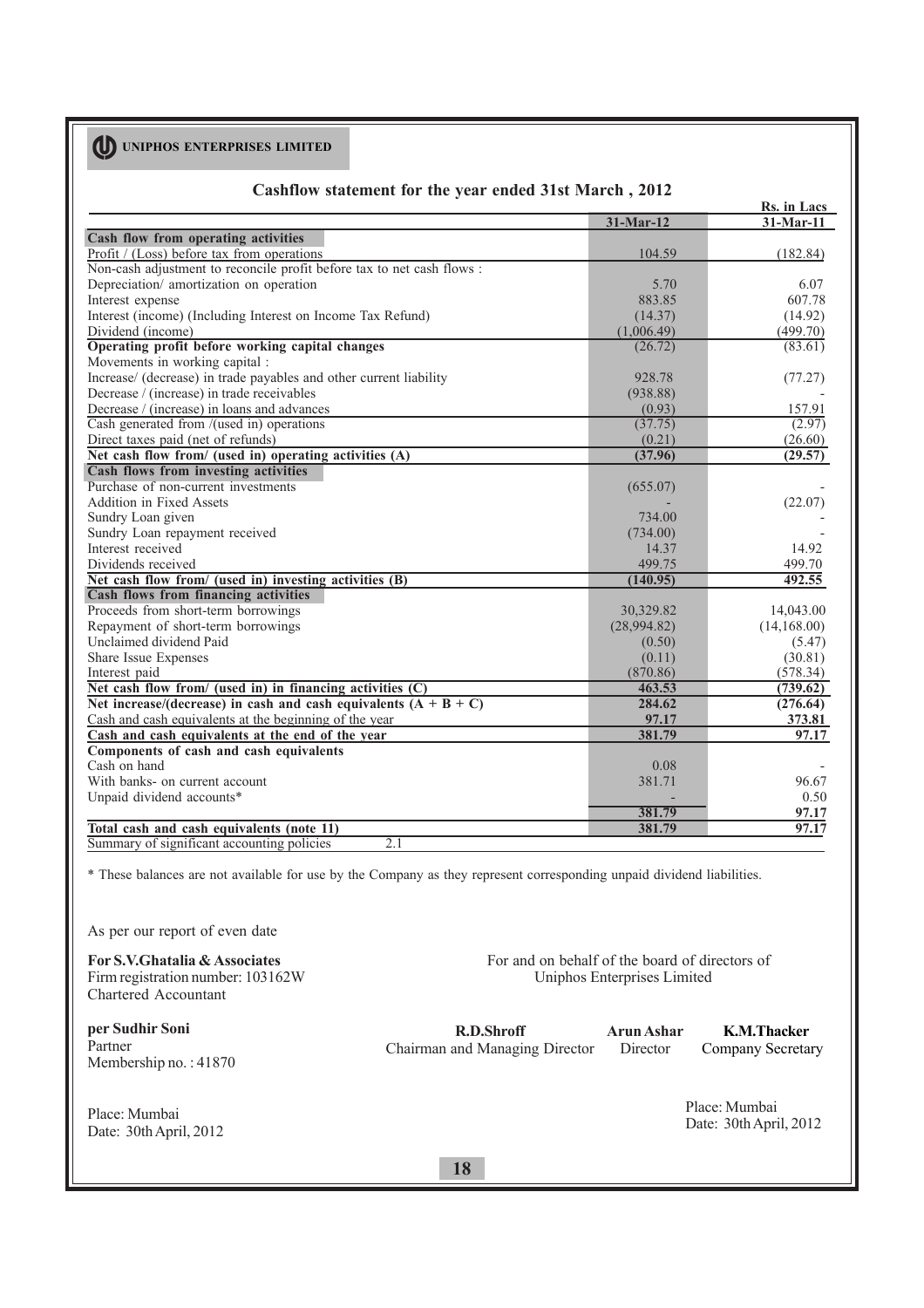## **Notes to financial statements for the year ended 31st March, 2012 :**

## **1. Corporate information**

Uniphos Enterprises Limited is a public limited company incorporated under the provision of the Companies Act 1956. The Company is engaged in the business of trading of chemicals and other products. Its shares are listed on two stock exchanges in India and GDR are listed on Luxembourg Stock exchange.

## **2. Basis of preparation**

The financial statements have been prepared to comply in all material respects with the Accounting Standards notified by Companies (Accounting Standards) Rules, 2006, (as amended) and the relevant provisions of the Companies Act, 1956. The financial statements have been prepared under the historical cost convention on an accrual basis except in case of Land, which is accounted based on revaluation as indicated in 2.1.c below. The accounting policies have been consistently applied by the Company and except for the changes in accounting policy discussed more fully below, are consistent with those used in the previous year.

## **2.1 Summary of significant accounting policies**

## **a) Presentation and disclosure of financial statements**

During the year ended 31 March 2012, the revised Schedule VI notified under the Companies Act 1956, has become applicable to the Company, for preparation and presentation of its financial statements. The adoption of revised Schedule VI does not impact recognition and measurement principles followed for preparation of financial statements. However, it has significant impact on presentation and disclosures made in the financial statements. The Company has also reclassified the previous year figures in accordance with the requirements applicable in the current year.

## **(b)Use of estimates**

The preparation of financial statements in conformity with Indian GAAP requires the management to make judgments, estimates and assumptions that affect the reported amounts of revenues, expenses, assets and liabilities and the disclosure of contingent liabilities, at the end of the reporting period. Although these estimates are based on the management's best knowledge of current events and actions, uncertainty about these assumptions and estimates could result in the outcomes requiring a material adjustment to the carrying amounts of assets or liabilities in future periods.

## **(c) Tangible fixed assets**

Fixed assets, are stated at cost, net of accumulated depreciation and accumulated impairment losses, if any. The cost comprises purchase price, borrowing costs if capitalization criteria are met and directly attributable cost of bringing the asset to its working condition for the intended use. Any trade discounts and rebates are deducted in arriving at the purchase price.

During the year 2010-11, the Company had revalued it's land assets appearing in Fixed Asset note to recognise it's fair market value as on 31st March, 2011. The revaluation is carried out based on valuation reports of independent valuers and the appreciation in the value of the assets is credited to Revaluation Reserve in the accounts.

## **(d) Depreciation on tangible fixed assets**

Depreciation on fixed assets is calculated on written down value basis in accordance with Section  $205(2)(a)$  of the Companies Act, 1956 at the rates specified in Schedule XIV to the Companies Act, 1956. Assets costing Rs 5,000 or less have been depreciated at the rate of 100%. In respect of additions to/deletions from the Fixed Assets, on pro-rata basis with reference to the month of addition/deletion of the Assets.

## **(e) Impairment of tangible assets**

The carrying amounts of assets are reviewed at each balance sheet date if there is any indication of impairment based on internal/external factors. An impairment loss is recognized wherever the carrying amount of an asset exceeds its recoverable amount.

## **(f) Government grants and subsidies**

Government grants / subsidies in the nature of promoters' contribution, given with reference to the total investment in an undertaking or by way of contribution towards its total capital outlay, are treated as capital reserve. Grants and subsidies from the government are recognized when there is reasonable assurance that the grant/subsidy will be received and all attaching conditions will be complied with.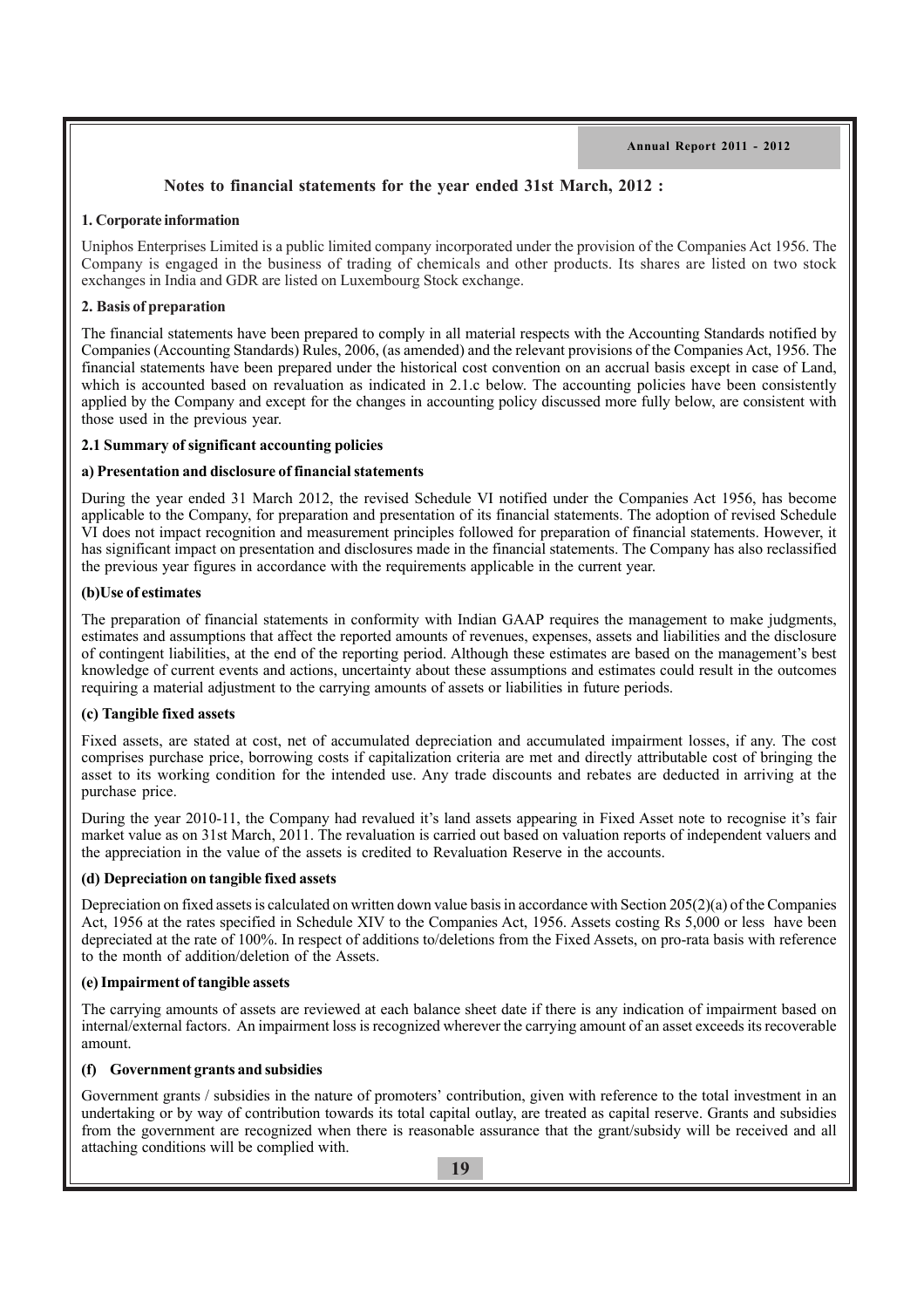## **Notes to financial statements for the year ended 31st March, 2012**

#### **(g) Investments**

Presentation and Disclosure :

Investments, which are readily realizable and intended to be held for not more than one year from balance sheet date are classified as current investments. All other investments are classified as non-current investments.

Recognition and Measurement **:**

Investments, which are readily realizable and intended to be held for not more than one year from the date on which such investments are made, are recognised as current investments. All other investments are recognised as long-term investments and carried at cost of acquisition. However, the carrying amount is reduced to recognise a decline, other than temporary, in the value of long-term investments by a charge to the profit and loss account. Current investments are stated at lower of cost and fair value determined on individual investment basis.

## **Investment property**

An investment in buildings, which is not intended to be occupied substantially for use by, or in the operations of, the Company, is classified as investment property.

Depreciation on investments in house property has been provided on written down value basis in accordance with Section 205(2)(a) of the Companies Act, 1956 at the rates prescribed in Schedule XIV to the Companies Act, 1956.

#### **(h) Revenue recognition**

Revenue is recognized to the extent that it is probable that the economic benefits will flow to the company and the revenue can be reliably measured.

#### *Sale of goods*

Revenue from sale of goods is recognized when all the significant risks and rewards of ownership of the goods have been passed to the buyer, usually on delivery of the goods. The company collects sales taxes and value added taxes (VAT) on behalf of the government and, therefore, these are not economic benefits flowing to the company. Hence, they are excluded from revenue.

#### *Interest*

Interest income is recognized on a time proportion basis taking into account the amount outstanding and the applicable interest rate. Interest income is included under the head "other income" in the statement of profit and loss.

## *Dividends*

Dividend income is recognized when the company's right to receive dividend is established by the reporting date.

## **(i) Foreign currency translation**

Transactions in foreign currency are recorded by applying the exchange rate at the date of the transaction. Monetary items denominated in foreign currency remaining unsettled at the end of the year, are translated at the closing rates, prevailing on the Balance Sheet date. Non-monetary items which are carried in terms of historical cost denominated in a foreign currency are reported using the exchange rate at the date of the transaction. Exchange differences arising as a result of the above are recognised as income or expense in the statement of profit and loss. Exchange difference arising on the settlement of monetary items at rates different from those at which they were initially recorded during the year, or reported in previous financial statements, are recognised as income or as expenses in the year in which they arise.

## **(j) Income Taxes**

Tax expense comprises current and deferred tax. Current income-tax is measured at the amount expected to be paid to the tax authorities in accordance with the Income-tax Act, 1961 enacted in India and tax laws prevailing in the respective tax jurisdictions where the company operates. The tax rates and tax laws used to compute the amount are those that are enacted or substantively enacted, at the reporting date. Current income tax relating to items recognized directly in equity is recognized in equity and not in the statement of profit and loss.

Deferred income taxes reflect the impact of timing differences between taxable income and accounting income originating during the current year and reversal of timing differences for the earlier years. Deferred tax is measured using the tax rates and the tax laws enacted or substantively enacted at the reporting date.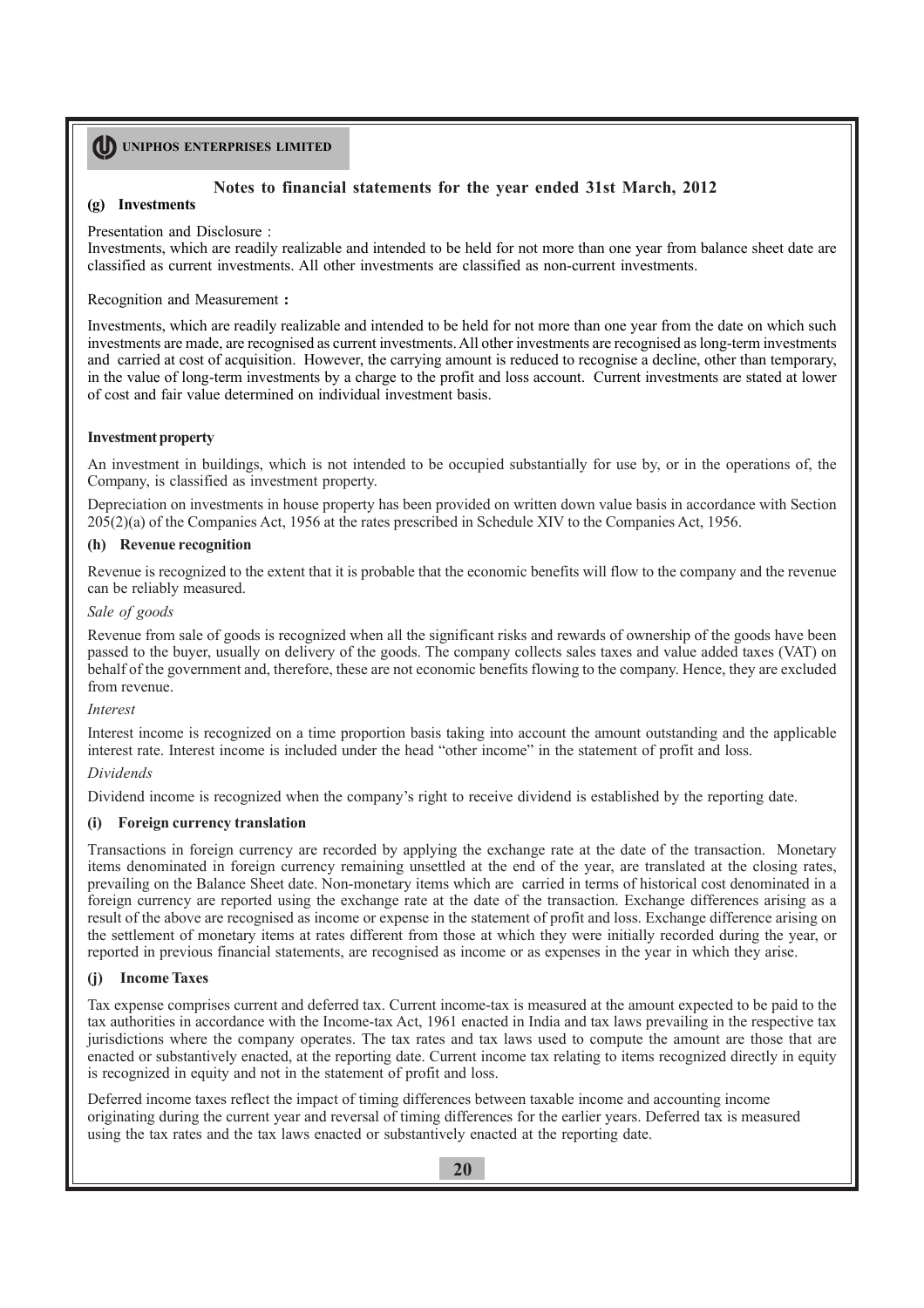## **Notes to financial statements for the year ended 31st March, 2012**

#### **(k) Earnings Per Share**

Basic earnings per share are calculated by dividing the net profit or loss for the period attributable to equity shareholders by the weighted average number of equity shares outstanding during the period.

## **(l) Provisions**

A provision is recognised when the Company has a present legal or constructive obligation as a result of past events and it is probable that an obligation of resources embodying economic benefits will be required to settle the obligation and a reliable estimate of the amount of the obligation can be made. Provisions are not discounted to its present value and are determined based on the best estimate required to settle the obligation at the balance sheet date. These are reviewed at each balance sheet and adjusted to reflect the current best estimates.

#### **(m) Cash and cash equivalents**

Cash and cash equivalents for the purposes of cash flow statement comprise cash at bank and in hand and short-term investments with an original maturity of three months or less.

| 3.<br><b>Share capital</b>                               |             | <b>Rs.</b> in Lacs |
|----------------------------------------------------------|-------------|--------------------|
|                                                          | $31-Mar-12$ | $31-Mar-11$        |
| <b>Authorized shares (No)</b>                            |             |                    |
| 15,00,00,000 (Previous Year: 15,00,00,000)               |             |                    |
| equity shares of Rs 2/- each                             | 3,000.00    | 3,000.00           |
| 70,00,000 (Previous Year: 70,00,000)                     |             |                    |
| preference shares of Rs 100/- each                       | 7,000.00    | 7,000.00           |
| Issued, subscribed and fully paid-up shares (No.)        |             |                    |
| 2,54,74,670 (Previous Year: 2,54,74,670)                 |             |                    |
| equity shares of Rs 2/- each fully paid up               | 509.49      | 509.49             |
|                                                          |             |                    |
| Total issued, subscribed and fully paid-up share capital | 509.49      | 509.49             |

## **(a) Terms/ rights attached to equity shares**

The Company has only one class of equity shares having par value of Rs 2 per share. Each holder of equity shares is entitled to one vote per share.

In the event of liquidation of the Company, the holders of equity shares will be entitled to receive remaining assets of the Company, after distribution of all preferential amounts. The distribution will be in proportion to the number of equity shares held by the shareholders.

#### **(b) Details of shareholders holding more than 5% shares in the Company**

| Name of the shareholder                                                         | $31-Mar-12$ | $31-Mar-11$    |
|---------------------------------------------------------------------------------|-------------|----------------|
| Equity shares of Rs 2 each fully paid<br><b>Nerka Chemicals Private Limited</b> |             |                |
| No. of Shares                                                                   | 1,24,29,220 | 1, 11, 79, 220 |
| % of total Share capital                                                        | 48 79%      | 43.88%         |

**(c)** The rights in respect of 1,015 (Previous year : 1015) Equity Shares of Rs. 10 each arising out of part conversion of 17% Secured Redeemable Partly Convertible Debentures and 1,015 (Previous year : 1015) Equity Shares arising as a result of issue of Bonus Shares have been kept in abeyance under Section 206A of the Companies Act, 1956

**(d)** There are 45,532 (Previous Year : 45,532) underlying Equity Shares of the Company in respect of GDR listed on Luxembourg Stock Exchange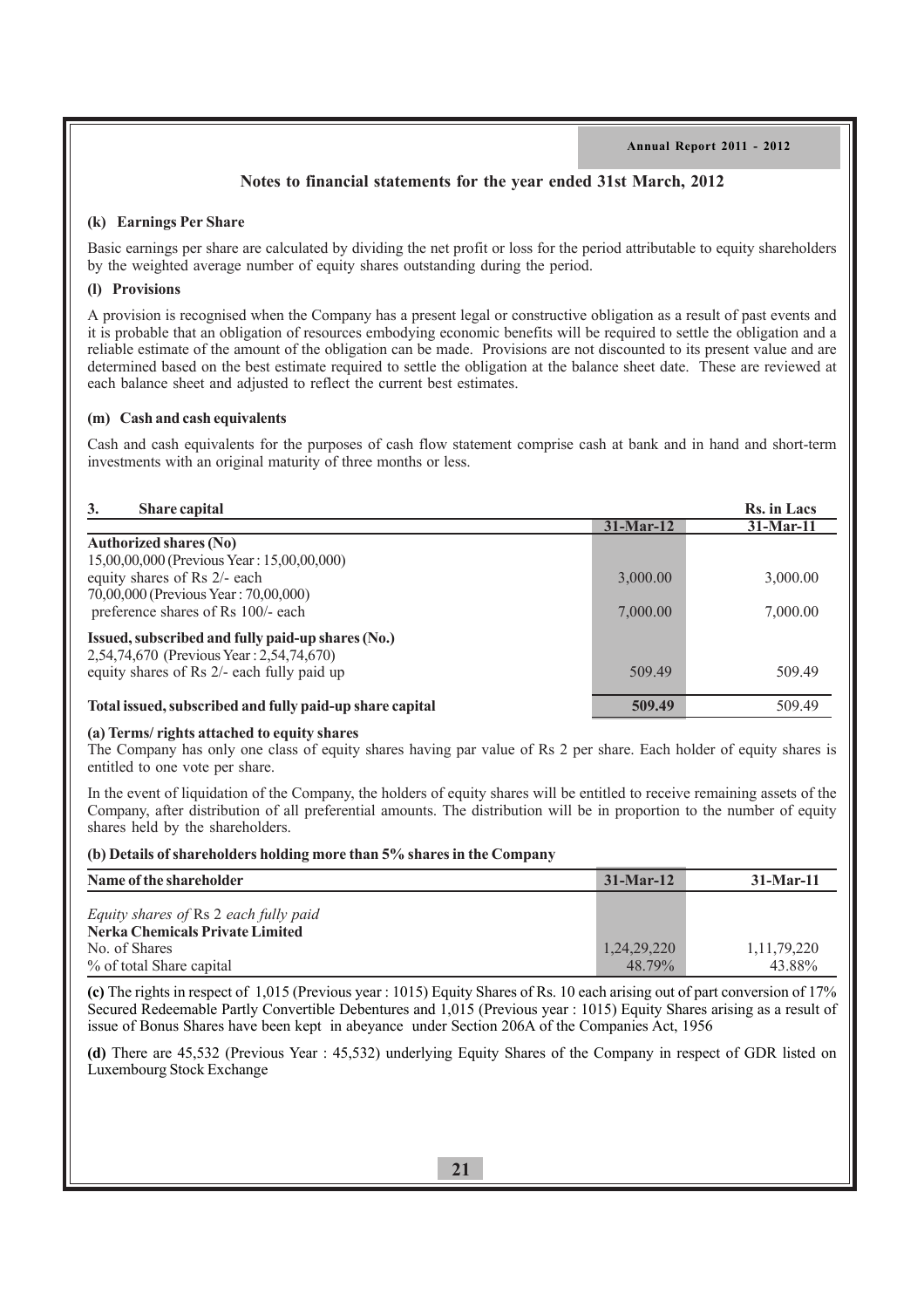## **Notes to financial statements for the year ended 31st March, 2012**

## **4. Reserves and surplus Rs. in Lacs**

|  |  | <b>Rs.</b> in Lacs |
|--|--|--------------------|
|--|--|--------------------|

|                                                       | $31-Mar-12$ | 31-Mar-11 |
|-------------------------------------------------------|-------------|-----------|
| <b>Capital reserve</b>                                |             |           |
| a) Central and State Subsidies                        |             |           |
| for a project in backward area                        | 60.00       | 60.00     |
| b) Capital Reserve arising on amalgamation of         |             |           |
| Shroffs Industrial Chemicals Private Limited          |             |           |
| with the Company                                      | 3.01        | 3.01      |
| c) Profit on reissue of Forfeited Shares / Debentures | 1.38        | 1.38      |
|                                                       | 64.39       | 64.39     |
| <b>Revaluation reserve</b>                            |             |           |
| Balance as per the last financial statements          | 14,500.00   |           |
| Add: Revaluation reserve created during the           |             |           |
| year (Refer note nos. $2.1(c)$ and 7)                 |             | 14,500.00 |
| <b>Closing Balance</b>                                | 14,500.00   | 14,500.00 |
| <b>General reserve</b>                                |             |           |
| Balance as per the last financial statements          | 3,100.65    | 3,100.65  |
| <b>Closing Balance</b>                                | 3,100.65    | 3,100.65  |
|                                                       |             |           |
| Surplus in the statement of profit and loss           |             |           |
| Balance as per last financial statements              | 1,819.49    | 2,002.77  |
| Profit/ $(Loss)$ for the year                         | 118.68      | (183.28)  |
| Net surplus in the statement of profit and loss       | .938.17     | 1,819.49  |
| <b>Total Reserves and Surplus</b>                     | 19,603.21   | 19,484.53 |

## **5.** Short-term borrowings **Rs.** in Lacs

| $\omega$ 1101 $\epsilon$ with $\omega$ 011 $\sigma$ $\theta$ $\theta$ |             |              |
|-----------------------------------------------------------------------|-------------|--------------|
|                                                                       | $31-Mar-12$ | $31$ -Mar-11 |
| Term Loans (Secured)                                                  |             |              |
| From Banks [Refer Note (a)]                                           |             | 7,275.00     |
| From a company [Refer Note (b)]                                       | 1,000.00    |              |
| Loan and advances from related parties repayable                      |             |              |
| on demand (unsecured) [Refer Note (c)]                                | 7,610.00    |              |
| Other Loans (Unsecured)                                               | 20.00       | 20.00        |
|                                                                       | 8,630.00    | 7,295.00     |
| The above amount includes                                             |             |              |
| Secured borrowings                                                    | 1,000.00    | 7,275.00     |
| Unsecured borrowings                                                  | 7,630.00    | 20.00        |
|                                                                       |             |              |

#### **Notes :**

- a) Term Loan from Yes Bank Limited of Rs. Nil (Previous Year; Rs. 7,275 Lacs) was secured by way of exclusive charge on current assets of the Company, which was pending to be created. The Loan was repaid during the current year. The loan carried interest ranging from 10.30  $\%$  p.a. to 11.50  $\%$  p.a.
- b) Loan from company amounting to Rs. 1,000 Lacs (Previous Year; Rs.Nil ) is secured by way of pledge of 15,50,000 equity shares of United Phosphorus Limited held by the Company. The loan is repayable on 19th April, 2012 and carries interest rate of 13% p.a.
- c) Unsecured short term loans from related parties are carrying rate of interest ranging from 13% p.a. to 14 % p.a.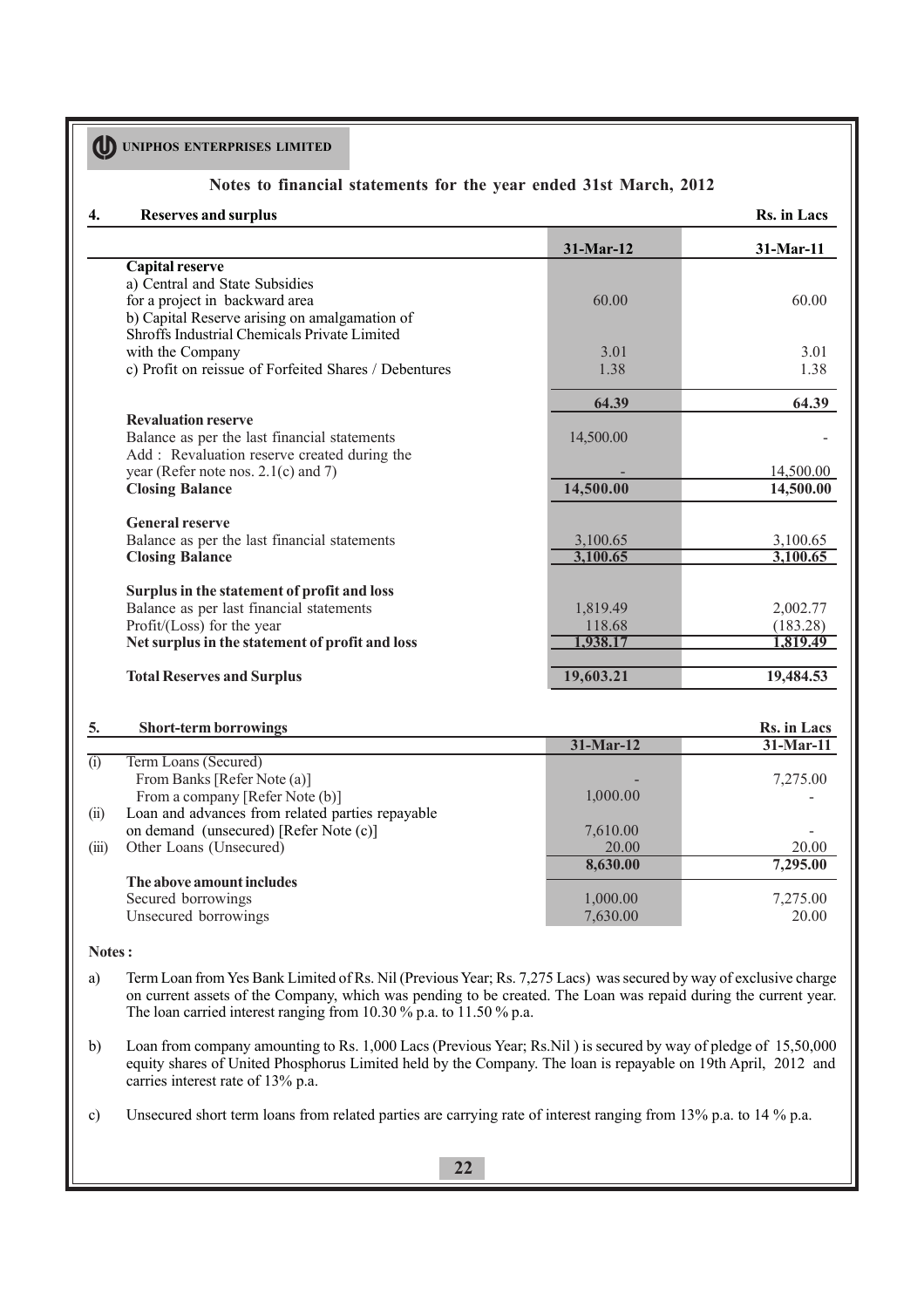| <b>Other current liabilities</b><br>6.                                                                                                                           |           |                 |             | <b>Rs.</b> in Lacs |
|------------------------------------------------------------------------------------------------------------------------------------------------------------------|-----------|-----------------|-------------|--------------------|
|                                                                                                                                                                  |           |                 | $31-Mar-12$ | 31-Mar-11          |
| a) Interest accrued but not due on short term borrowings<br>b) Investor Education and Protection Fund will be credited by<br>following amounts (as and when due) |           |                 | 51.55       | 38.56              |
| Unpaid dividend                                                                                                                                                  |           |                 |             | 0.50               |
| c) Dividend in abeyance                                                                                                                                          |           |                 | 0.02        | 0.02               |
| d) TDS payable                                                                                                                                                   |           |                 | 28.39       | 1.29               |
|                                                                                                                                                                  |           |                 | 79.96       | $\overline{40.37}$ |
| 7.<br><b>Tangible assets</b>                                                                                                                                     |           |                 |             |                    |
|                                                                                                                                                                  |           |                 |             | Rs. in Lacs        |
| <b>Cost or valuation</b>                                                                                                                                         | Land      | <b>Vehicles</b> |             | <b>TOTAL</b>       |
| <b>At 1 April 2010</b>                                                                                                                                           | 2,871.56  | 5.41            |             | 2,876.97           |
| Additions (2010-11)                                                                                                                                              | 22.07     |                 |             | 22.07              |
| Revaluation (Refer note below)                                                                                                                                   | 14,500.00 |                 |             | 14,500.00          |
| <b>At 31 March 2011</b>                                                                                                                                          | 17,393.63 | 5.41            |             | 17,399.04          |
| Additions (2011-12)                                                                                                                                              |           |                 |             |                    |
| <b>At 31 March 2012</b>                                                                                                                                          | 17,393.63 | 5.41            |             | 17,399.04          |
| <b>Depreciation</b>                                                                                                                                              |           |                 |             |                    |
| <b>At 1 April 2010</b>                                                                                                                                           |           | 4.23            |             | 4.23               |
| Charge for the year $(2010-11)$                                                                                                                                  |           | 0.31            |             | 0.31               |
| <b>At 31 March 2011</b>                                                                                                                                          |           | 4.54            |             | 4.54               |
| Charge for the year $(2011-12)$                                                                                                                                  |           | 0.23            |             | 0.23               |
| <b>At 31 March 2012</b>                                                                                                                                          |           | 4.77            |             | 4.77               |
| <b>Net Block</b>                                                                                                                                                 |           |                 |             |                    |
| At 31 March 2011                                                                                                                                                 | 17,393.63 | 0.87            |             | 17,394.50          |
| <b>At 31 March 2012</b>                                                                                                                                          | 17,393.63 | 0.64            |             | 17,394.27          |

#### **Note :**

During the previous year, the Company had revalued it's land assets appearing in Fixed Asset schedule to recognise it's fair market value as on 31st March, 2011. The revaluation was carried out based on valuation reports of independent valuers and the appreciation in the value of the assets was credited to Revaluation Reserve in the accounts.

| 8. | <b>Non-current investments</b>                              |             | Rs. in Lacs  |
|----|-------------------------------------------------------------|-------------|--------------|
|    |                                                             | $31-Mar-12$ | $31$ -Mar-11 |
| 1) | Investment property (at cost less accumulated depreciation) |             |              |
|    | Cost of building                                            | 134.41      | 134.41       |
|    | Less: Accumulated depreciation                              | 30.40       | 24.93        |
|    | Net value                                                   | 104.01      | 109.48       |
| 2) | Trade investments (valued at cost unless stated otherwise)  |             |              |
|    | Unquoted equity instruments                                 |             |              |
|    | 1,000 (Previous Year: 1,000) Equity Shares of no par value  |             |              |
|    | in Kaw Valley, Inc.                                         | 0.98        | 0.98         |
|    | 250 (Previous Year: 250) Equity Shares of no par value      |             |              |
|    | in Midland Fumigant, Inc.                                   | 4.91        | 4.91         |
|    | Less: Provision for Diminution in value of                  |             |              |
|    | Long-Term Investments                                       | (5.89)      | (5.89)       |
|    |                                                             |             |              |
|    |                                                             |             |              |
|    |                                                             |             |              |
|    | 23                                                          |             |              |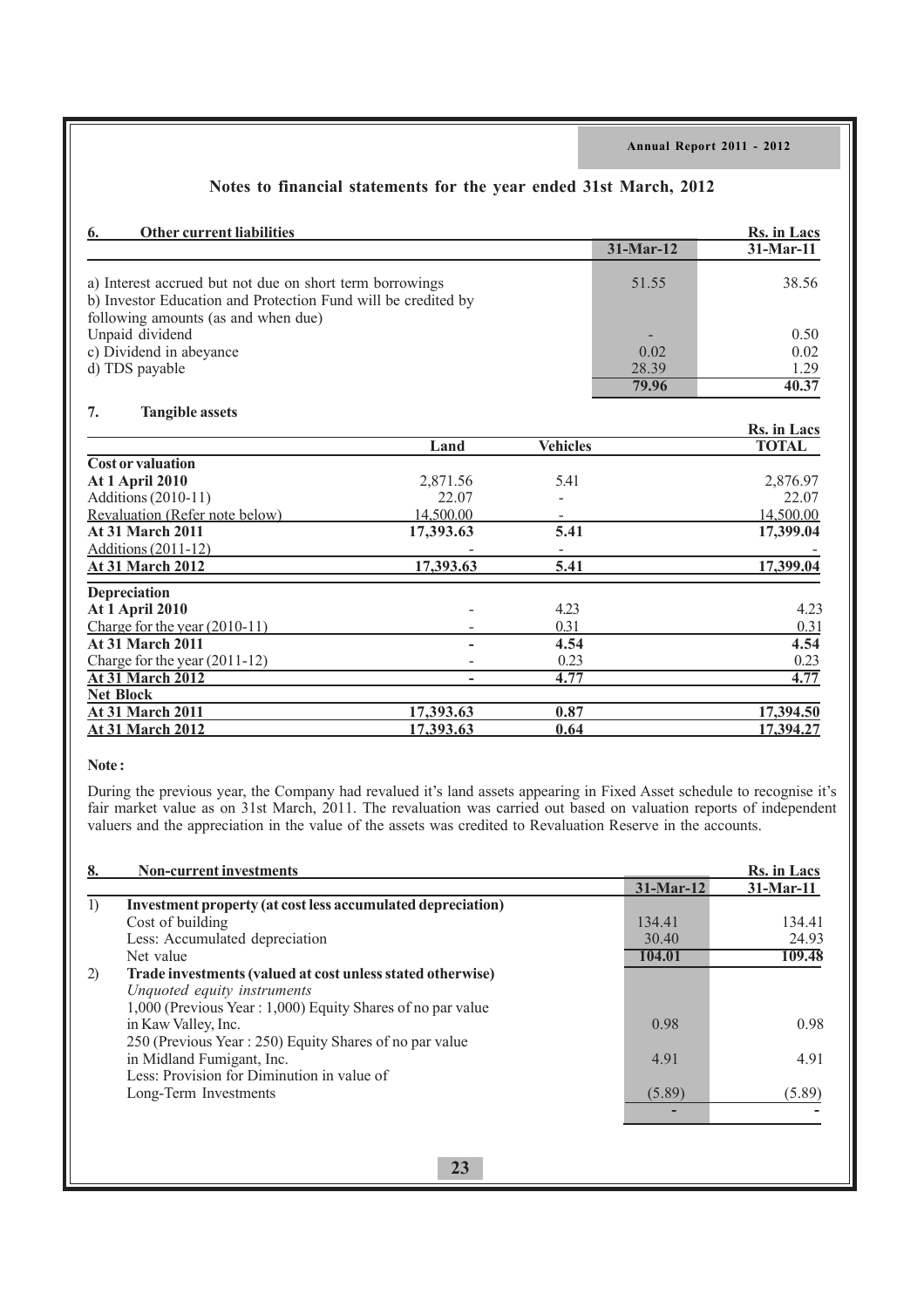|                 | Notes to financial statements for the year ended 31st March, 2012               |             |             |
|-----------------|---------------------------------------------------------------------------------|-------------|-------------|
| 8.              | Non-current investments (Cont'd.)                                               |             | Rs. in Lacs |
|                 |                                                                                 | $31-Mar-12$ | $31-Mar-11$ |
| $\overline{3)}$ | Non-trade investments (valued at cost unless stated otherwise)                  |             |             |
| (i)             | <b>Investment in equity instruments (quoted)</b>                                |             |             |
|                 | a) 2,53,37,060 (Previous Year: 2,49,85,130) Equity shares of                    |             |             |
|                 | Rs. 2 each fully paid-up in United Phosphorus Limited<br>(Refer note "f" below) |             |             |
|                 | b) 40,000 (Previous Year: Nil) Equity shares of Rs. 10 each                     | 8,121.53    | 7,611.73    |
|                 | fully paid-up in Advanta India Limited                                          | 145.27      |             |
| (ii)            | <b>Investment in equity instruments (unquoted)</b>                              |             |             |
|                 | 1,00,000 (Previous Year: 1,00,000) Equity Shares of Rs.10                       |             |             |
|                 | each fully paid-up in Harsora Hotels Private Limited                            | 25.00       | 25.00       |
|                 |                                                                                 |             |             |
|                 | 100 (Previous Year 100) Equity Shares of Rs.10 each fully                       |             |             |
|                 | paid-up in Industrial Grahak Sahakari Bhandar Limited                           | 0.01        | 0.01        |
|                 |                                                                                 |             |             |
|                 | 20,000 (Previous Year: 20,000) Equity Shares of Rs.10 each fully                |             |             |
|                 | paid-up in Saket Projects Limited                                               | 2.00        | 2.00        |
|                 | 156 (previous year: 156) Equity Shares of Rs.100 each fully                     |             |             |
|                 | paid-up in Sardar Bhiladwala Pardi People's Co-operative Bank Limited           | 0.15        | 0.15        |
|                 |                                                                                 |             |             |
|                 | 40 (Previous year: 40) Equity Shares of Rs. 500 each fully paid-up              |             |             |
|                 | in Shree Ganesh Khand Udyog Sahakari Mandi Limited                              | 0.20        | 0.20        |
|                 |                                                                                 | 8,294.16    | 7,639.09    |
|                 |                                                                                 | 8,398.17    | 7,748.57    |
|                 |                                                                                 |             | Rs. in Lacs |
| Notes:          |                                                                                 |             |             |
|                 | a) Aggregate amount of quoted investments                                       |             |             |
|                 | (Market value: Rs.33,113.78 (31 March 2011: Rs.37,577.64))                      | 8,266.80    | 7,611.73    |
|                 | b) Aggregate amount of unquoted investments                                     |             |             |
|                 | (Trade) (Before diminution)                                                     | 5.89        | 5.89        |
|                 | c) Aggregate amount of unquoted investments (Non-Trade)                         | 27.36       | 27.36       |
|                 | d) Value of investment property                                                 | 104.01      | 109.48      |
|                 | e) Aggregate provision for diminution in value of investments                   | (5.89)      | (5.89)      |
|                 | f) 15,50,000 equity shares of United Phosphorus limited have been               |             |             |
|                 | pledged against short term loan taken from a company.                           |             |             |
|                 | (Also refer note "b" in note 5 - Short term borrowings)                         |             |             |

## **9. Loans and advances**

| ╯<br>ромно мна им типесо             |             |             |             | <b>Rs.</b> in Lacs |
|--------------------------------------|-------------|-------------|-------------|--------------------|
|                                      |             | Non-current | Current     |                    |
|                                      | $31-Mar-12$ | 31-Mar-11   | $31-Mar-12$ | $31-Mar-11$        |
| <b>Security deposit</b>              |             |             |             |                    |
| Unsecured, considered good           | 0.43        | 0.13        |             |                    |
| Advances recoverable in cash or kind |             |             |             |                    |
| Unsecured considered good            |             |             | 0.69        | 0.06               |
| <b>Other loans and advances</b>      |             |             |             |                    |
| Advance income-tax (net of provision |             |             |             |                    |
| for taxation)                        | 2,083.92    | 2,069.62    | -           |                    |
| <b>Total</b>                         | 2,084.35    | 2,069.75    | 0.69        | 0.06               |
|                                      |             |             |             |                    |
|                                      |             |             |             |                    |
|                                      |             |             |             |                    |
|                                      | 24          |             |             |                    |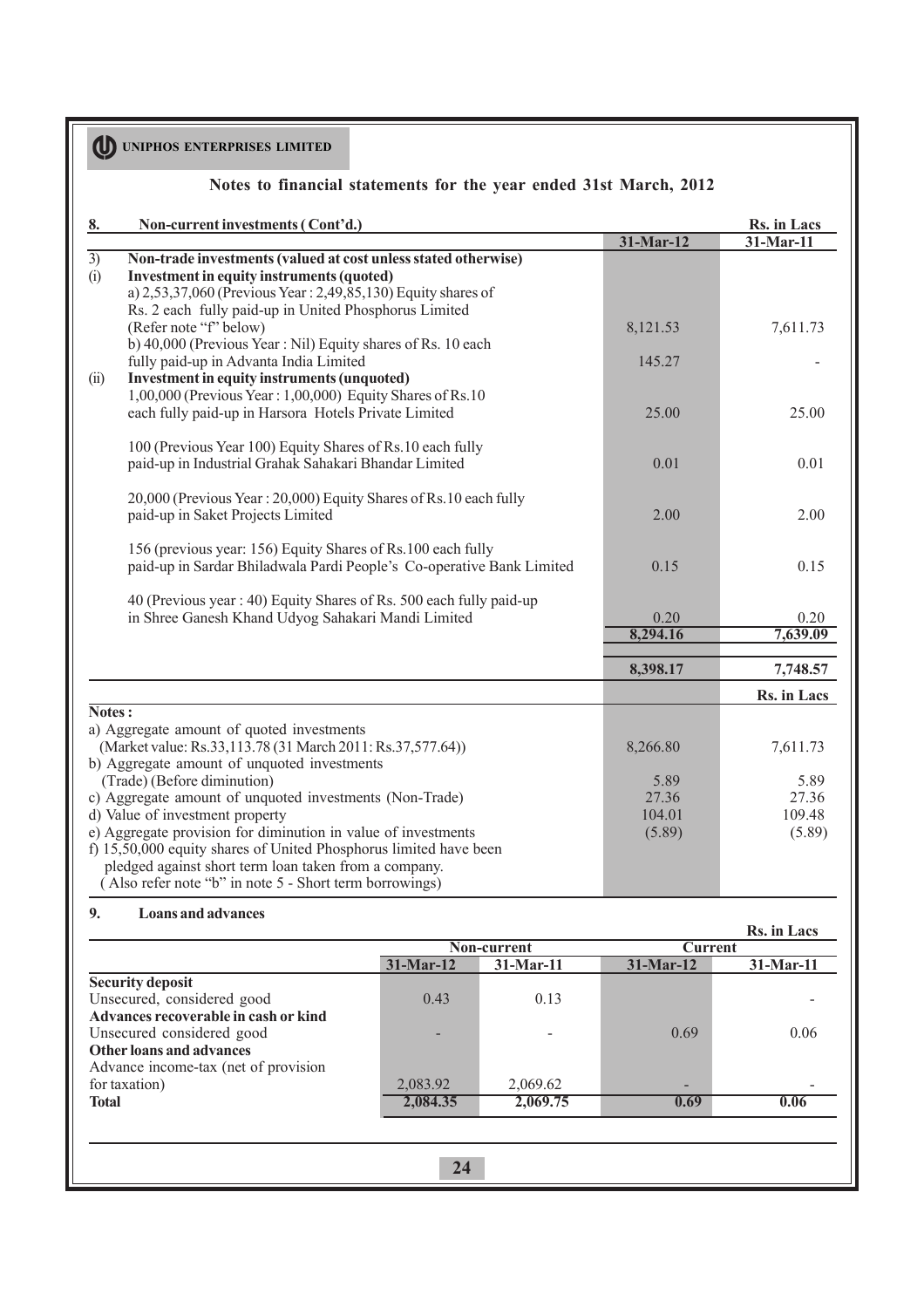|                                                                   | Annual Report 2011 - 2012 |                             |
|-------------------------------------------------------------------|---------------------------|-----------------------------|
| Notes to financial statements for the year ended 31st March, 2012 |                           |                             |
| 10.<br><b>Trade receivables</b>                                   |                           | Rs. in Lacs                 |
|                                                                   | <b>Current</b>            |                             |
|                                                                   | 31-Mar-12                 | 31-Mar-11                   |
| Other receivables (Less than six months)                          |                           |                             |
| Unsecured, considered good                                        | 938.88<br>938.88          |                             |
|                                                                   |                           |                             |
| <b>Cash and bank balances</b><br>11.                              |                           | Rs. in Lacs                 |
|                                                                   | <b>Current</b>            |                             |
|                                                                   | 31-Mar-12                 | 31-Mar-11                   |
| <b>Cash and cash equivalents</b><br>Balances with banks:          |                           |                             |
| - On current accounts                                             | 381.71                    | 96.67                       |
| - On unpaid dividend account                                      |                           | 0.50                        |
| Cash on hand                                                      | 0.08                      | 0.00                        |
|                                                                   | 381.79                    | 97.17                       |
|                                                                   |                           |                             |
| <b>Revenue from operations</b><br>12.                             |                           | Rs. in Lacs                 |
| <b>Revenue from operations</b>                                    | 31-Mar-12                 | 31-Mar-11                   |
| Sale of products                                                  |                           |                             |
| Traded goods - chemical                                           | 938.88                    |                             |
|                                                                   |                           |                             |
| 13.<br>Other income                                               |                           | Rs. in Lacs                 |
|                                                                   | 31-Mar-12                 | 31-Mar-11                   |
| Interest income on                                                | 0.14                      |                             |
| Bank deposits<br>Others                                           | 14.23                     | 14.92                       |
| Dividend income on                                                |                           |                             |
| Long-term investments                                             | 1,006.49                  | 499.70                      |
|                                                                   | 1,020.86                  | 514.62                      |
|                                                                   |                           |                             |
| <b>Purchase of Traded Goods</b><br>14.                            |                           |                             |
|                                                                   |                           |                             |
| Details of purchase of traded goods                               | 31-Mar-12                 | Rs. in Lacs<br>$31$ -Mar-11 |
| Chemicals                                                         | 908.42                    |                             |
|                                                                   | 908.42                    |                             |
|                                                                   |                           |                             |
| <b>Employee benefits expense</b><br>15.                           |                           | Rs. in Lacs                 |
|                                                                   | 31-Mar-12                 | $31-Mar-11$                 |
| Salaries, wages, bonus and other benefits                         | 26.72                     | 22.95                       |
| [Refer Note No. 22(b)(8)]                                         |                           |                             |
|                                                                   | 26.72                     | 22.95                       |
|                                                                   |                           |                             |
| Other expenses<br>16.                                             |                           | Rs. in Lacs                 |
|                                                                   | 31-Mar-12                 | $31$ -Mar-11                |
| <b>Electricity Charges</b><br>Rates and taxes                     | 1.38                      | 0.20<br>6.00                |
| Repairs and maintenance (Others)                                  | 6.04<br>1.48              | 0.73                        |
| Security Charges                                                  | 4.60                      | 3.79                        |
| Printing and stationery                                           | 1.95                      | 1.98                        |
| Legal and professional fees                                       | 8.38                      | 34.45                       |
| Postage & Stamps                                                  | 1.84                      | 1.43                        |
| Payment to auditor (Refer details below)                          | 4.03                      | 11.72                       |
| Miscellaneous expenses                                            | 0.77                      | 0.36                        |
|                                                                   | 30.46                     | 60.66                       |
| 25                                                                |                           |                             |
|                                                                   |                           |                             |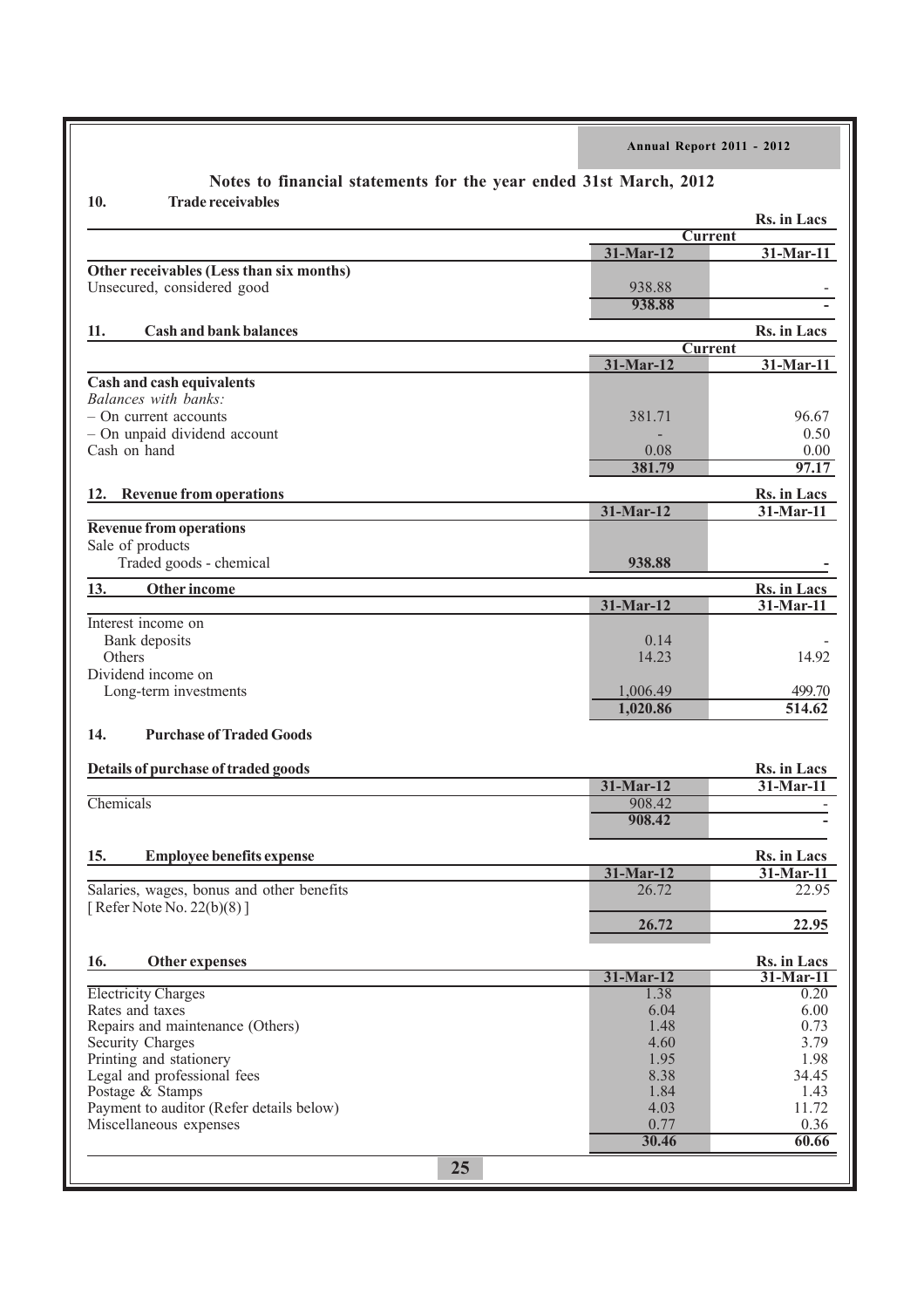## **16. Other expenses (Cont'd.) Notes to financial statements for the year ended 31st March, 2012**

|              | Rs. in Lacs  |
|--------------|--------------|
| $31$ -Mar-12 | $31$ -Mar-11 |
|              |              |
|              |              |
| 2.81         | 2.20         |
| 1.21         | 0.66         |
|              | 8.86         |
| 4.03         | 11.72        |
|              | Rs. in Lacs  |
| $31-Mar-12$  | $31-Mar-11$  |
| 0.23         | 0.31         |
| 5.47         | 5.76         |
| 5.70         | 6.07         |
|              |              |

| 18.<br><b>Finance costs</b>              |             | <b>Rs.</b> in Lacs |
|------------------------------------------|-------------|--------------------|
|                                          | $31-Mar-12$ | $31-Mar-11$        |
| Interest on Term Loans from Bank         | 559.61      | 585.04             |
| Interest on short term Loans from others | 324.08      | 22.60              |
| Bank charges                             | 0.16        | 0 <sup>14</sup>    |
|                                          | 883.85      | 607.78             |

 **Rs. in Lacs**

## **19. Earning per share (EPS)**

The following reflects the Profit  $/($  (Loss) and share data used in the basic and diluted EPS computations:

|                                                                        |             | 185. Ш Lats        |
|------------------------------------------------------------------------|-------------|--------------------|
|                                                                        | $31-Mar-12$ | $31-Mar-11$        |
| Profit / (Loss) after taxation as per statement of profit and loss [A] | 118.68      | (183.28)           |
| Weighted average number of Equity Shares Outstanding (B) (Nos.)        | 2,54,74,670 | 2,54,74,670        |
| Basic and Diluted Earning Per Share (in Rs)<br>[(A)/(B)]               | 0.47        | (0.72)             |
| Face Value Per Share (in Rs)                                           | 2.00        | 2.00               |
| <b>Contingent liabilities</b><br><b>20.</b>                            |             | <b>Rs.</b> in Lacs |
|                                                                        | $31-Mar-12$ | 31-Mar-11          |
| Disputed Income-tax liability                                          | 3,353.96    | 2,800.67           |
|                                                                        |             |                    |

#### **Note :**

The contingent liability for Income Tax is mainly on account of major disallowances /additions made in the assessment proceedings since AY 1992 – 93 to AY 2009-10 on account of taxability of amount of Advance Licence Benefit receivable, Pass Book Benefit receivable, data access fees paid, deduction in respect of premium paid for Lease Hold Land, benefit claimed u/s.80HHC, benefit Claimed U/S 80IA / IB and other miscellaneous addition  $\overline{\overline{I}}$  disallowances. The Company has contested all the above issues before the Commissioner of Income Tax (A) /Income Tax Appellate Tribunal and same are pending before the said authorities for disposal.

## **21. Expenditure in foreign currency (accrual basis)**

|                     |                  | Rs. in Lacs |
|---------------------|------------------|-------------|
|                     | $31-Mar-12$      | $31-Mar-11$ |
| Stock Exchange fees | $\overline{a}$ . | $\cdot$     |
|                     | $\overline{a}$ . | 1. . J      |

## **22 Related Party Disclosure**

Related party disclosure as required by Accounting Standard (AS) - 18 'Related Party Disclosures' notified by Companies (Accounting Standards) Rules, 2006 is given below:

## **(a) Relationship :**

### **(i) Enterprises over which Key Management personnel and their relatives have significant influence :** United Phosphorus Limited ('UPL') Nerka Chemicals Private Limited ('Nerka') SWAL Corporation Limited ('SWAL')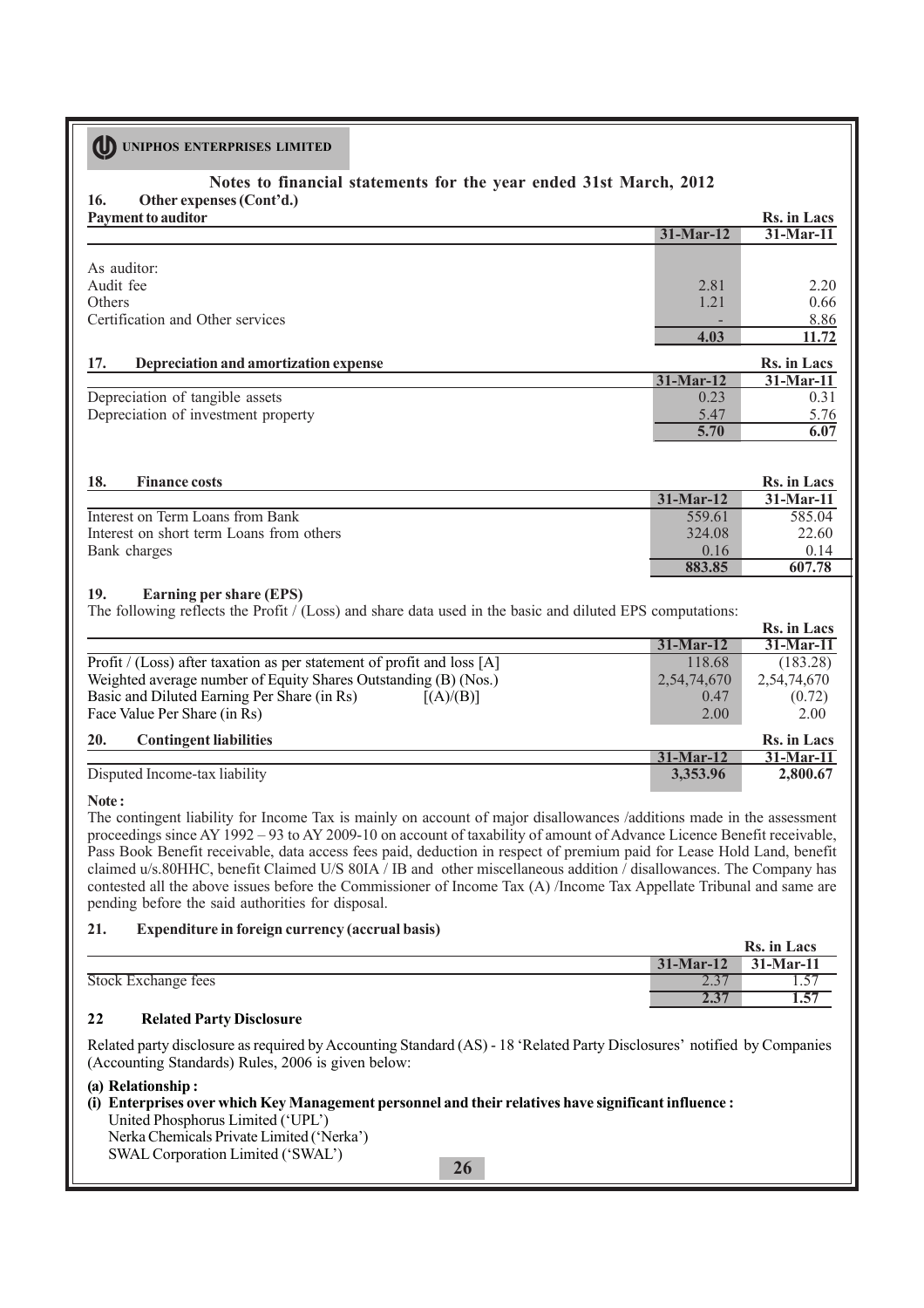## **Notes to financial statements for the year ended 31st March, 2012**

Demuric Holdings Private Limited ('Demuric')

Uniphos International Limited (Formerly known as Uniphos Agro Industries Limited) ('UIL')

## **(ii)Key Management Personnel and their relatives :**

Mr Rajanikant D. Shroff Mrs Sandra R. Shroff

Mr Jaidev R. Shroff

**(b) The following transactions were carried out with the related parties in the ordinary course of business:**

| <b>Enterprises over which Key Management</b><br>personnel and their relatives have<br>significant influence<br>$\mathbf{1}$ .<br><b>Income</b><br>Sales to UPL<br>938.88<br>Dividend from UPL<br>499.70<br>1,006.49<br>Interest from UPL<br>11.61<br><b>Finance Expenses</b><br><b>UPL</b><br>239.46<br>22.60<br>Nerka<br>7.63<br>56.44<br>Demuric<br><b>SWAL</b><br>2.39<br>Loan/Advance Taken (Refer note below)<br><b>UPL</b><br>14,318.00<br>14,043.00<br>Nerka<br>210.00<br>Demuric<br>14,130.00<br><b>SWAL</b><br>670.00<br>UIL<br>1.82<br>5.<br><b>Repayment of Loans/Advances Taken</b><br><b>UPL</b><br>14,318.00<br>14,043.00<br>Demuric<br>6,730.00<br><b>SWAL</b><br>670.00<br>UIL<br>1.82<br>Loan/Advance Given<br>6<br><b>UPL</b><br>[Maximum amount outstanding during the<br>year Rs.400 Lacs (P.Y. Rs. Nil)]<br>734.00<br>$\overline{7}$<br><b>Repayment of Loans/Advances Given</b><br><b>UPL</b><br>734.00<br>8<br>Salary and other reimbursements<br><b>UPL</b><br>22.95<br>26.72<br><b>Outstandings as at the Balance Sheet Date</b><br>9<br>Trade Receivables from UPL<br>938.88<br>Dividend receivable from UPL<br>10<br>506.74<br>11<br><b>Loan Taken</b><br>Nerka<br>210.00<br>Demuric<br>7,400.00<br>12<br>Interest payable<br>$U\!P\!L$<br>4.09<br>Nerka<br>6.87<br>Demuric<br>30.65 |    |                               |           | Rs. in Lacs |
|-----------------------------------------------------------------------------------------------------------------------------------------------------------------------------------------------------------------------------------------------------------------------------------------------------------------------------------------------------------------------------------------------------------------------------------------------------------------------------------------------------------------------------------------------------------------------------------------------------------------------------------------------------------------------------------------------------------------------------------------------------------------------------------------------------------------------------------------------------------------------------------------------------------------------------------------------------------------------------------------------------------------------------------------------------------------------------------------------------------------------------------------------------------------------------------------------------------------------------------------------------------------------------------------------------------------|----|-------------------------------|-----------|-------------|
|                                                                                                                                                                                                                                                                                                                                                                                                                                                                                                                                                                                                                                                                                                                                                                                                                                                                                                                                                                                                                                                                                                                                                                                                                                                                                                                 |    | <b>Nature of Transactions</b> | 31-Mar-12 | 31-Mar-11   |
|                                                                                                                                                                                                                                                                                                                                                                                                                                                                                                                                                                                                                                                                                                                                                                                                                                                                                                                                                                                                                                                                                                                                                                                                                                                                                                                 |    |                               |           |             |
|                                                                                                                                                                                                                                                                                                                                                                                                                                                                                                                                                                                                                                                                                                                                                                                                                                                                                                                                                                                                                                                                                                                                                                                                                                                                                                                 |    |                               |           |             |
|                                                                                                                                                                                                                                                                                                                                                                                                                                                                                                                                                                                                                                                                                                                                                                                                                                                                                                                                                                                                                                                                                                                                                                                                                                                                                                                 |    |                               |           |             |
|                                                                                                                                                                                                                                                                                                                                                                                                                                                                                                                                                                                                                                                                                                                                                                                                                                                                                                                                                                                                                                                                                                                                                                                                                                                                                                                 |    |                               |           |             |
|                                                                                                                                                                                                                                                                                                                                                                                                                                                                                                                                                                                                                                                                                                                                                                                                                                                                                                                                                                                                                                                                                                                                                                                                                                                                                                                 |    |                               |           |             |
|                                                                                                                                                                                                                                                                                                                                                                                                                                                                                                                                                                                                                                                                                                                                                                                                                                                                                                                                                                                                                                                                                                                                                                                                                                                                                                                 |    |                               |           |             |
|                                                                                                                                                                                                                                                                                                                                                                                                                                                                                                                                                                                                                                                                                                                                                                                                                                                                                                                                                                                                                                                                                                                                                                                                                                                                                                                 |    |                               |           |             |
|                                                                                                                                                                                                                                                                                                                                                                                                                                                                                                                                                                                                                                                                                                                                                                                                                                                                                                                                                                                                                                                                                                                                                                                                                                                                                                                 | 3. |                               |           |             |
|                                                                                                                                                                                                                                                                                                                                                                                                                                                                                                                                                                                                                                                                                                                                                                                                                                                                                                                                                                                                                                                                                                                                                                                                                                                                                                                 |    |                               |           |             |
|                                                                                                                                                                                                                                                                                                                                                                                                                                                                                                                                                                                                                                                                                                                                                                                                                                                                                                                                                                                                                                                                                                                                                                                                                                                                                                                 |    |                               |           |             |
|                                                                                                                                                                                                                                                                                                                                                                                                                                                                                                                                                                                                                                                                                                                                                                                                                                                                                                                                                                                                                                                                                                                                                                                                                                                                                                                 |    |                               |           |             |
|                                                                                                                                                                                                                                                                                                                                                                                                                                                                                                                                                                                                                                                                                                                                                                                                                                                                                                                                                                                                                                                                                                                                                                                                                                                                                                                 |    |                               |           |             |
|                                                                                                                                                                                                                                                                                                                                                                                                                                                                                                                                                                                                                                                                                                                                                                                                                                                                                                                                                                                                                                                                                                                                                                                                                                                                                                                 | 4. |                               |           |             |
|                                                                                                                                                                                                                                                                                                                                                                                                                                                                                                                                                                                                                                                                                                                                                                                                                                                                                                                                                                                                                                                                                                                                                                                                                                                                                                                 |    |                               |           |             |
|                                                                                                                                                                                                                                                                                                                                                                                                                                                                                                                                                                                                                                                                                                                                                                                                                                                                                                                                                                                                                                                                                                                                                                                                                                                                                                                 |    |                               |           |             |
|                                                                                                                                                                                                                                                                                                                                                                                                                                                                                                                                                                                                                                                                                                                                                                                                                                                                                                                                                                                                                                                                                                                                                                                                                                                                                                                 |    |                               |           |             |
|                                                                                                                                                                                                                                                                                                                                                                                                                                                                                                                                                                                                                                                                                                                                                                                                                                                                                                                                                                                                                                                                                                                                                                                                                                                                                                                 |    |                               |           |             |
|                                                                                                                                                                                                                                                                                                                                                                                                                                                                                                                                                                                                                                                                                                                                                                                                                                                                                                                                                                                                                                                                                                                                                                                                                                                                                                                 |    |                               |           |             |
|                                                                                                                                                                                                                                                                                                                                                                                                                                                                                                                                                                                                                                                                                                                                                                                                                                                                                                                                                                                                                                                                                                                                                                                                                                                                                                                 |    |                               |           |             |
|                                                                                                                                                                                                                                                                                                                                                                                                                                                                                                                                                                                                                                                                                                                                                                                                                                                                                                                                                                                                                                                                                                                                                                                                                                                                                                                 |    |                               |           |             |
|                                                                                                                                                                                                                                                                                                                                                                                                                                                                                                                                                                                                                                                                                                                                                                                                                                                                                                                                                                                                                                                                                                                                                                                                                                                                                                                 |    |                               |           |             |
|                                                                                                                                                                                                                                                                                                                                                                                                                                                                                                                                                                                                                                                                                                                                                                                                                                                                                                                                                                                                                                                                                                                                                                                                                                                                                                                 |    |                               |           |             |
|                                                                                                                                                                                                                                                                                                                                                                                                                                                                                                                                                                                                                                                                                                                                                                                                                                                                                                                                                                                                                                                                                                                                                                                                                                                                                                                 |    |                               |           |             |
|                                                                                                                                                                                                                                                                                                                                                                                                                                                                                                                                                                                                                                                                                                                                                                                                                                                                                                                                                                                                                                                                                                                                                                                                                                                                                                                 |    |                               |           |             |
|                                                                                                                                                                                                                                                                                                                                                                                                                                                                                                                                                                                                                                                                                                                                                                                                                                                                                                                                                                                                                                                                                                                                                                                                                                                                                                                 |    |                               |           |             |
|                                                                                                                                                                                                                                                                                                                                                                                                                                                                                                                                                                                                                                                                                                                                                                                                                                                                                                                                                                                                                                                                                                                                                                                                                                                                                                                 |    |                               |           |             |
|                                                                                                                                                                                                                                                                                                                                                                                                                                                                                                                                                                                                                                                                                                                                                                                                                                                                                                                                                                                                                                                                                                                                                                                                                                                                                                                 |    |                               |           |             |
|                                                                                                                                                                                                                                                                                                                                                                                                                                                                                                                                                                                                                                                                                                                                                                                                                                                                                                                                                                                                                                                                                                                                                                                                                                                                                                                 |    |                               |           |             |
|                                                                                                                                                                                                                                                                                                                                                                                                                                                                                                                                                                                                                                                                                                                                                                                                                                                                                                                                                                                                                                                                                                                                                                                                                                                                                                                 |    |                               |           |             |
|                                                                                                                                                                                                                                                                                                                                                                                                                                                                                                                                                                                                                                                                                                                                                                                                                                                                                                                                                                                                                                                                                                                                                                                                                                                                                                                 |    |                               |           |             |
|                                                                                                                                                                                                                                                                                                                                                                                                                                                                                                                                                                                                                                                                                                                                                                                                                                                                                                                                                                                                                                                                                                                                                                                                                                                                                                                 |    |                               |           |             |
|                                                                                                                                                                                                                                                                                                                                                                                                                                                                                                                                                                                                                                                                                                                                                                                                                                                                                                                                                                                                                                                                                                                                                                                                                                                                                                                 |    |                               |           |             |
|                                                                                                                                                                                                                                                                                                                                                                                                                                                                                                                                                                                                                                                                                                                                                                                                                                                                                                                                                                                                                                                                                                                                                                                                                                                                                                                 |    |                               |           |             |
|                                                                                                                                                                                                                                                                                                                                                                                                                                                                                                                                                                                                                                                                                                                                                                                                                                                                                                                                                                                                                                                                                                                                                                                                                                                                                                                 |    |                               |           |             |
|                                                                                                                                                                                                                                                                                                                                                                                                                                                                                                                                                                                                                                                                                                                                                                                                                                                                                                                                                                                                                                                                                                                                                                                                                                                                                                                 |    |                               |           |             |
|                                                                                                                                                                                                                                                                                                                                                                                                                                                                                                                                                                                                                                                                                                                                                                                                                                                                                                                                                                                                                                                                                                                                                                                                                                                                                                                 |    |                               |           |             |
|                                                                                                                                                                                                                                                                                                                                                                                                                                                                                                                                                                                                                                                                                                                                                                                                                                                                                                                                                                                                                                                                                                                                                                                                                                                                                                                 |    |                               |           |             |
|                                                                                                                                                                                                                                                                                                                                                                                                                                                                                                                                                                                                                                                                                                                                                                                                                                                                                                                                                                                                                                                                                                                                                                                                                                                                                                                 |    |                               |           |             |
|                                                                                                                                                                                                                                                                                                                                                                                                                                                                                                                                                                                                                                                                                                                                                                                                                                                                                                                                                                                                                                                                                                                                                                                                                                                                                                                 |    |                               |           |             |
|                                                                                                                                                                                                                                                                                                                                                                                                                                                                                                                                                                                                                                                                                                                                                                                                                                                                                                                                                                                                                                                                                                                                                                                                                                                                                                                 |    |                               |           |             |
|                                                                                                                                                                                                                                                                                                                                                                                                                                                                                                                                                                                                                                                                                                                                                                                                                                                                                                                                                                                                                                                                                                                                                                                                                                                                                                                 |    |                               |           |             |
|                                                                                                                                                                                                                                                                                                                                                                                                                                                                                                                                                                                                                                                                                                                                                                                                                                                                                                                                                                                                                                                                                                                                                                                                                                                                                                                 |    |                               |           |             |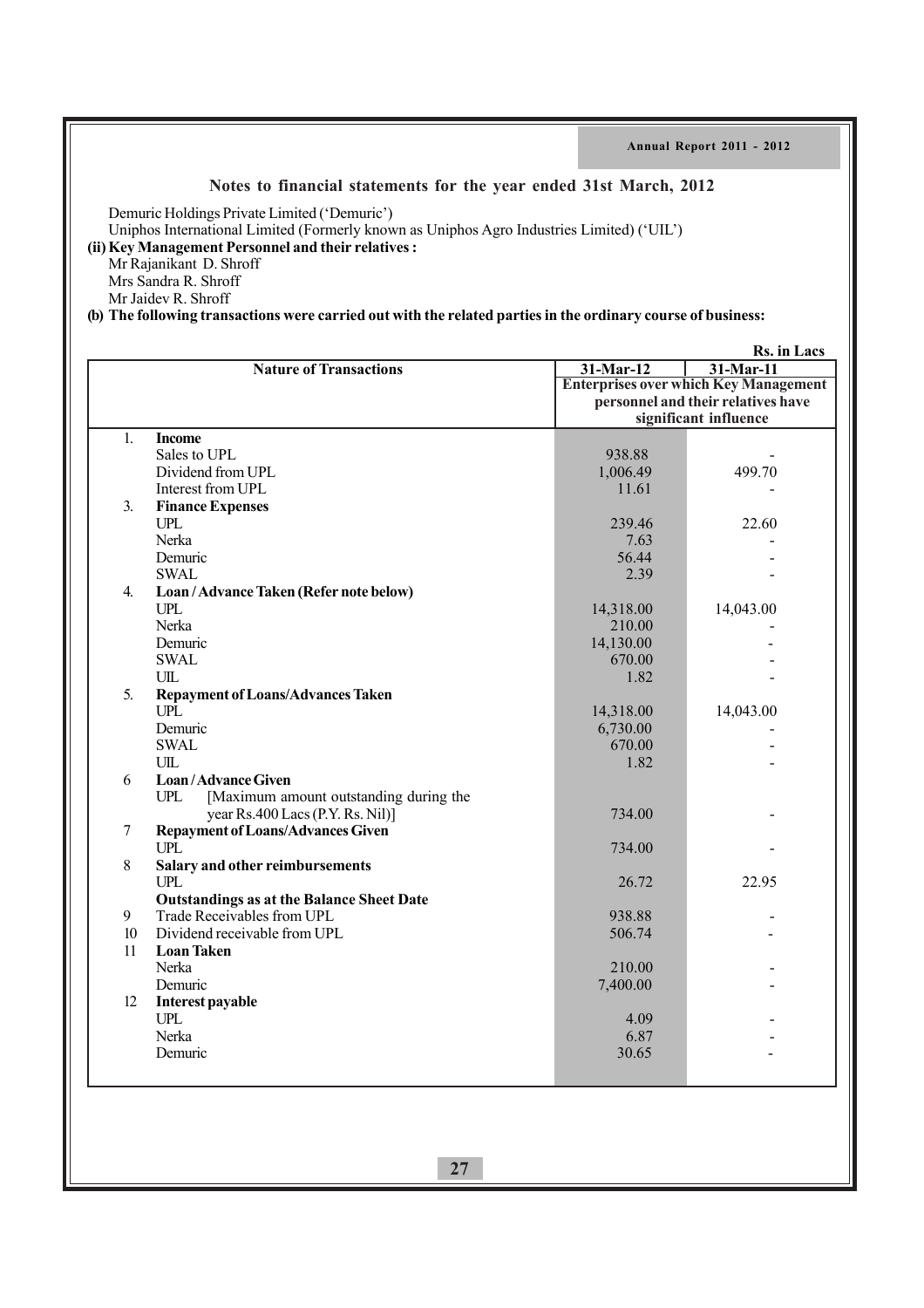## **Notes to financial statements for the year ended 31st March, 2012**

Maximum amount outstanding of the Loan taken during the year Rs. in Lacs

| <b>THUAILIGHT GHOGHT OUGHINGING OF THE LOGHT HIREH GUILING THE YOUT</b> |             | <b>TWO III LAVE</b> |
|-------------------------------------------------------------------------|-------------|---------------------|
| Name of the Company                                                     | $31-Mar-12$ | $31-Mar-11$         |
| United Phosphorus Limited                                               | 7,166.00    | 7,185.00            |
| Nerka Chemicals Private Limited                                         | 210.00      |                     |
| <b>SWAL Corporation Limited</b>                                         | 670.00      |                     |
| Demuric Holdings Private Limited                                        | 7,400.00    |                     |
| Uniphos International Limited                                           | 1.82        |                     |

#### **23. Micro, small and medium enterprises disclosure**

The identification of Micro, Small and Medium enterprises is based on the management's knowledge of their status. The Company has not received any intimation from suppliers regarding their status under the Micro, Small and Medium Enterprises Development Act, 2006.

## **24. Other current assets**

|                                           |              | Rs. in Lacs |
|-------------------------------------------|--------------|-------------|
|                                           | $31$ -Mar-12 | $31-Mar-11$ |
| Dividend receivable                       | 506.74       |             |
| Miscellaneous Expenses (Refer note below) | 30.92        | 30.81       |
|                                           | 537.66       | 30.81       |

During the previous year, the Board of directors of the Company approved issue of equity shares of face value of Rs. 2 each on rights basis to the existing shareholders for an amount not exceeding Rs. 7500 lacs ("Rights Issue"). In connection with the proposed Rights Issue, the Company had filed draft letter of offer with the Securities and Exchange Board of India ("SEBI") on December 31, 2010.

Upto March 31, 2012, the Company has incurred an amount of Rs. 30.92 lacs in connection with the proposed rights issue of it's equity shares. This amount shall be adjusted against Securities Premium account arising from the proposed rights issue of equity shares, as permitted under scetion 78 of the Companies Act, 1956. Accordingly, this amount has been carried forward and disclosed separately under the head "Other current assets" in the Balance sheet.

## **25. Segment reporting**

The Company is enganged in trading business in India, which in the context of Accounting Standard 17 is considered to be its only business segment and thus no geographic segment is applicable.

## **26. Previous Year regrouping**

Till the year ended 31st March 2011, the Company was using pre-revised Schedule VI to the Companies Act 1956, for the preparation and presentation of its financial statements. During the year ended 31st March 2012, the revised Schedule VI notified under the Companies Act 1956, has become applicable to the Company. The Company has re-classied previous year figures to conform to this year's classification. The adoption of revised Schedule VI does not impact recognition and measurement principles followed for preparation of financial statements. However, it significantly impacts presentation and disclosures made in the financial statements, particularly presentation of the balance sheet.

As per our report of even date

**For S.V.Ghatalia & Associates** Firm registration number: 103162W Chartered Accountant For and on behalf of the board of directors of Uniphos Enterprises Limited

**per Sudhir Soni** Partner Membership no. : 41870

Place: Mumbai Date: 30th April, 2012

**R.D.Shroff** Chairman and Managing Director **Arun Ashar** Director **K.M.Thacker** Company Secretary

> Place: Mumbai Date: 30th April, 2012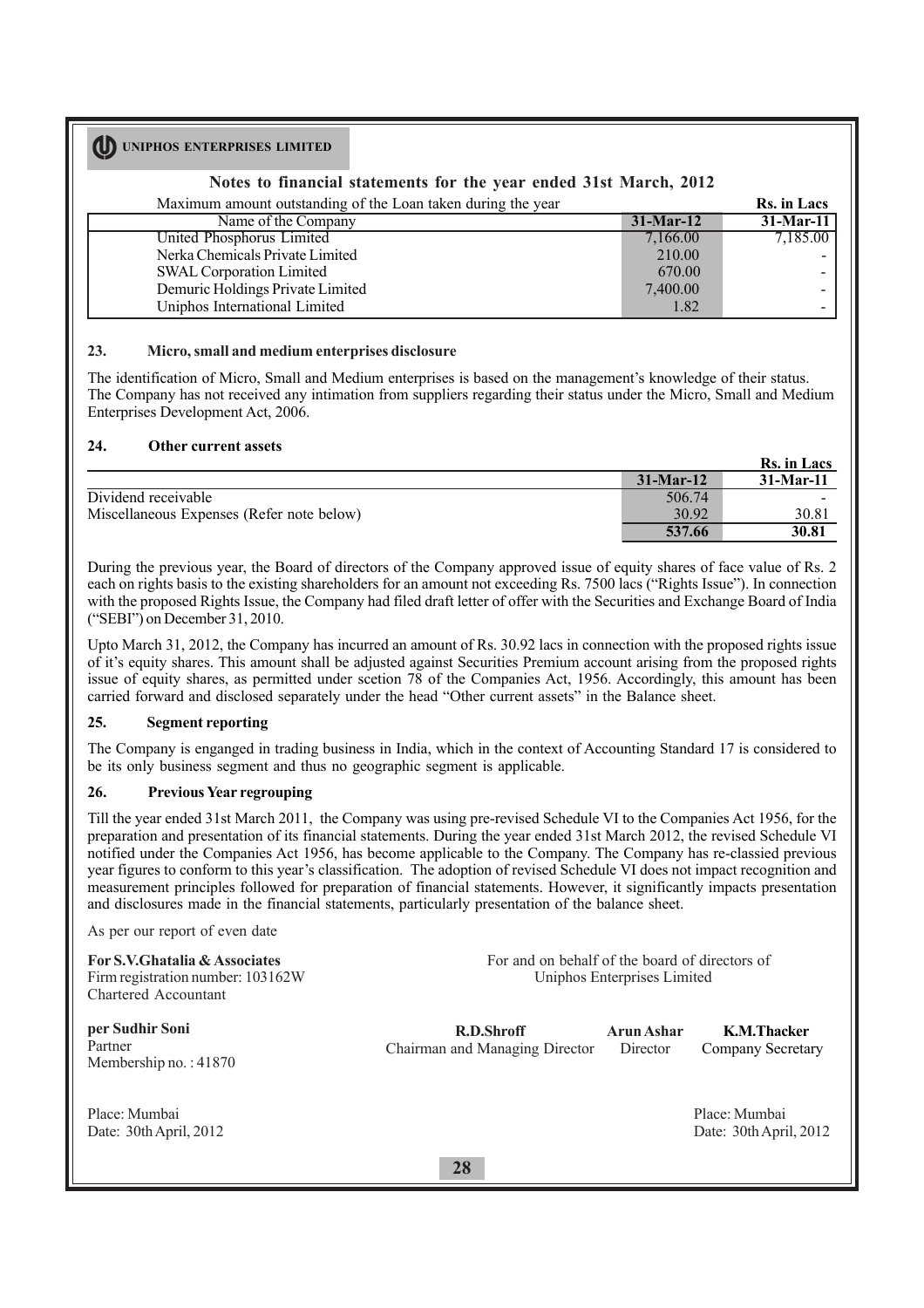|                              |                                                                                             | <b>Uniphos Enterprises Limited</b>                                        |                                                                                                                                                                                                                                                                                             |
|------------------------------|---------------------------------------------------------------------------------------------|---------------------------------------------------------------------------|---------------------------------------------------------------------------------------------------------------------------------------------------------------------------------------------------------------------------------------------------------------------------------------------|
|                              |                                                                                             | <b>PROXY FORM</b>                                                         |                                                                                                                                                                                                                                                                                             |
|                              |                                                                                             | Regd. Office : 11, G.I.D.C., Vapi, Dist. Valsad, Gujarat, Pin .- 396 195. |                                                                                                                                                                                                                                                                                             |
|                              |                                                                                             |                                                                           |                                                                                                                                                                                                                                                                                             |
| adjournment thereof.         |                                                                                             |                                                                           | him/her<br>Meeting of the Company to be held on Friday, the 28 <sup>th</sup> day of September, 2012 at 9.15 a.m. and at any                                                                                                                                                                 |
|                              |                                                                                             |                                                                           |                                                                                                                                                                                                                                                                                             |
|                              |                                                                                             |                                                                           |                                                                                                                                                                                                                                                                                             |
|                              |                                                                                             |                                                                           | Affix<br>Revenue<br><b>Stamp</b>                                                                                                                                                                                                                                                            |
|                              |                                                                                             |                                                                           |                                                                                                                                                                                                                                                                                             |
| <b>NOTES:</b><br>1.<br>2.    | The Proxy need not be a member.<br>Office at least 48 hours before the time of the meeting. |                                                                           | (Signature of the Member)<br>The proxy form duly signed across Revenue Stamp should be lodged at the Company's Registered                                                                                                                                                                   |
|                              |                                                                                             | <b>Uniphos Enterprises Limited</b>                                        |                                                                                                                                                                                                                                                                                             |
|                              |                                                                                             | <b>ATTENDANCE SLIP</b>                                                    |                                                                                                                                                                                                                                                                                             |
|                              |                                                                                             | Regd. Office : 11, G.I.D.C., Vapi, Dist. Valsad, Gujarat, Pin .- 396 195. |                                                                                                                                                                                                                                                                                             |
|                              |                                                                                             | To be handed over at the entrance of the Meeting Hall.                    |                                                                                                                                                                                                                                                                                             |
| Name of the attending Member |                                                                                             | Member's<br>Folio No.<br>$DPId^*$                                         |                                                                                                                                                                                                                                                                                             |
|                              |                                                                                             | Client Id*                                                                |                                                                                                                                                                                                                                                                                             |
| instead of the Member)       | Name of the Proxy (IN BLOCK LETTERS)<br>(To be filled in, if the proxy attends,             | No. of Equity Shares Held                                                 | I/We hereby accord my/our<br>presence at the 43rd ANNUAL<br>GENERAL MEETING of the<br>Company to be held on Friday, the<br>28 <sup>th</sup> day of September, 2012 at 9.15<br>a.m. at the Registered Office of the<br>Company at 11, G.I.D.C., Vapi, Dist.<br>Valsad, Gujarat, Pin-396 195. |